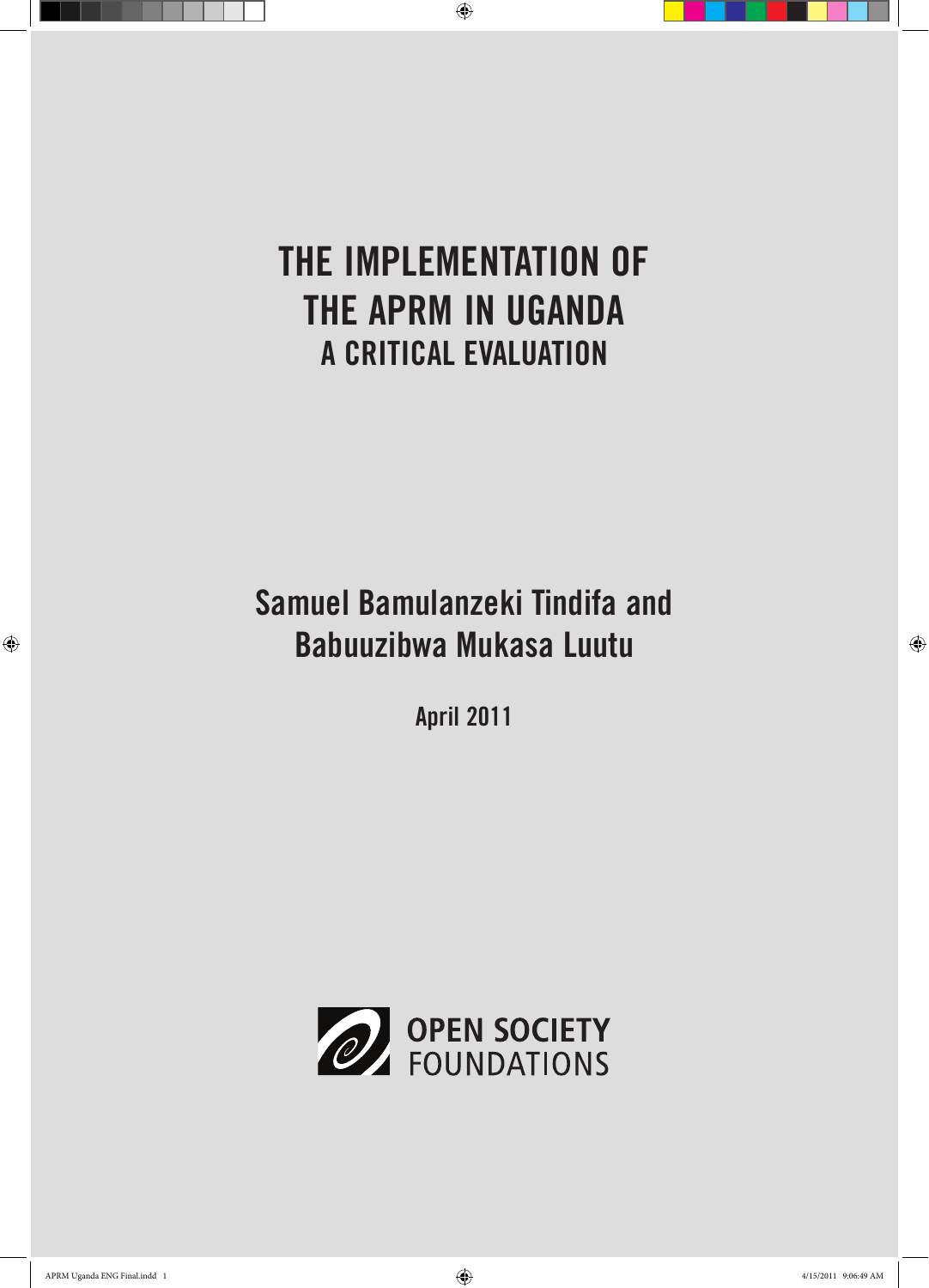

AfriMAP, the Africa Governance Monitoring and Advocacy Project, is an initiative of the Open Society Foundations and works with national civil society organisations to conduct systematic audits of government

performance in three areas: justice sector and the rule of law; political participation and democracy; and effective delivery of public services. It also conducts reviews of the APRM processes, as well as assessments of electoral management bodies, and public broadcasting in Africa.

The Open Society Foundations, work to build vibrant and tolerant democracies whose governments are accountable to their citizens. To achieve this mission, the Foundations seek to shape public policies that assure greater fairness in political, legal, and economic systems and safeguard fundamental rights. At national level, the Open Society Foundations implement a range of initiatives to advance justice, education, public health, and independent media; whilst at the same time, building alliances across borders and continents on issues such as corruption and freedom of information.



The Open Society Initiative for Eastern Africa (OSIEA) supports and promotes public participation in democratic governance, the rule of law, and respect for human rights by awarding grants, developing programmes,

and bringing together diverse civil society leaders and groups. OSIEA seeks to promote open society and to consolidate democratic principles and practices through increased public participation and the creation of a strong institutionalised rights framework. OSIEA plays an active role in encouraging open and informed dialogue about issues of public importance in eastern Africa.

Samuel Bamulanzeki Tindifa, LLB, (University of Dar es Salaam), LLM (University of Lund), and post graduate diploma in Legal Practice (Law Development Centre), is a senior lecturer at the Faculty of Law, Makerere University, 2004, where he has been teaching law since 1989, and acting secretary, Marcus Garvey Pan Afrikan University in Mbale. He was a director of Human Rights and Peace Centre in the Faculty of Law at Makerere from 1999-2004.

Babuuzibwa Mukasa Luutu is a trans-disciplinary senior researcher and acting vice chancellor, Marcus Garvey Pan African University in Mbale Uganda. His research interests straddle finance, infrastructure development, governance, indigenous knowledge systems, restorative justice and language development.

Copyright © 2011 Open Society Initiative for Eastern Africa ISBN 978-1-920489-15-1 Designed and produced by COMPRESS.dsl www.compressdsl.com

For further information, contact: AfriMAP, President Place, 1 Hood Avenue/148 Jan Smuts Ave, Rosebank, South Africa info@afrimap.org www.afrimap.org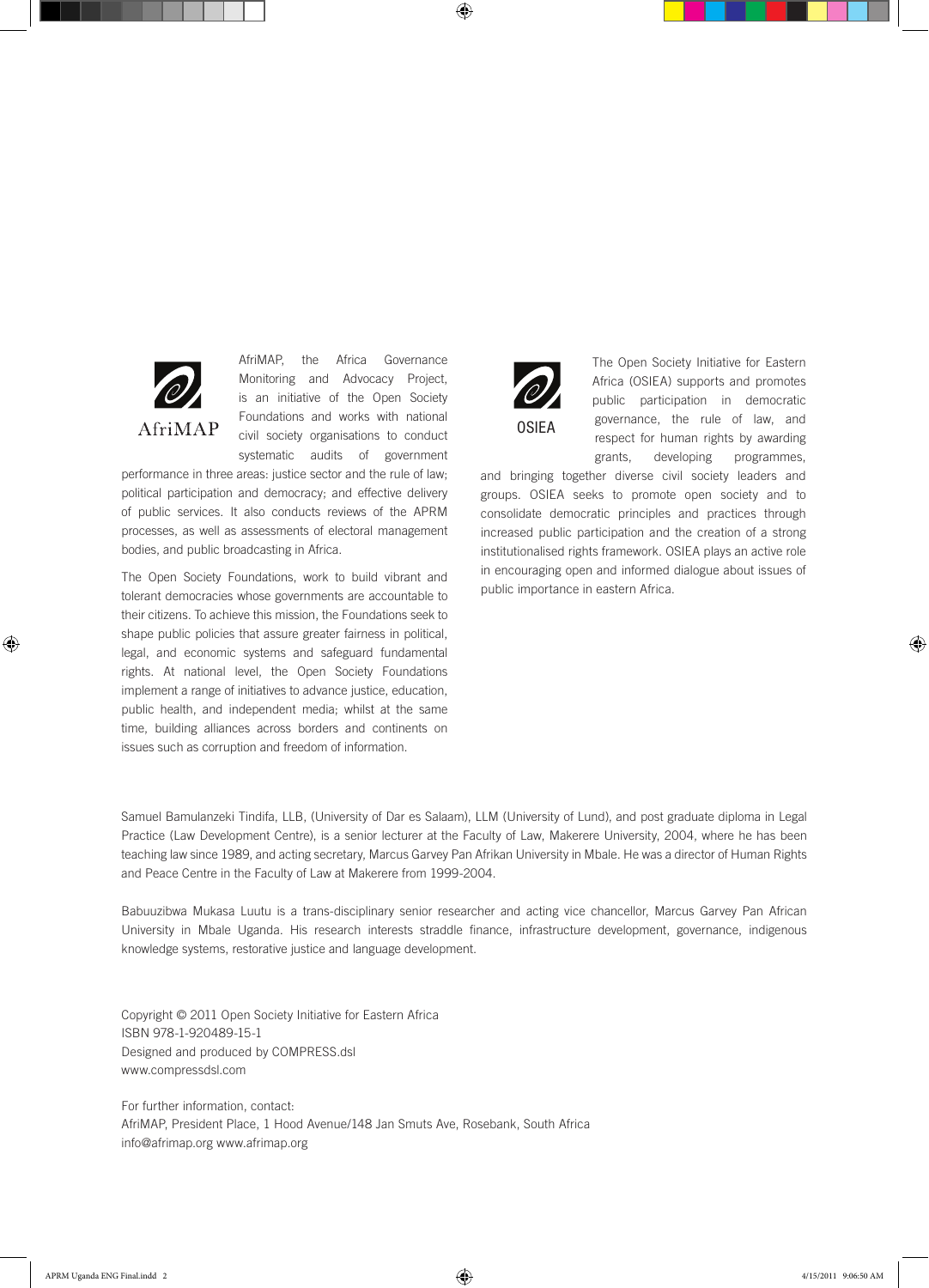# **Contents**

| <b>ACRONYMS</b>                                           | $\vee$         |
|-----------------------------------------------------------|----------------|
| <b>PREFACE</b>                                            | vii            |
| <b>SUMMARY</b>                                            | viii           |
| Chronology of the APRM process in Uganda                  | viii           |
| Strengths of the APRM process in Uganda                   | iх             |
| Weaknesses of the APRM process in Uganda                  | X              |
| Recommendations                                           | Xİ             |
| THE NEW PARTNERSHIP FOR AFRICA'S DEVELOPMENT AND THE APRM | 1              |
| POLITICAL CONTEXT IN UGANDA                               | 4              |
| NATIONAL APRM STRUCTURES IN UGANDA                        | 6              |
| National focal point                                      | 6              |
| National APRM commission                                  | $\overline{7}$ |
| <b>APRM</b> secretariat                                   | 8              |
| Technical partner institutions (TPIS)                     | 8              |
| FINANCING THE APRM PROCESS                                | 11             |
| Contribution to the continental secretariat               | 11             |
| Funding the Ugandan self-assessment                       | 11             |
| THE APRM COUNTRY SUPPORT MISSION VISITS                   | 13             |
| February 2005: Memorandum of understanding signed         | 13             |
| September 2005: Insistence on independence of the process | 13             |
| PREPARING THE COUNTRY SELF-ASSESSMENT REPORT              | 15             |
| Publicising the APRM process                              | 15             |
| Role of parliament                                        | 16             |
| Adaptation of the questionnaire                           | 17             |
| Research and fieldwork for the CSAR                       | 18             |
| Drafting the country self-assessment report               | 21             |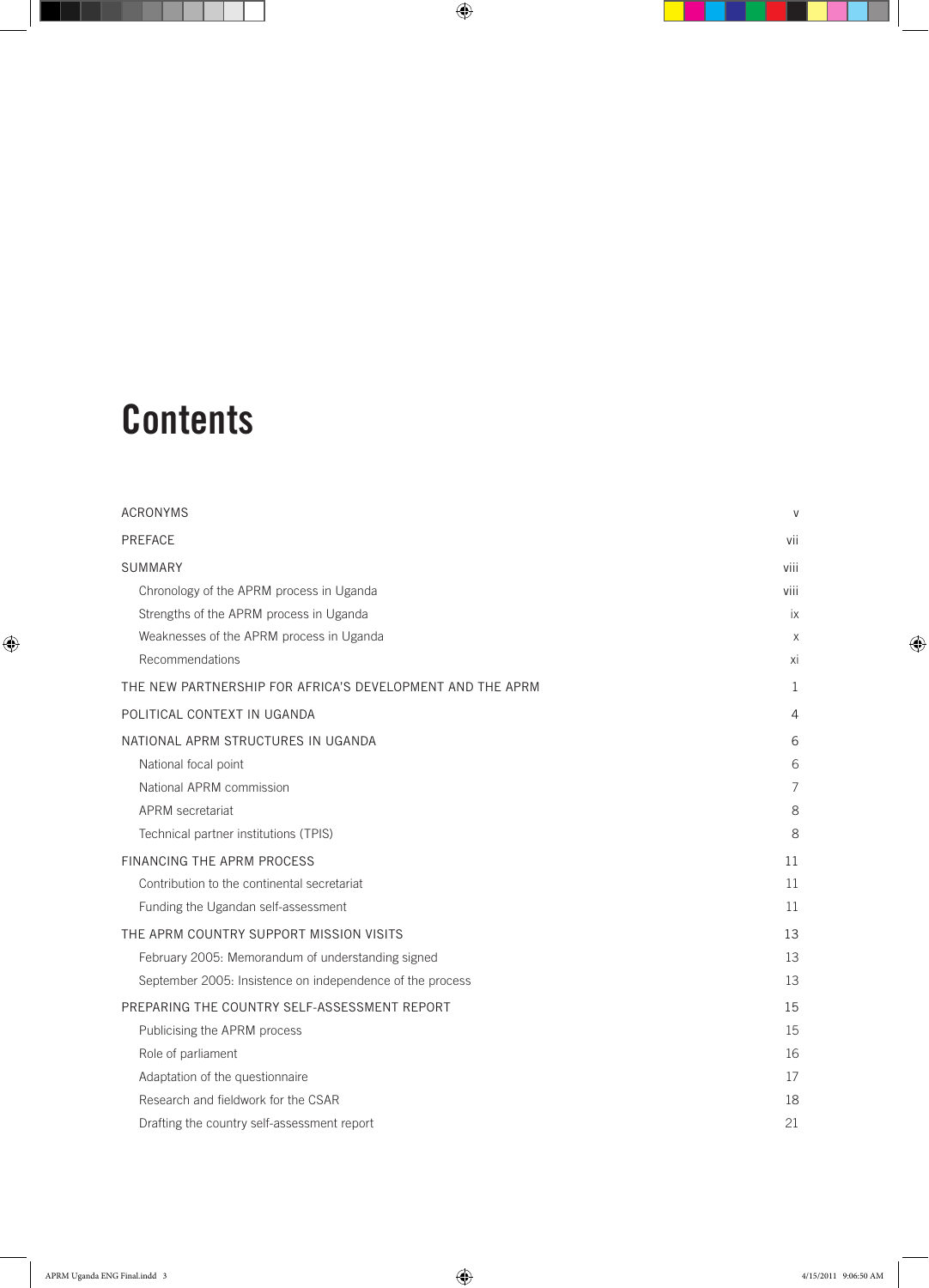| Validation of the CSAR                                                 | 21 |
|------------------------------------------------------------------------|----|
| Submitting the CSAR to the APRM Panel and to government                | 22 |
| Drafting the national plan of action                                   | 23 |
| PEER REVIEW OF UGANDA                                                  | 24 |
| Country review mission, February 2008                                  | 24 |
| Presentation of the country review report to the Ugandan government    | 25 |
| Review of the CRR and revised NPoA by the APR Forum                    | 25 |
| Official launch of the country review report and NPoA in Uganda        | 25 |
| MONITORING THE IMPLEMENTATION OF THE NPoA                              | 26 |
| The APRM National Governing Council                                    | 26 |
| Civil society engagement                                               | 26 |
| COMPARISON OF THE CSAR AND COUNTRY REVIEW REPORT                       | 28 |
| Democracy and political governance                                     | 28 |
| Economic governance and management                                     | 29 |
| Corporate governance                                                   | 30 |
| Socio-economic development                                             | 31 |
| The government response to the CRR                                     | 32 |
| A CRITICAL ASSESSMENT OF THE APRM IN UGANDA                            | 34 |
| Appointment, independence and accountability of the APRM commission    | 34 |
| Methodological issues in the preparation and validation of the CSAR    | 35 |
| Civil society participation in the process                             | 36 |
| Lack of participation of traditional governance institutions           | 36 |
| Critical issues not touched upon in the reports                        | 37 |
| Confusion over the APRM's interaction with national planning processes | 37 |
| Media outreach and public awareness                                    | 37 |
| CONCLUSION                                                             | 38 |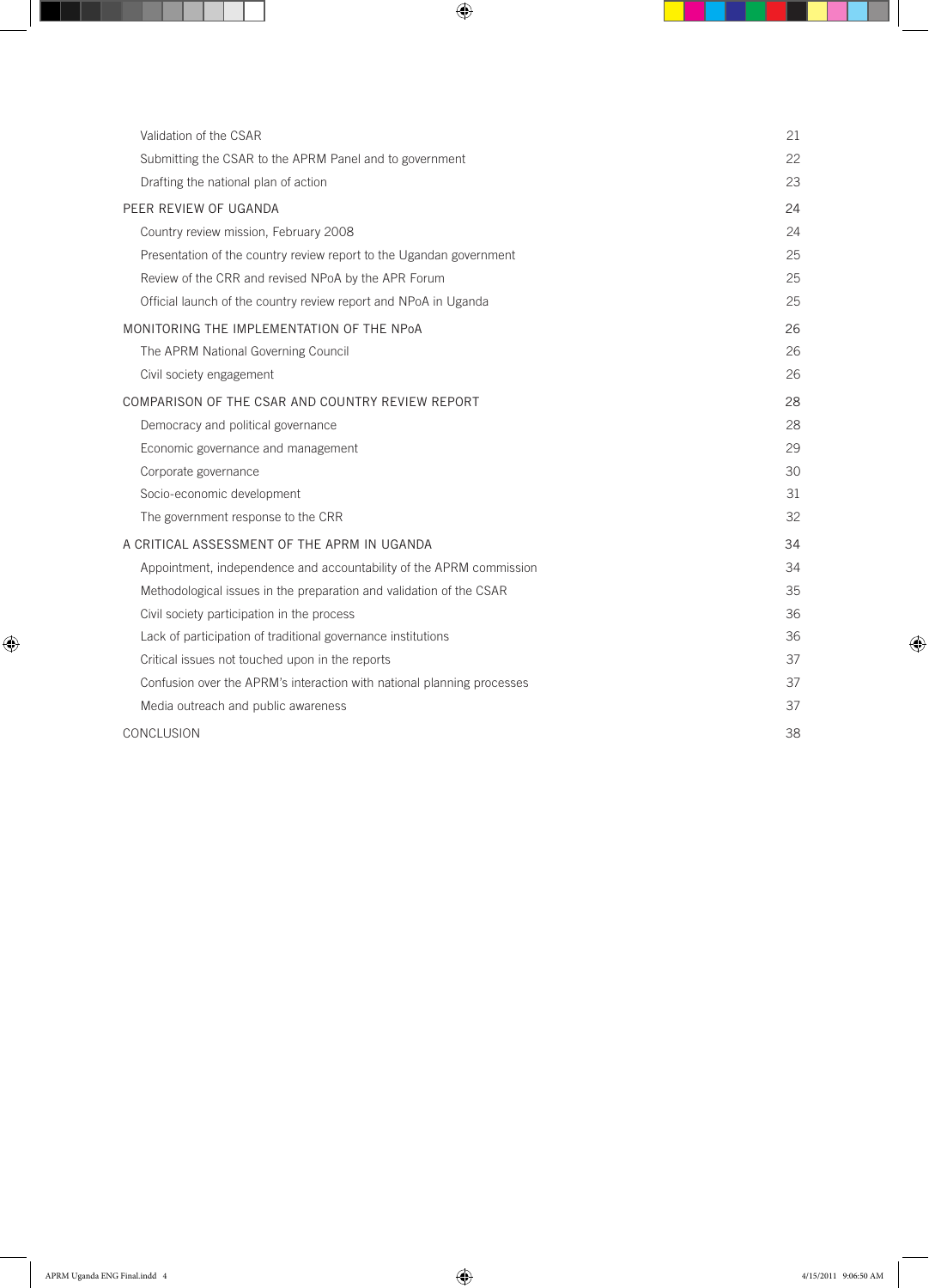# Acronyms

| <b>ACPHR</b>  | African Commission on Human and Peoples' Rights          |
|---------------|----------------------------------------------------------|
| AEC           | African Economic Community                               |
| AfDB          | African Development Bank                                 |
| AGOA          | African Growth Opportunity Act                           |
| APRM          | African Peer Review Mechanism                            |
| AU            | African Union                                            |
| Bol           | Bank of Uganda                                           |
| CAR           | Central African Republic                                 |
| CAO           | chief administrative officer                             |
| CBO           | community-based organisation                             |
| COMESA        | Common Market for East and Southern Africa               |
| CRM           | country review mission                                   |
| CRR           | country review report                                    |
| CSAR          | country self-assessment report                           |
| <b>CSO</b>    | civil society organisation                               |
| DANIDA        | Danish International Development Agency                  |
| <b>DENIVA</b> | Development Network of Indigenous Voluntary Associations |
| DFID          | UK Department for International Development              |
| DP            | Democratic Party                                         |
| <b>DRC</b>    | Democratic Republic of Congo                             |
| EAC           | East African Community                                   |
| EALA          | East African Legislative Assembly                        |
| EC            | Electoral Commission                                     |
| <b>ECOWAS</b> | Economic Community for West African States               |
| <b>EPRC</b>   | Economic Policy Research Centre                          |
| EPDRU         | Economic Policy Development and Research Unit of MoFPED  |
| EU            | European Union                                           |
| <b>FBOs</b>   | faith-based organisations                                |
| <b>FDC</b>    | Forum for Democratic Change                              |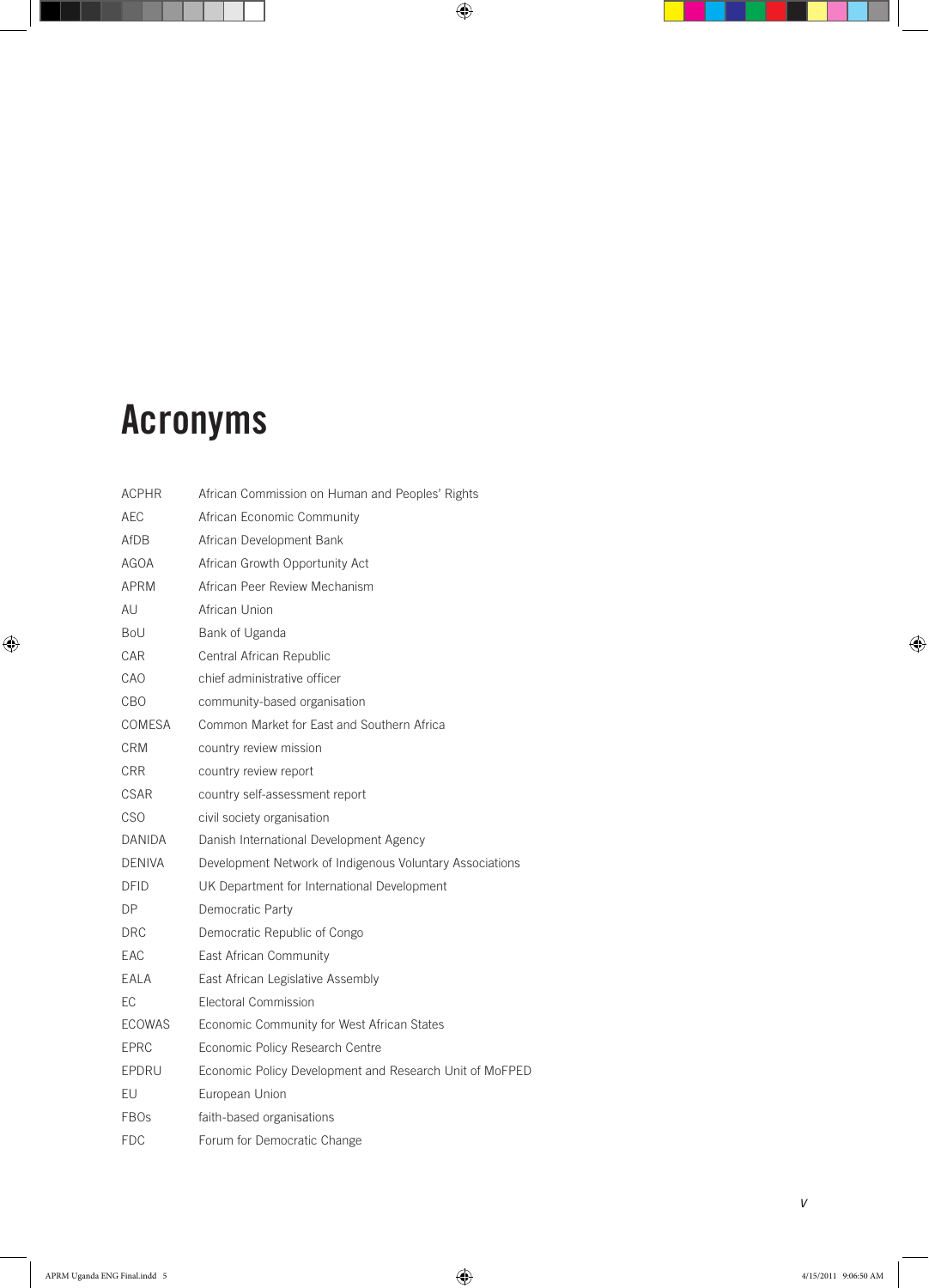| FGD         | focus group discussion                                           |
|-------------|------------------------------------------------------------------|
| <b>FYP</b>  | Five Year Development Plan                                       |
| GoU         | Government of Uganda                                             |
| GDP         | gross domestic product                                           |
| ICC         | International Criminal Court                                     |
| <b>IDPs</b> | internally displaced persons                                     |
| ILO         | International Labour Organisation                                |
| IMF         | International Monetary Fund                                      |
| LC          | local council                                                    |
| MATSACCO    | Masindi Town Council Savings and Credit Cooperative Organisation |
| <b>MISR</b> | Makerere Institute for Social Research                           |
| MoFA        | Ministry of Foreign Affairs                                      |
| MoFPED      | Ministry of Finance, Planning and Economic Development           |
| MoU         | memorandum of understanding                                      |
| MP.         | member of parliament                                             |
| NAADS.      | National Agricultural Advisory Services                          |
| NEMA        | National Environment Management Authority                        |
| <b>NPA</b>  | National Planning Authority                                      |
| <b>NDP</b>  | National Development Plan                                        |
| NEPAD.      | New Partnership for Africa's Development                         |
| NGO         | non-governmental organisation                                    |
| <b>NOTU</b> | National Organisation of Trade Unions                            |
| <b>NPA</b>  | National Planning Authority                                      |
| NPoA        | national programme of action                                     |
| NRA/M       | National Resistance Army/Movement                                |
| PEAP        | Poverty Eradication Action Plan                                  |
| NRM.        | National Resistance Movement                                     |
| <b>PMA</b>  | Plan for the Modernisation of Agriculture                        |
| PPDA        | Public Procurement and Disposal of Assets                        |
| <b>RDC</b>  | resident district commissioner                                   |
| TPI         | technical partner institution                                    |
| UBOS        | Uganda Bureau of Statistics                                      |
| <b>UGMP</b> | Uganda Governance Monitoring Platform                            |
| UHRC        | Uganda Human Rights Commission                                   |
| UIA         | Uganda Investment Authority                                      |
| UNBS        | Uganda National Bureau of Standards                              |
| <b>UNDP</b> | UN Development Programme                                         |
| UNECA       | UN Economic Commission for Africa                                |
| <b>UPE</b>  | universal primary education                                      |
| <b>UPDF</b> | Uganda People's Defence Force                                    |
| WHO         | World Health Organisation                                        |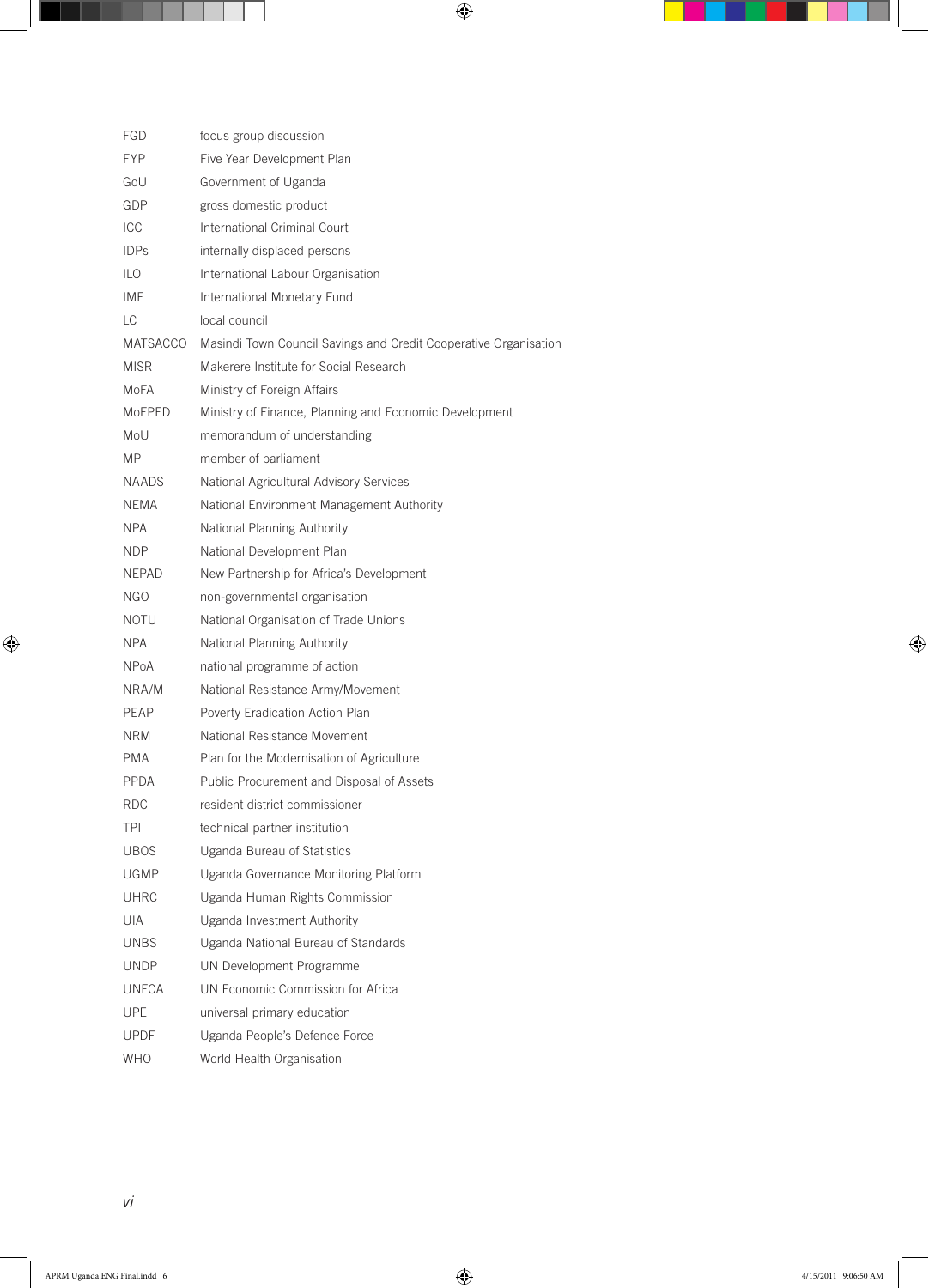## Preface

This study was commissioned by the Open Society Institute of Eastern Africa (OSIEA) and the Africa Governance Monitoring and Advocacy Project (AfriMAP) to carry out an assessment and evaluation of the APRM process in Uganda and its outputs. The objectives of the study are to:

- • Describe the institutional arrangement governing the APRM process in Uganda and chronology of the process up to the adoption of the country review report.
- • Analyse the principal strengths and weaknesses of the in-country process.
- Analysis of the contents of the report, plan of action and the follow-up.
- Analyse the impact of the process on the promotion of national dialogue on issues identified in the report.
- Make recommendations arising from the study for the country and other countries undertaking the process

The survey followed a methodology that included interviews with government officials responsible for the APRM process; coordinating structures; civil society organisations involved in the process; review of existing official documents and other analysis of the process; media reports; and, a review of the country self-assessment and country review reports. We interviewed government as well as civil society actors, APRM officials and some experts involved in the process. It proved difficult to interview all those we had listed were simply not available or were unwilling to be interviewed without the release of the country review report first. Secondly, there is no published analysis of the report by non-governmental organisations. Thirdly, media coverage was scanty and

impressionistic. Most people interviewed had either not seen or read the report or some just had scanty memories of the process and the report.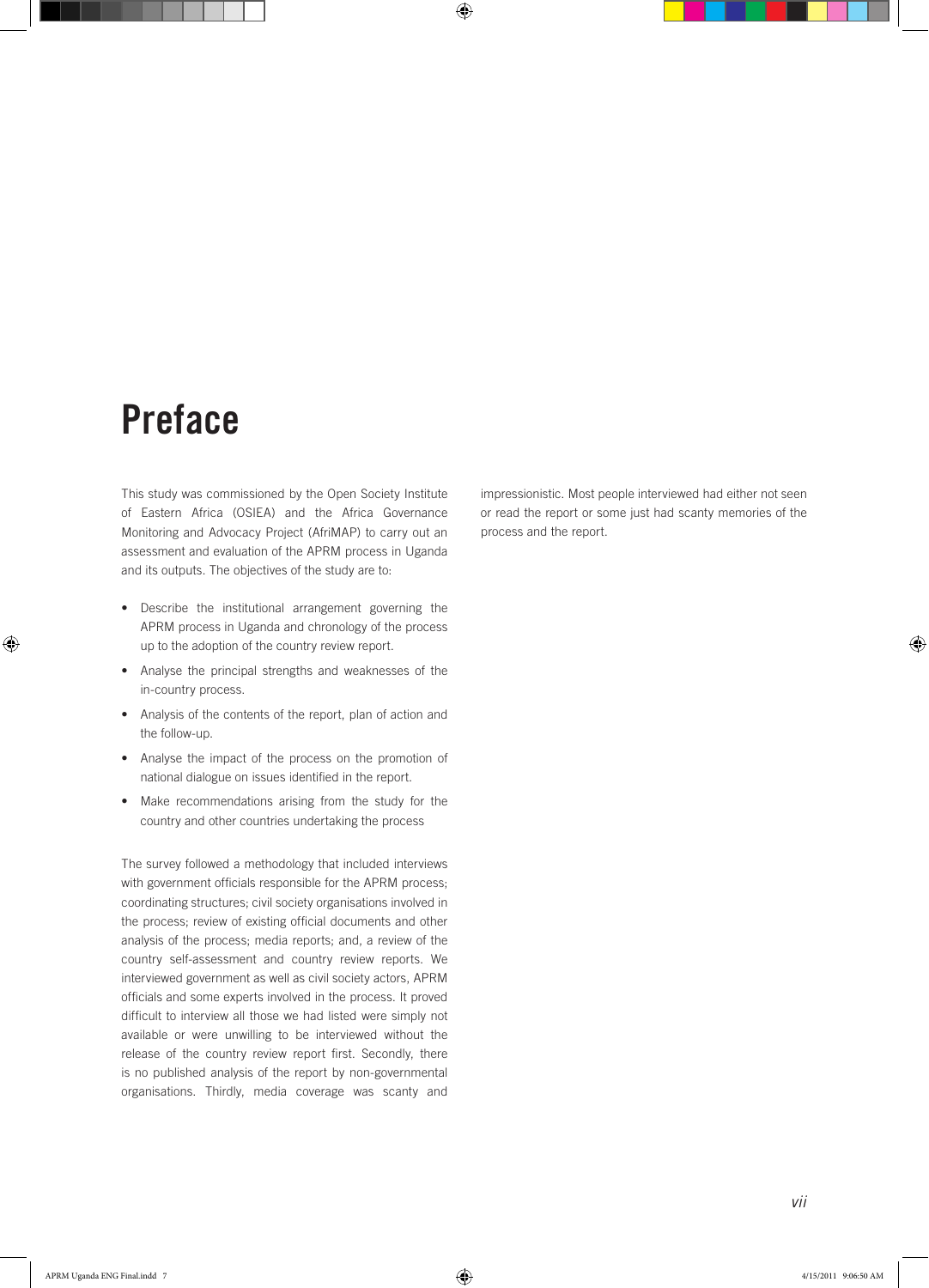## **Summary**

Uganda is one of 12 countries to have completed the full process of review by the African Peer Review Mechanism (APRM). As in the other countries, the record of the APRM in Uganda is mixed. The process provided a useful opportunity to reflect on key governance challenges, and the ensuing National Programme of Action (NPoA) was intended to address many of those challenges. One of the main strengths of the process was the opportunity for ordinary citizens to debate directly on the problems of governance facing the country, in a research process led by a government-backed but independent national commission. Both the national self-assessment report, and the independent review report on the same issues prepared by representatives of the continental APRM structures, provide important insights into the critical challenges facing Uganda today, and are a potentially rich resource for policy-makers and activists alike. The NPoA highlights some issues that are already included within national plans – but also commits the government to addressing others that have previously been neglected or ignored.

However, like many other initiatives in Uganda, the APRM was also seen as essentially a presidential project, and this had costs for its ultimate impact on national consciousness and the conduct of government in practice. Although the personal backing of President Yoweri Museveni was important to the realisation of the APRM process, a considerable body of opinion saw the APRM as a personal project of the Head of State, contributing to the increasing 'presidentialism' alleged to be eroding the system of checks and balances on government. Among the weaknesses of the process that allowed this to happen was the lack of a formal legal structure for the national APRM structures. This lack of legal entrenchment also has important consequences for the follow-up to the review and the effectiveness of monitoring

of the implementation of the NPoA. Direct civil society involvement in the APRM was significant, but those who were outside the formal structures played an even more important role; while a national civil society coalition has so far provided the most effective reporting on the government's respect for good governance in the wake of the APRM review.

## **Chronology of the APRM process in Uganda**

Uganda acceded to the APRM on 9 March 2003, among the first set of countries to sign the memorandum of understanding establishing the initiative at continental level. Formal national implementation of the process began in February 2005, when the government signed an agreement with the continental APRM Secretariat and Panel of Eminent Persons overseeing the process on the modalities for peer review to be completed. Uganda's self-assessment report, delayed among other things by national elections, was finally submitted to the continental APRM Secretariat in January 2008, and the independent country review report prepared by the Eminent Persons Panel was presented to and discussed by the other heads of state committed to the APRM (known as the APR Forum) in the margins of the African Union summit in June of that year. Uganda thus became the seventh country to complete the APRM process (out of 13 that have done so and 30 that have agreed to be reviewed by the end of 2010).

At national level, the APRM was overseen by a national APRM Commission comprising 21 members. The commissioners came from central and local government, statutory bodies, civil society, political parties, national and regional parliaments, the media, the private sector and the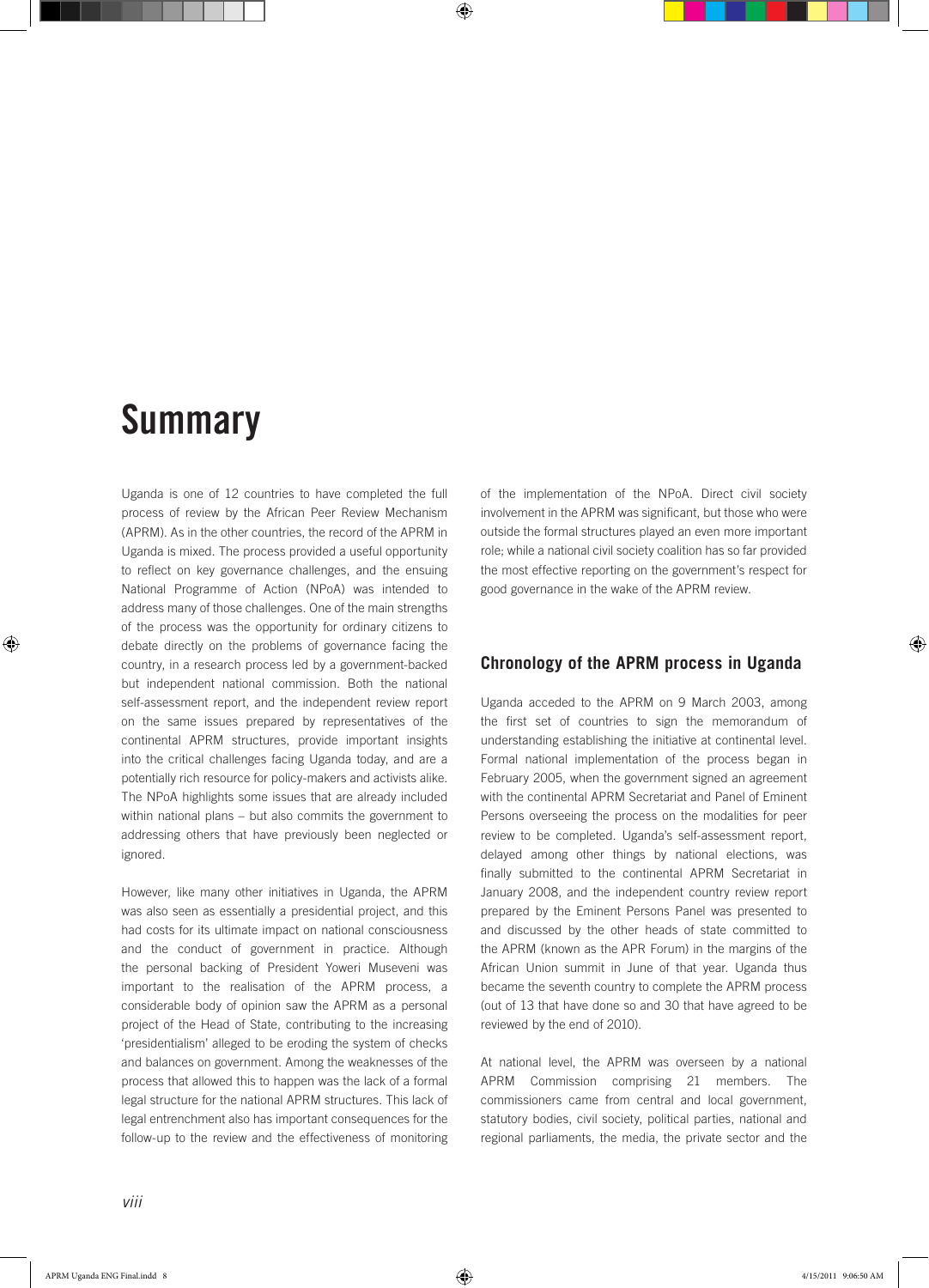labour movement; a majority were from outside government structures, including nine from civil society organisations. The Commission was supported by a national APRM Secretariat based in the National Planning Authority (NPA), whose responsible minister is the National Focal Point for interactions with the continental APRM structures.

Independent research organisations, known in Uganda as 'technical partner institutions' or TPIs, were commissioned by the NPA to carry out the research for Uganda's country self-assessment report, divided according to the four themes of the APRM master questionnaire that guides research in all the countries reviewed: democracy and political governance; economic governance and management; corporate governance; and socio-economic development. They adapted the master questionnaire for national use and conducted desk research, interviews in the field and of experts on specific subjects, as well as focus group discussions and public hearings. Many organisations also made submissions on the issues that most concerned them. The Uganda Bureau of Statistics conducted a household survey focused on the same questions. The draft thematic reports prepared by the TPIs were then merged into a single national report under the supervision of the APRM Commission, and submitted to the continental APRM Secretariat, together with a draft programme of action to address the issues identified.

Prof. Adebayo Adedeji, the chair of the continental APRM Panel of Eminent Persons and the member of the Panel assigned to oversee the Uganda APRM review, led a team of independent experts to conduct the country review mission in February 2008. The team carried out their own research to verify the findings of the self-assessment report, and prepared the official country review report identifying the key challenges facing Uganda in relation to the four governance themes. The Ugandan government was given the opportunity to comment on these findings, and the review report, together with the final version of the NPoA agreed between the government and continental structures, was then debated by the APR Forum meeting in June 2008. The country review report and NPoA were formally published and launched in Uganda in March 2009. An APRM National Governing Council was then created to replace the national APRM Commission and monitor the implementation of the NPoA.

The APRM process in Uganda cost US\$ 4.7 million. A consortium of development partners coordinated by the UN Development Programme office in the country contributed almost half of what the APRM Commission needed to carry out its activities. Government contributions were slow because of the national electoral process in 2006 and the Commonwealth Heads of State and Government meeting in 2007, which delayed the completion of the process.

#### **Strengths of the APRM process in Uganda**

A critical issue for the credibility of the national selfassessment process is the independence and effectiveness of the national APRM Commission. In Uganda, the composition of the APRM Commission was fairly representative and independent, and it carried out its activities with a reasonable degree of honesty and proper control of quality. Political commitment from the highest levels is also key to the successful and reasonably timely completion of the onerous process of research and drafting that is needed to complete the self-assessment process. In this regard, President Museveni played a key role in spearheading and sustaining the process, and even intervened personally to ensure that criticisms of the self-assessment report by ruling party colleagues in cabinet and parliament did not translate into blatant attempts to control the process and edit the selfassessment report.

The Secretariat supporting the APRM was and has remained committed to the task and by and large executed its tasks efficiently and independently – despite its location within the NPA where it might have been subject to political interference. Given the prevalence of corruption in Uganda, the APRM process has been relatively free of scandals.

The two reports resulting from the APRM review are also highly significant documents. Both the country self-assessment report and the country review report are quite comprehensive in their coverage of major issues relating to democracy and good governance, economic governance and management, corporate governance, and socio-economic development, drawing on information from a wide range of sources and opinions across the country. The country review report in particular did not shy away from identifying the most sensitive political issues relating to the domination of the Ugandan political landscape by the National Resistance Movement (NRM) and President Museveni personally. The country review report acknowledged a number of other deficiencies in Uganda – among them corruption; land speculation and evictions; dependence on aid; and the continuing human and financial cost of the conflict in the north. At the same time, the report was careful to acknowledge what it called 'best practices' which the APR Panel recommended to other countries – including the promotion of local small businesses; effective macroeconomic management; and universal primary education.

The country self-assessment and country review reports and the NPoA, together with the annual progress reports that Uganda is due to submit to the APR Forum, are now important reference works on the history, achievements, prospects, problems and challenges of the institutions and processes of governance in Uganda. At the very least,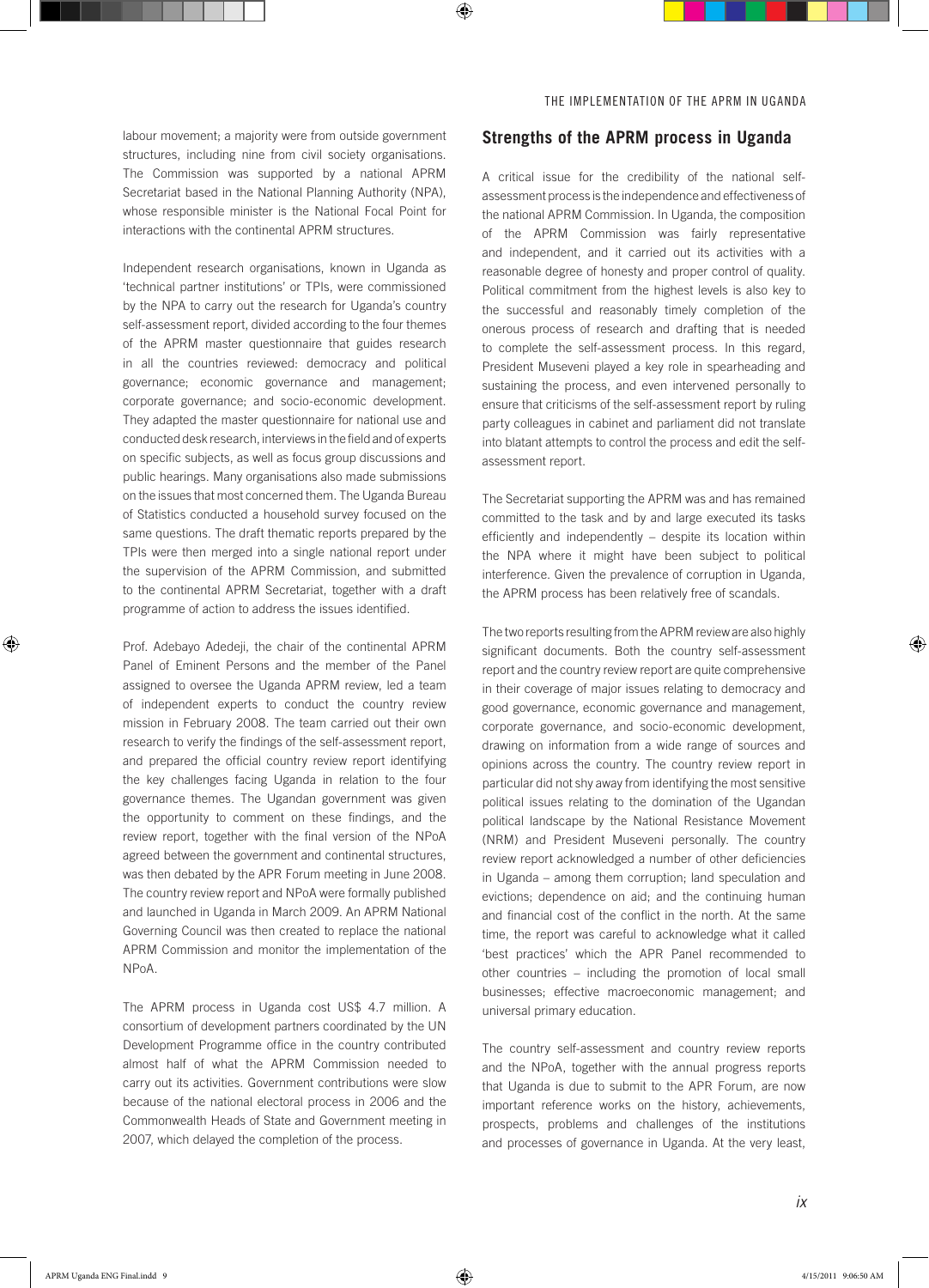they give ample platform to activists and lobbyists tracking Uganda's commitments to improving governance. They create a rich resource of information for all those interested in Uganda's future to draw on as they shape the country's policies. Uganda is one of very few countries to have actually published its country self-assessment report, and this is also a positive aspect of the national process.

Civil society groups in Uganda responded enthusiastically to the challenges of participation in the research phase by making submissions on the issues concerning them, even though many complained of being excluded from the preparation phase of the NPoA. Following the completion of the process, a group of civil society organisations came together in a coalition to monitor the implementation of the NPoA.

The APRM has thus provided an opportunity for the Ugandan people to debate directly on how they should be governed, while the commitments of the NPoA suggest that the government has been enabled to discover through the involvement of people from below what its strengths and weaknesses are in governance.

## **Weaknesses of the APRM process in Uganda**

Despite the broad representativeness of the national APRM Commission on paper, many had the impression that supporters of the ruling party had the majority on the Commission, which therefore lacked true independence. Thus, while the president's 'personal initiative and involvement' was important in moving the process forward, the negative side of this role is that it strengthened what in Uganda is termed as 'presidentialism', which has eroded the system of checks and balances. It plays into the perception strongly held by some that this was not just a government process but a personal project of the president, 'ringfencing' it from a proper oversight by, and accountability to, parliament and citizens.

One of the key problems which led to this distrust was the lack of a proper legal basis for the national APRM structures, formally establishing their mandate and powers through an act of parliament. This created a credibility gap between those charged with APRM work on one hand, and civil society groups on the other. The absence of a domestic legal framework governing the APRM process continues to undermine the sustainability, independence and accountability of the APRM institutions in Uganda as the implementation of the NPoA is undertaken.

The research process for the country self-assessment report also had significant weaknesses, starting from the chaotic process of appointing the TPIs (technical partner institutions), who were repeatedly reshuffled until the final team was decided upon. Among the various TPIs in the initial phases was at least one regarded as being very close to the ruling party, and others seemed simply to be incompetent to carry out the quality of research required. Some civil society groups also criticised the process of selecting respondents in the districts where sample interviews and focus discussion groups were carried out in the fieldwork research phase, noting that the people in charge of mobilising respondents were the district chief administrative officers, who are civil servants whose loyalty to government might have had a bearing on the selection of respondents.

In common with many other countries, the TPIs in Uganda found that the master questionnaire provided by the continental APRM Secretariat was very difficult to implement, as it was too big, very repetitive, and highly technical. The domestication process did not really make its meanings clear to Ugandans by embedding the questions in the local conditions and experiences. A deeper domestication process should not only have been left to the TPIs as a technical issue, but should have been subjected to broad participation to decide what was most relevant for Uganda.

There were other weaknesses in the field research, often deriving from the low level of awareness among respondents about the APRM and its objectives, even after they had been interviewed and supposedly briefed on the process by the TPIs, and from the way in which participants in focus group discussions were selected. The experience of preparing Uganda's Poverty Eradication Action Plan (PEAP) in the late 1990s, which used civil society organisations as stakeholders and leaders of the outreach process, could have been a source of lessons for the APRM research. The exclusive employment of TPIs made the process too technical and insufficiently participatory. A key constituency that appears to have been insufficiently consulted during the preparation of the self-assessment was that of traditional governance institutions, who were not represented on the APRM Commission, nor, apparently, consulted during the research process.

There were also concerns about the validation process for the country self-assessment report. The APRM Commission had the responsibility of organising the meetings validating the thematic reports produced by the TPIs, but the commissioners themselves did not necessarily digest the content of these documents – for instance, the draft report on political and democratic governance was 300 pages long, and the TPI involved said it found itself in meetings with commissioners who had not had time to read it. Because of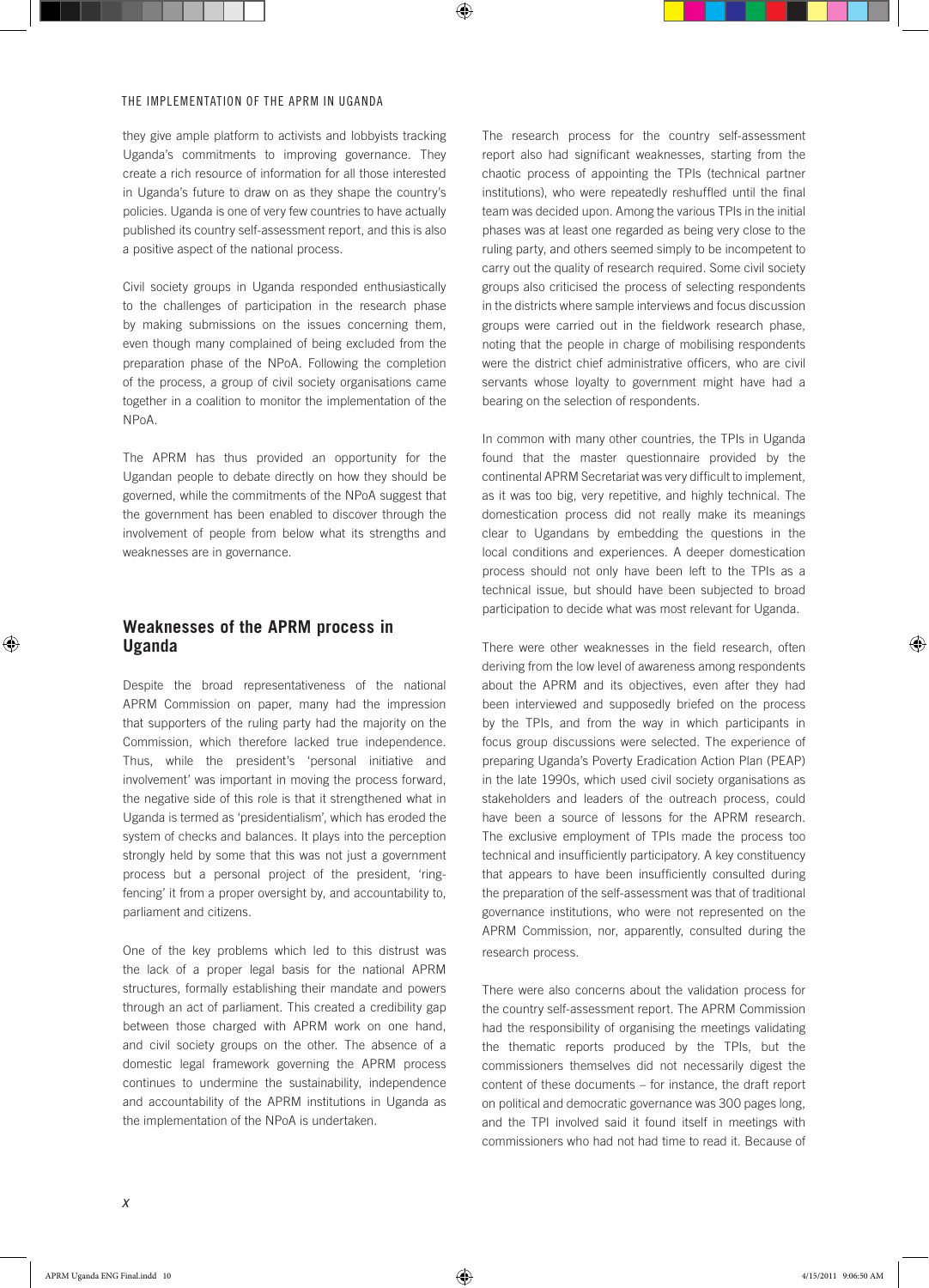the length of the full reports, the validation meetings were presented with summaries only, while the TPIs who drafted the reports were not required to be present. Some of those who participated argued that as a consequence there was no clarity on what it was they were validating. There is a suggestion that if participants in the validation meetings disagreed with anything in the draft reports, their views were simply disregarded in the preparation of the final version.

Furthermore, the public validation meetings departed from public expectations and conventional practices when they did not involve those same respondents and participants in public hearings whose answers had formed the substance of the thematic reports. No record appears to exist of who attended these validation meetings, the criteria for selecting participants, and which interest groups were represented. In general, there was no feedback to those interviewed for the initial research, as the TPIs or the Commission never returned to the locations visited to conduct fieldwork.

In terms of the written product of the APRM process, the visible result of all the research effort made, some significant issues were simply ignored in the final self-assessment and country review reports, despite their many strengths. They include oil exploration and exploitation and environmental management, and the situation of pastoralists. Moreover, as in many other countries, the relationship between the NPoA (costed in Uganda at nearly US\$ 5 billion) and national planning exercises is unclear. Turf battles and accountability problems abound, and consensus on the value of the PoA cannot be assumed. A new shift on the planning horizon suggests the ruling party's manifesto is likely to predominate. Some civil society organisations have complained that in any case government 'monopolised' the drafting of the NPoA, and their concerns were sidelined. The very dismissive response of the government to the findings of the country review report in the area of democracy and political governance in particular suggests that the will to implement some of the recommendations may be lacking.

One of the key objectives of the APRM process is to strengthen people's participation and the building of democracy and a government that is accountable. While the APRM in Uganda had some successes in this regard, it did not go as far as the PEAP (Poverty Eradication Action Plan) in its outreach to civil society. The representation of nongovernmental stakeholders in the APRM Commission did not in practice ensure a sense of inclusion in the process, in part because the members of the Commission did not report back regularly to their own constituencies. The role of the media in the APRM process was also marginal, as it acted merely as a channel of transmission of messages and press releases, contrary to the recommendation of the APRM support mission to give the media a proactive role. It is also

a matter of considerable concern that the self-assessment and country review reports and the NPoA are available only in English, even for their executive summaries, and have not been translated into national languages and disseminated widely through local councillors and other institutions at district level.

At the level of the overall framework for the APRM review of any country, there is a need to clarify the duty of the national APRM Commission in regard to submitting the country selfassessment report to government. The memorandum of understanding between the Ugandan government and the APRM continental institutions was silent on this point. On paper, therefore, the government was only entitled to the draft country review report. Clearly, government should not have the right to amend or edit the self-assessment report, which is supposed to be produced in a process that is free of executive interference. Yet if government is expected to verify the accuracy of the country review report, and respond to the Panel's findings, it cannot do it without access to the findings of the self-assessment report.

## **Recommendations**

### *To the Ugandan government and national APRM institutions*

- The National Governing Council (NGC) now in place in Uganda should take stock of the challenges experienced by the APRM Commission and make recommendations to overcome them by setting out a way forward to a progressive realisation of the peer review recommendations and commitments of the NPoA.
- The current format of monitoring, evaluating and reporting on the NPoA, has turned the APRM process away from its broad participatory roots into a narrow bureaucratised and technical exercise that relies on consultants who interface with implementers and socalled key stakeholders. This distorts the objectives of the APRM process and reduces issues of governance to matters of public administration. This has to be corrected by providing a legal framework for the APRM process, to ensure its independence and to strengthen its accountability to parliament and to enable the NGC to conduct its business by involving civil society and non-state actors more directly and meaningfully in the process. For example, the preparation of annual reports should emerge out of a consultative conference convened by the NGC, where civil society and government present their reviews and proposals of what should be done.
- • To facilitate the foregoing, the basic APRM documents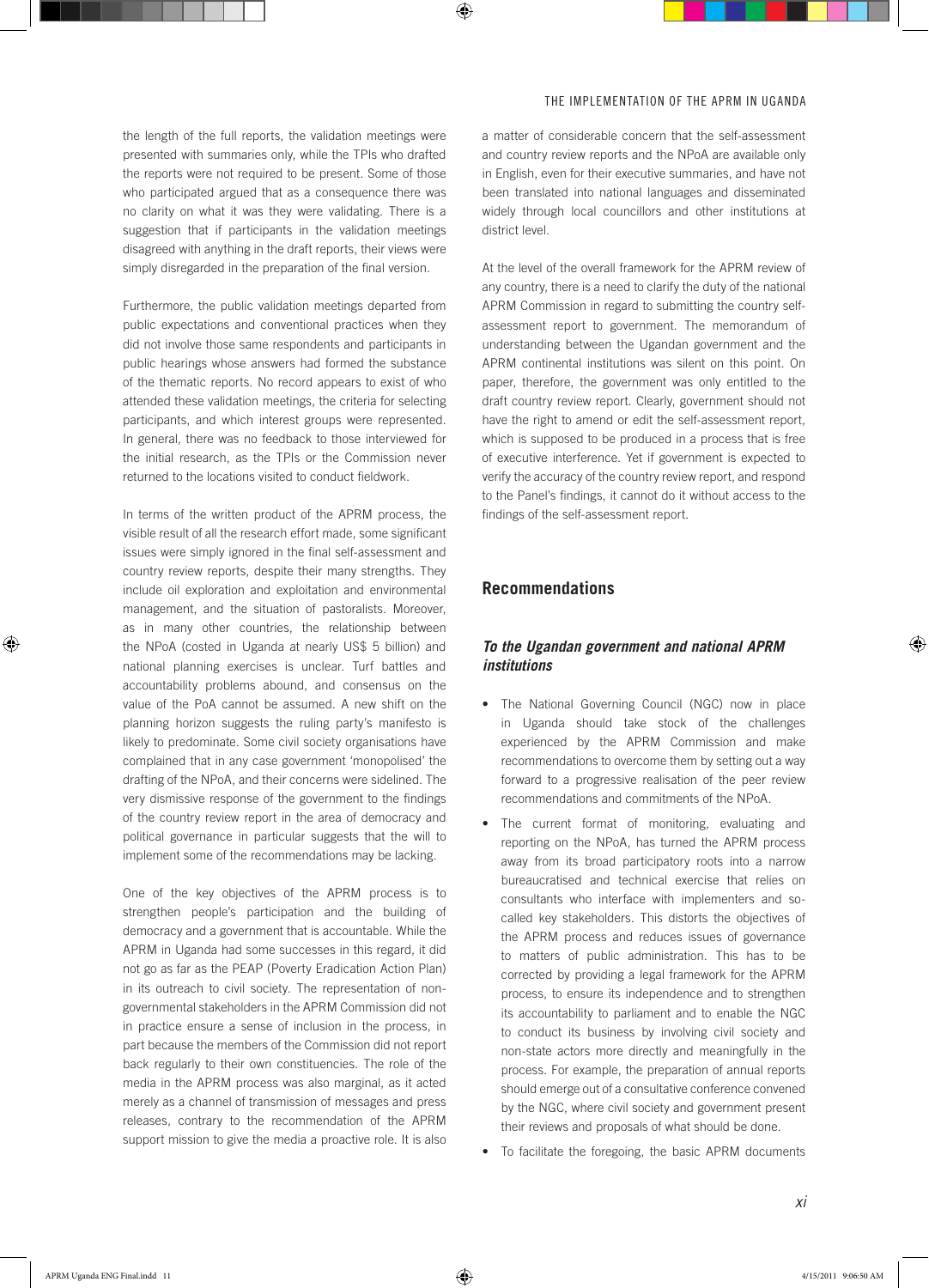such as the CSAR, CRR, NPoA and the subsequent annual reports should be translated into major local languages.and disseminated to civil society institutions including traditional institutions and, in terms of administrative structures, up to village level. This will require institutionalising the process to enable participation of other actors and ensuring that views from such actors are incorporated in the annual reports. In particular, the positive lessons of the peer review and the principles of self-criticism should be brought down to local administration level in Uganda. Local councils should therefore peer review themselves as part of the local governance process.

- Since the National Planning Authority is the statutory body entrusted with the functions of planning, its role should be seen to be broad-based. As an independent body, it should not focus on the ruling party manifesto alone; it should widen its scope by including views from the opposition and the APRM process. That is why the legal status of the APRM assumes that importance for its recommendations will have legal force and the Governing Council will be accountable parliament.
- The report on the implementation of the NPoA and other governance challenges in Uganda by the civil society Uganda Governance Monitoring Platform shows clearly the need to institute mechanisms to ensure that the government implements its NPoA commitments, especially those related to respect for democratic principles. These include the reinstatement of two presidential term limits, ending dominance of the presidency over the legislature and the judiciary, appointment of an independent electoral commission and other related reforms, and fighting corruption.

## *Regarding continental APRM institutions and other countries undertaking the APRM process*

- The effectiveness of the national APRM Commission or National Governing Council requires it to be independent in two ways. On the one hand, it requires parliamentary legislation to guarantee the independence and effectiveness of the institution. On the other hand, membership should be based on individual merit and recruitment should be open and transparent.
- Recruitment of the TPIs should also be open and transparent, based on clear criteria and competence to do the research required.
- For the APRM to have impact on governance requires effective and open public participation of civil society and all other actors in the design, planning, implementation, monitoring, evaluation of performance and improvement in governance. It should be all encompassing, bottomup with civil society, local, central government, and

parliament playing a leading role. Persistent publicity is essential to educate the public and to solicit its involvement.

- The APRM master questionnaire, its relevance and application need to be evaluated to clarify its conceptual problems and simplify its use in the field. The domestication process needs to be re-examined and this requires involvement of all actors. Participatory methodologies should be used in the administration of the questionnaire.
- The standard memorandum of understanding between governments and the continental APRM structures should include provision for the country self-assessment report to be made available to government by the national APRM Commission or Governing Council.
- The process of peer review involving heads of states has limitations because once the report is submitted to the APR Forum, there is only a very limited follow-up on the implementation of the commitments made. The country review report should be submitted to the Pan-African parliament and other regional bodies such as the East African Legislative Assembly for review and debate, with open space for civil society participation in response to the views presented in the country review report and the peer review by heads of state and government.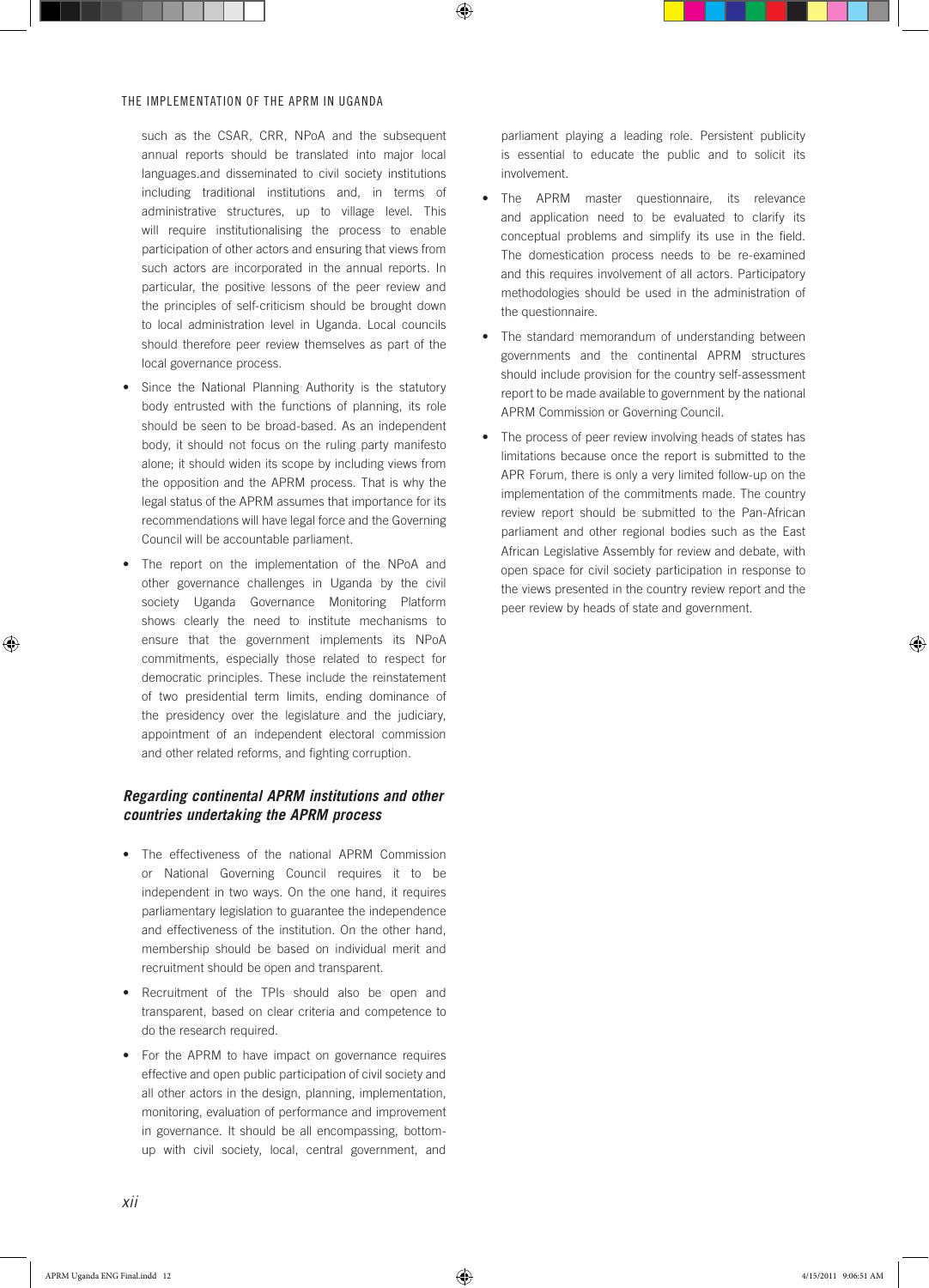# The New Partnership for Africa's Development and the APRM

The New Partnership for Africa's Development (NEPAD) is a strategic framework setting out a 'vision for Africa's renewal'. Five heads of state initiated NEPAD – Algeria, Egypt, Nigeria, Senegal and South Africa – and its founding document was formally adopted by the 37th summit of the Organisation of African Unity (OAU) in Lusaka, Zambia, July 2001. NEPAD is now a programme of the African Union (AU), successor to the OAU, though it has its own secretariat based in South Africa to coordinate and implement its programmes. Following many years of discussion on the need for greater integration of the secretariat and NEPAD programming in general into the AU processes and structures, the AU Assembly of Heads of State and Government decided in February 2010 to rename the NEPAD Secretariat the NEPAD Planning and Coordinating Agency, and provided for some other changes in its governance structures.

NEPAD's four 'primary objectives' are to eradicate poverty, promote sustainable growth and development, integrate Africa in the world economy, and accelerate the empowerment of women. It is based on underlying principles of a commitment to good governance, democracy, human rights and conflict resolution; and the recognition that maintenance of these standards is fundamental to the creation of an environment conducive to investment and long-term economic growth. NEPAD seeks to attract increased investment, capital flows and funding, providing an African-owned framework for development as the foundation for partnership at regional and international levels.

NEPAD is governed by a Heads of State and Government Orientation Committee (HSGOC; renamed from an 'implementation committee', HSGIC, in February 2010). The HSGOC is a sub-committee of the AU Assembly that provides political leadership and strategic guidance for NEPAD

programming. It comprises three states for each region of the African Union; the first chair was President Obasanjo of Nigeria; from 2007, Prime Minister Meles Zenawi of Ethiopia holds the role. The HSGOC reports to the AU Assembly of Heads of State and Government. There is also a steering committee, comprising 20 AU member states, to oversee projects and programme development. The chairperson of the African Union Commission exercises supervisory authority over the NEPAD Planning and Coordinating Agency.

In July 2002, the Durban AU summit supplemented NEPAD with a Declaration on Democracy and Political, Economic and Corporate Governance. According to the Declaration, states participating in NEPAD 'believe in just, honest, transparent, accountable and participatory government and probity in public life'. Accordingly, they 'undertake to work with renewed determination to enforce', among other things, the rule of law; the equality of all citizens before the law; individual and collective freedoms; the right to participate in free, credible and democratic political processes; and adherence to the separation of powers, including protection for the independence of the judiciary and the effectiveness of parliaments.

The Declaration on Democracy, Political, Economic and Corporate Governance also committed participating states to establish an African Peer Review Mechanism (APRM) to promote adherence to and fulfilment of its commitments. The Durban summit also adopted a document setting out the stages of peer review and the principles by which the APRM should operate.

In March 2003, the NEPAD HSGIC, meeting in Abuja, Nigeria, adopted a memorandum of understanding (MoU) on the APRM. This MoU effectively operates as a treaty: countries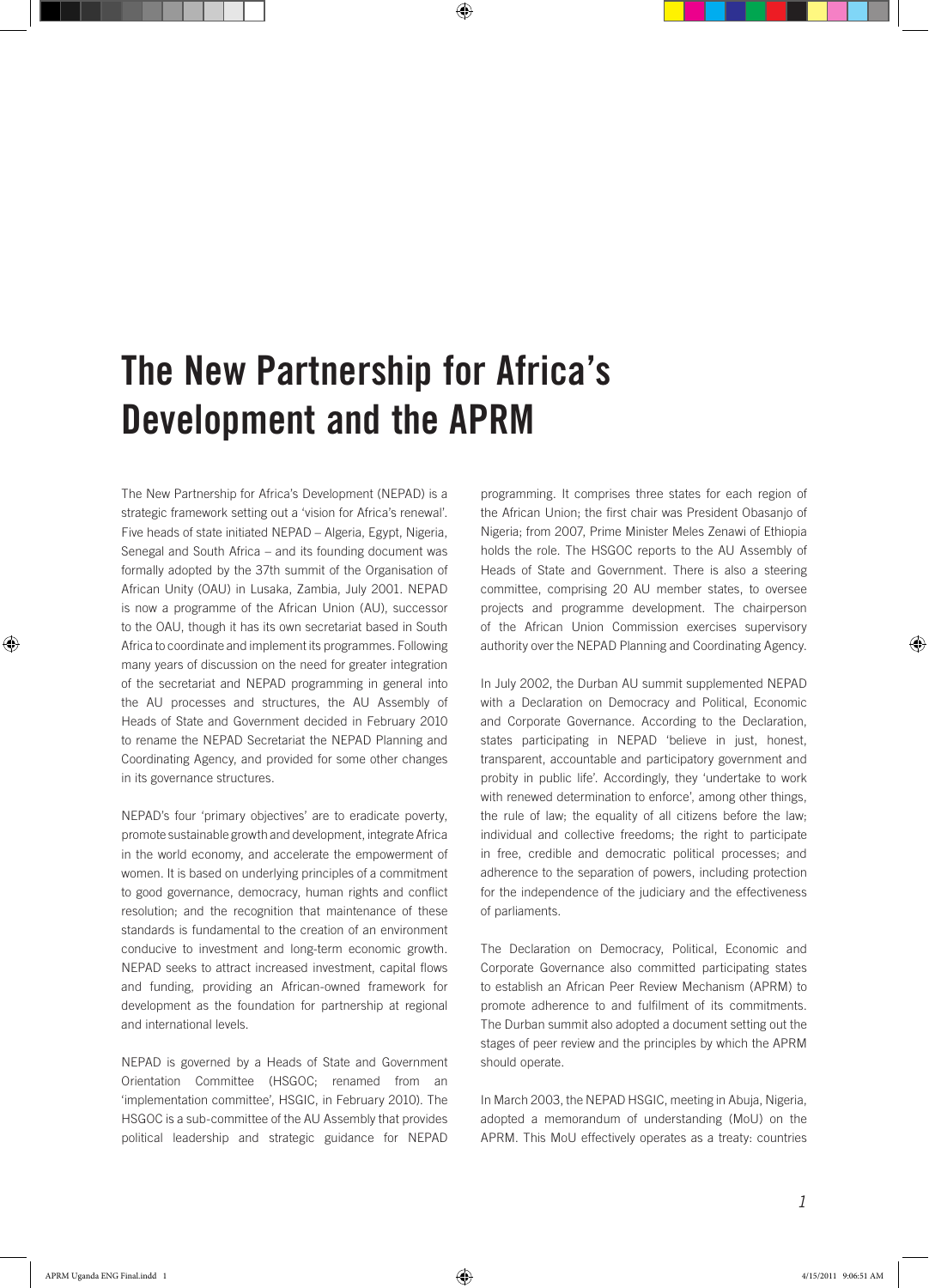that do not sign are not subject to review. The MoU entered into effect immediately in Abuja, when six states agreed to be subject to its terms: as of the end of 2009, 30 countries had signed.<sup>1</sup> The March 2003 meeting also adopted a set of 'objectives, standards, criteria and indicators' for the APRM. The meeting agreed to the establishment of a secretariat for the APRM, also based in South Africa, and the appointment of a seven-person 'Panel of Eminent Persons' to oversee the conduct of the APRM process and ensure its integrity.

The APR Secretariat, functioning by late 2003, developed a questionnaire based on a wide range of African and international human rights treaties and standards to guide participating states' self-assessments of their compliance with the principles of NEPAD. Its questions are grouped under four broad thematic headings: democracy and political governance, economic governance and management, corporate governance, and socio-economic development. The questionnaire was formally adopted in February 2004, in Kigali, Rwanda, by the first meeting of the APR Forum (APRF), made up of representatives of the heads of state or government of all states participating in the APRM. At this point, the formal process of peer review was ready to start: the meeting identified the first four countries to undergo review as Ghana, Kenya, Mauritius and Rwanda. Since then, 13 APRM-acceding countries have completed their first reviews (in chronological order): Ghana (review carried out by the APRF in January 2006), Rwanda, Kenya (July 2006), South Africa, Algeria, Benin (January 2008), Uganda (June 2008), Nigeria, Burkina Faso (October 2008), Lesotho, Mali, and Mozambique (June 2009), and Mauritius (July 2010).

Each country to be reviewed is assigned to one of the seven eminent persons, who consider and review reports, and make recommendations to the APR Forum. The first set of seven 'eminent persons', with the position of chairperson rotating among them, was made up of the following: Marie Angelique Savané (Senegal), Adebayo Adedeji (Nigeria); Bethuel Kiplagat (Kenya); Graça Machel (Mozambique); Mourad Medelci (Algeria, later replaced by Mohammed Séghir Babes); Dorothy Njeuma (Cameroon); and Chris Stals (South Africa). Some members of the panel stepped down during 2008 and 2009. At the meeting of the APR Forum in Addis Ababa in January 2010, four new members were appointed, and the new panel consisted of: Adebayo Adedeji (Nigeria, chair since 2007), Mohamed Séghir Babes

(Algeria), Amos Sawyer (Liberia), Julienne Ondziel-Gnelenga (Republic of Congo), Siteke Mwale (Zambia), Akere Muna (Cameroon), and Domitilia Mukantangazwa (Rwanda, appointed in 2009). At the July 2010 summit of the AU, Adedeji announced his resignation; and just two months later Siteke Mwale passed away, leaving two seats to be filled by the next APR Forum. The Forum appointed Mohammed Séghir Babes to take over as chair with immediate effect, with Mukantangazwa as his deputy.

In order to implement the APRM's objectives and ensure that the self- assessment process is satisfactorily completed, the 'country guidelines' issued by the APRM Secretariat lay down that several institutions should be established at national level. Although these have varied somewhat in form, they have generally included:

- a national APRM Focal Point, ideally a person at ministerial level or in the Office of the President, and reporting directly to the Head of State;
- a national commission or governing council responsible for overseeing the national self-assessment process and signing off on the documents produced, the members of which should be diverse and representative of a wide range of interest groups, and which should be autonomous (though not all countries have fully respected this rule);
- a national APRM Secretariat, to provide administrative and technical support to the national commission or governing council, ideally functioning independent of government and with control of its own budget;
- a number of technical research institutions, which are given the responsibility to administer the APRM questionnaire and carry out background research.

The APRM documents identify five stages in the review process.

### **Stage One: Self-assessment and country support mission**

A country support mission from the APRM Secretariat led by the assigned eminent person visits the participating country to ensure a common understanding of the rules, processes and principles of the APRM. The team liaises with the country Focal Point and organises working sessions and technical workshops with stakeholders; the eminent person signs a memorandum of understanding with the government on modalities for the country review mission. The country then begins its self-assessment report, based on the APRM questionnaire. The country is also expected to formulate a preliminary plan of action based on existing policies,

<sup>1</sup> Algeria, Burkina Faso, Republic of Congo, Ethiopia, Ghana and Kenya signed the MoU in March 2003; Cameroon, Gabon and Mali in April and May 2003; Mauritius, Mozambique, Nigeria, Rwanda, Senegal, South Africa, Uganda, Egypt and Benin in March 2004; Malawi, Lesotho, Tanzania, Angola and Sierra Leone in July 2004; Sudan and Zambia in January 2006; São Tomé and Príncipe in January 2007; Djibouti in July 2007; Mauritania in January 2008 (suspended from the APRM from August 2008 to July 2009, during its suspension from the AU following a coup); Togo in July 2008; and Cape Verde in July 2009.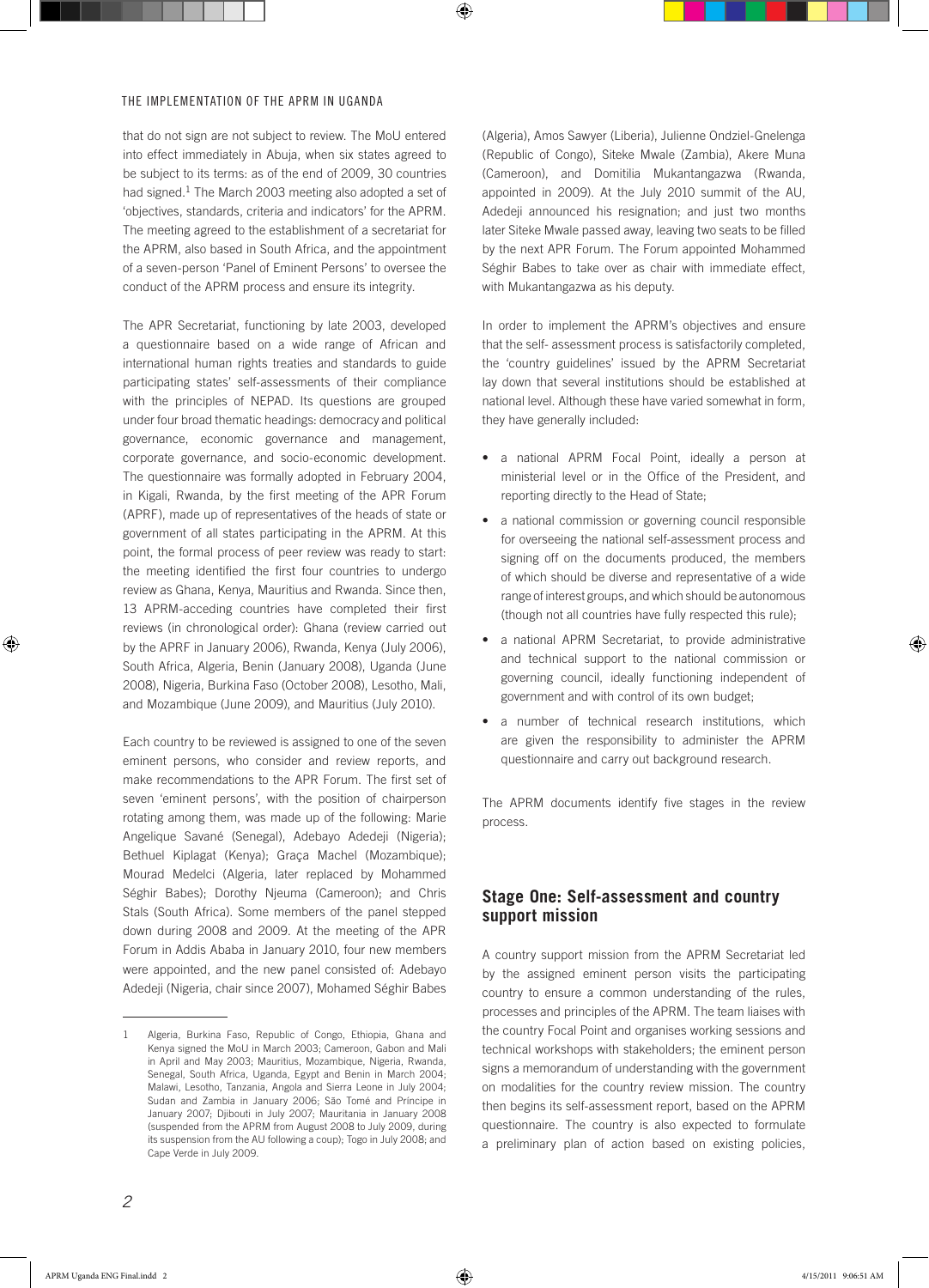programmes and projects. The self-assessment is supposed to involve the broad participation of all relevant stakeholders, including civil society organisations as well as government ministries and departments.

## **Stage Two: Country review mission**

A country review team – also led by the eminent person and made up of representatives of the APRM Secretariat and of the APRM partner institutions, which include the UN Economic Commission for Africa (UNECA), the African Development Bank and other institutions – visits the country to carry out broad consultations, clarify any issues that may require discussion, and help to build national consensus on the way forward.

## **Stage Three: Country review report and modification of plan of action**

The country review team drafts a report on the country, based on the information it has gathered during its review mission and on independent issues papers developed by the continental APRM Secretariat, and shares its findings with the government. Based on the self-assessment report and the country review team's report, the country finalises its plan of action, outlining policies and practices for implementation.

### **Stage Four: Conduct of peer review**

In the fourth stage, the country review team's report and the plan of action are presented at the APRM Forum by the eminent person and the country's Head of State or government for consideration by the other participating heads of state and governments.

## **Stage Five: Publication of the report and programme of action**

In the final stage, the after the report has been considered by the APRM Forum, it is tabled at the AU Summit, before being made public.

The time taken in completing all these steps has varied greatly: the shortest period was for South Africa, which took less than two years from national launch to final review; by contrast, Mauritius began its national self-assessment in 2004, and had yet to complete the process by mid-2010. If completed, the process leads to the production of three important documents:

- The country self-assessment report (CSAR) prepared by the country concerned on the basis of the APRM questionnaire. The final CSAR is only published at the discretion of the state concerned.
- The independent country review report (CRR), prepared by the APRM Secretariat and its technical partners, under the supervision of the APRM Panel, finalised following comments from the government and presented to the APR Forum by the eminent person assigned responsibility for the country review.
- The national programme of action (NPoA) to address the problems identified, initially prepared at country level based on the self-assessment report, and finalised on the basis of agreement between the APRM Panel and the government, and also presented to the APR Forum.

In addition, countries that have completed their reviews are then required to submit to the APRF annual progress reports on the implementation of their programmes of action.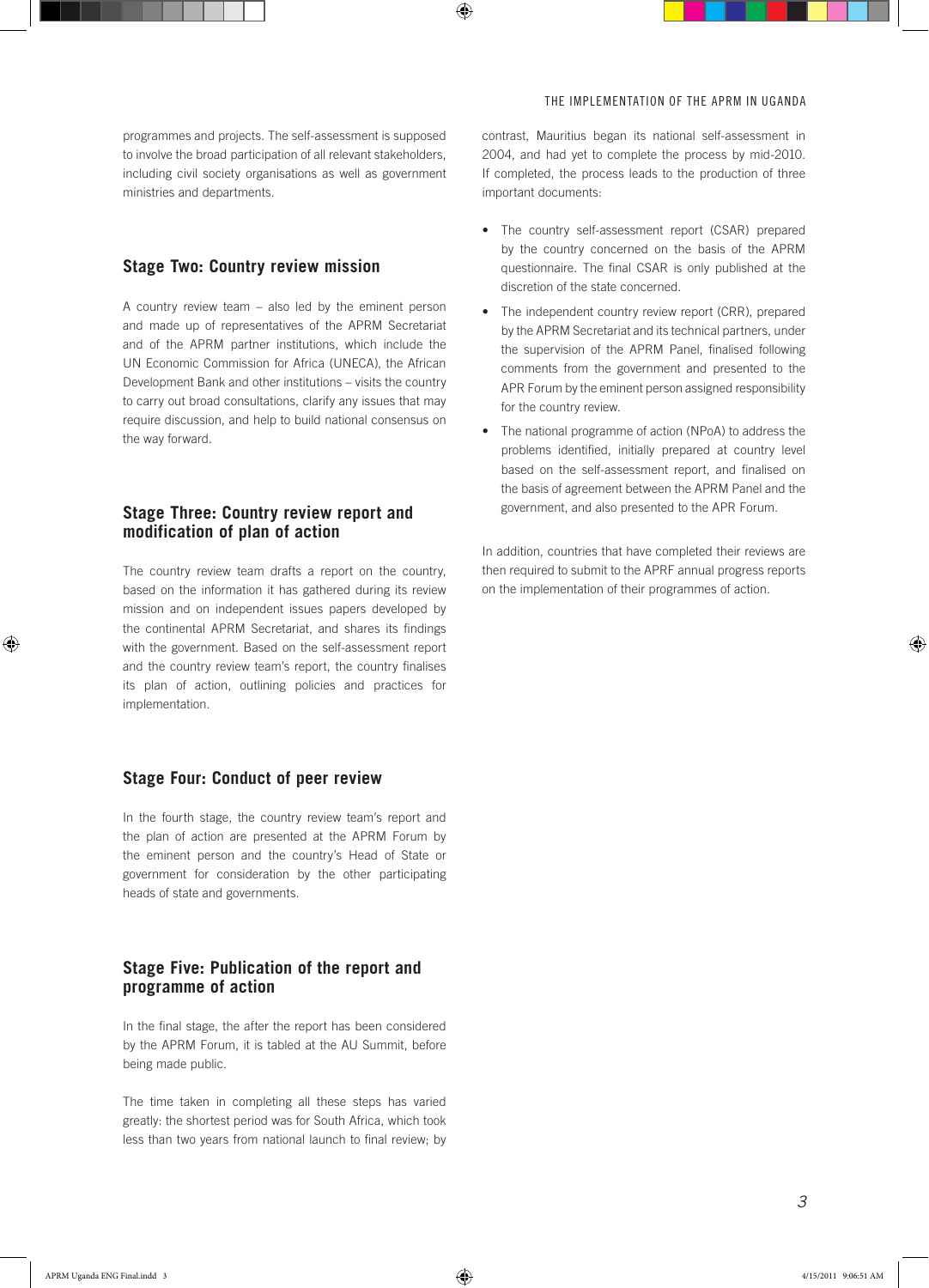## Political context in Uganda

Uganda was created by the British out of diverse ethnic groups and nationalities and states that were at different levels of socio-economic and political development. Generally, noncentralised governance systems predominated in the north and east while highly centralised systems predominated in the south and west. Thus as in most of post-colonial Africa, the state at independence was weak and fragile. The Lancaster House Agreement that set the constitutional framework for Uganda's independence attempted to provide a balance between a federal and unitary system that was essentially a compromise between supporters of Buganda nationalism, who wanted federalism, and the rest who wanted a unitary system of government.

The compromise collapsed in 1966 with the military assault on the kingdom of Buganda and the forced exile of its hereditary ruler, the Kabaka, who was also president of Uganda. The 1962 constitution was abrogated and replaced by the 1966 constitution passed without approval when parliament was surrounded by the army. This marked the onset of military engagement in Uganda's governance, a situation which has not fundamentally changed to date. The new constitution provided for a centralised parliamentary system and dismantled the federal arrangements. Its successor, the 1967 republican constitution, introduced a highly centralised executive presidency, a legacy which undermines separation of power even under the current multiparty dispensation. After an assassination attempt on President Obote in 1969, political parties were banned and Uganda was governed as a one party state until Idi Amin overthrew Obote in a 1971 military coup, and introduced an outright military dictatorship. Political parties were banned and the country was ruled by decree.

Following the invasion of Tanzania by Idi Amin's forces in 1978, a combined force of exiles in Tanzania and Kenya

joined hands with the Tanzanian army and overthrew the military regime in April 1979. From then until May 1980, Uganda was under the Uganda National Liberation Front (UNLF), in which the most prominent governance question was the subjection of militarism (represented by the armed groups) and executive presidency to political control and direction of the interim parliament (the National Consultative Council). This was a short lived experiment: in mid-1980 a military junta, which included current President Yoweri Museveni, usurped power and organised the controversial 1980 elections. The elections were chaotic and discredited. Obote was declared presidential winner. However, the lessons of the UNLF interim period, namely the politics of coalition and consensual decision-making, were to be felt in the post-1980 armed resistance and its aftermath. Museveni and others launched an armed rebellion against the Obote government. The militarist politics underpinning Obote's regime culminated in his overthrow by his army in 1985, which in turn was swept out of power by Museveni and his National Resistance Movement (NRM), which took power in January 1986.

Legal Notice No. 1 of 1986 returned the country to a noparty 'movement' system of governance, justified by the rulers as necessary for national unity and reconciliation. In 2000, Ugandans voted in a referendum boycotted by political parties to determine whether Uganda continued under a no-party system or returned to multi-partyism. It was not until 2005 that parliament amended the constitution to allow the return to multi-party politics; but in the same set of amendments, presidential term limits were also removed, to allow Museveni to stand again. The 2006 elections that returned Museveni as President were marred by widespread malpractices, raising serious concern about the credibility of the process. In 2011 Ugandans go back to the polls amidst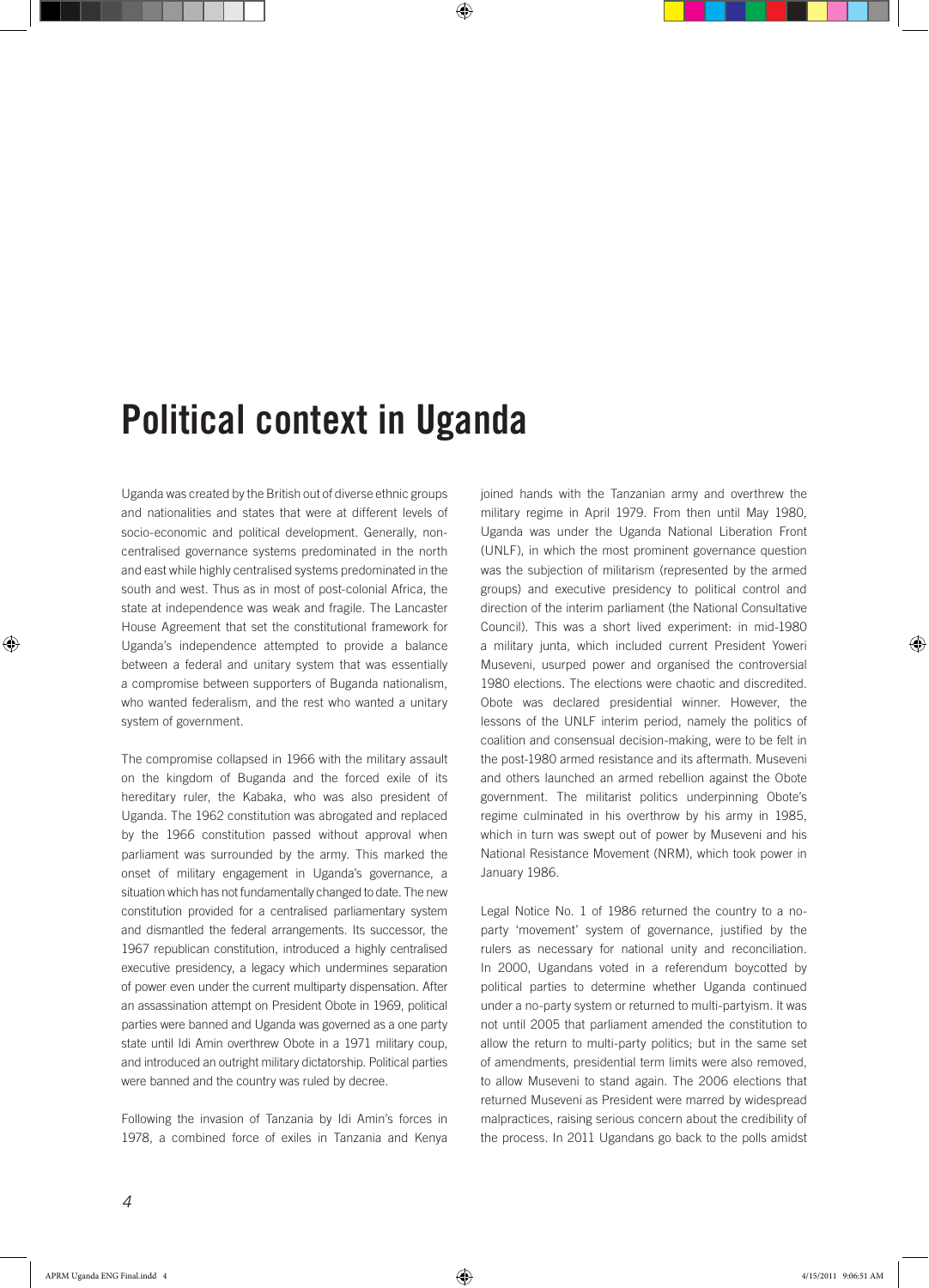concerns that reforms that would have made the process credible have not been undertaken.

Uganda's foreign policy under President Museveni has included active engagement in the project to transform the Organisation of African Unity into the African Union (AU), and important contributions to AU peacekeeping operations. Uganda has, however, backed the more cautious proposals for building up the AU from regional blocs, rather than the ambitious schemes for immediate continental government of which the most high-profile sponsor is President Muammar Ghaddafi of Libya. More controversially, Uganda has also been involved in military interventions in Rwanda, the Democratic Republic of Congo and elsewhere. Uganda has boosted its international and African profile as host of the Commonwealth Heads of State and Government meeting in November 2007, the extraordinary summit of the AU that adopted the Convention for the Protection and Assistance of Internally Displaced Persons in Africa in October 2009, and the AU summit in July 2010.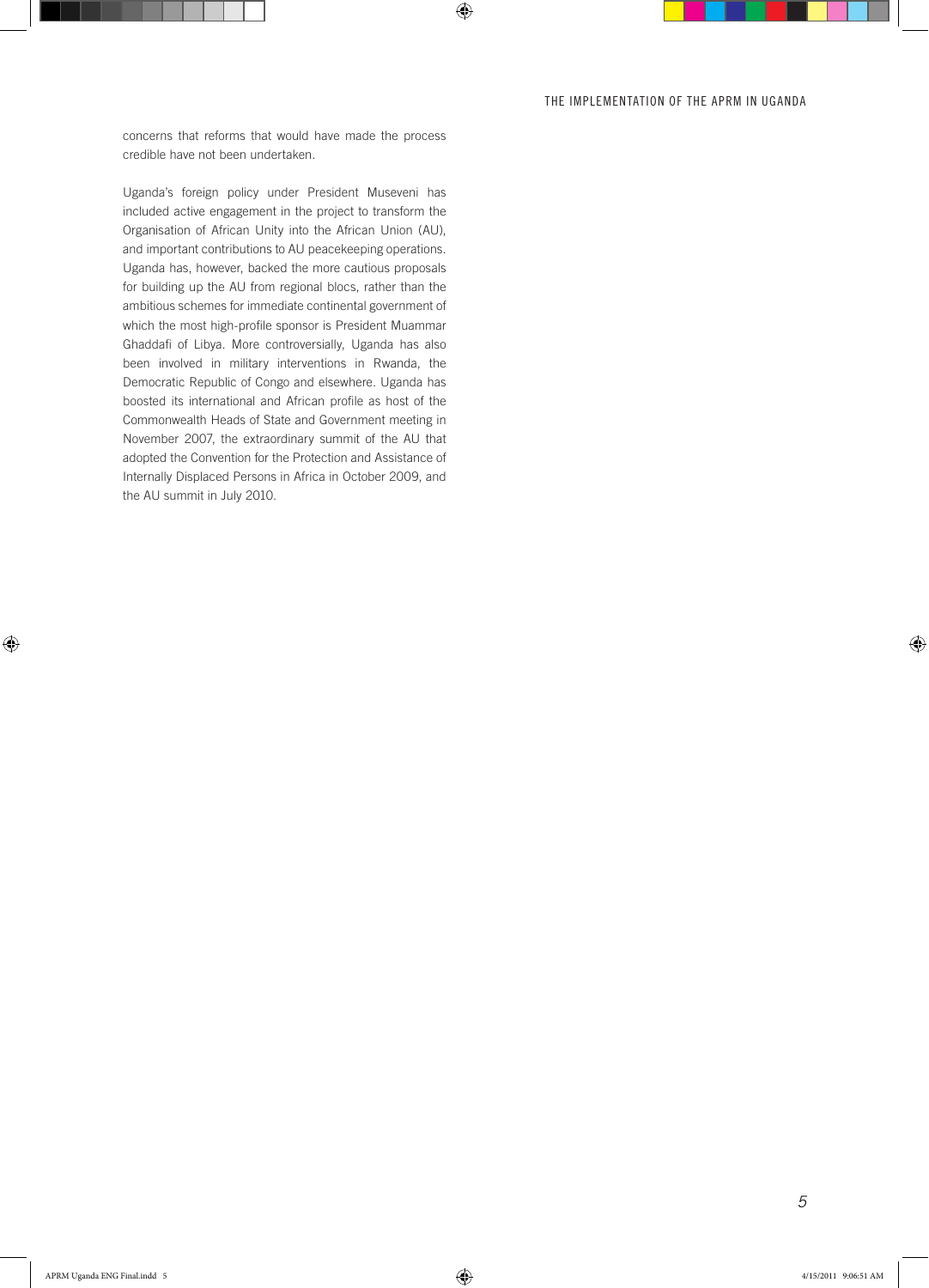## National APRM structures in Uganda

Uganda acceded to the APRM on 9 March 2003 and was among the first batch of countries to do so, along with Egypt, Mauritius, Mozambique, Nigeria, Rwanda, Senegal, and South Africa. The government undertook to establish, within 18 months, appropriate institutions to facilitate the country self-assessment process and the adoption of a national programme of action (NPoA) to address the problems identified.

There were differing views about which government department was to be responsible for NEPAD/APRM institutions. One view was to locate it under the Office of the President, to 'avoid it being exploited by the NRM's political rivals and critics': $2$  the other was to put it under the firm oversight of the Ministry of Finance, Planning and Economic Development (MoFPED) to ensure that its outcomes, particularly the NPoA, did not undermine MoFPED's preeminent role in planning processes, nor its national budgetary plans.

Ultimately, the MoFPED formally took leadership on NEPAD issues, because of the importance of the APRM process in planning, which is under this ministry. The Economic Policy Development and Research Unit (EPDRU) of the MoFPED was given responsibility for NEPAD, and Max Ochai, a principal economist in the ministry and head of EPDRU, was substantively in charge of the initial NEPAD activities. Institutionally he reported to the permanent secretary, the most senior civil servant in the ministry.

Uganda's national APRM structures consisted of the APR National Focal Point; the National APRM Commission; the NEPAD/APRM Unit (Secretariat), based in the National Planning Authority; and 'technical partner institutions' (TPIs) responsible for carrying out the research for the country self -assessment report (CSAR).

## **National Focal Point**

The minister responsible for planning in the MoFPED assumes the role of National Focal Point. The first appointee, in 2003, was Isaac Musumba, the then Minister of State for Planning of the MoFPED. Upon a cabinet reshuffle, Omwony Ojwok was appointed and served until his death in November 2007. Hon. Jachan Omachi succeeded him in acting capacity, until the appointment of Prof. Ephraim Kamuntu in March 2008.

The National Planning Authority (NPA) – the principal agency responsible for managing and harmonising decentralised development planning systems and processes in Uganda, under the political mandate of the MoFPED – was designated as the NEPAD/APRM National Focal Point institution. The NPA, a statutory agency established by the NPA Act of 2002, was tasked with setting up the national structures and ensuring that NEPAD initiatives and the APRM are integrated into the national planning processes. The functions of the Focal Point are: to establish, operationalise, supervise, monitor, evaluate and coordinate the national framework system and strategies; to manage and facilitate aspects of the APR process and country review visits in a cost effective and participatory manner.<sup>3</sup>

<sup>2</sup> Interview with Dr Augustine Nuwagaba, 6 November 2009.

<sup>3 &#</sup>x27;Uganda in the Peer Review Process: Commitment to the Implementation of the NEPAD? APRM initiatives', in *NEPAD Uganda Newsletter*, Vol. 002, September 2006, p.5.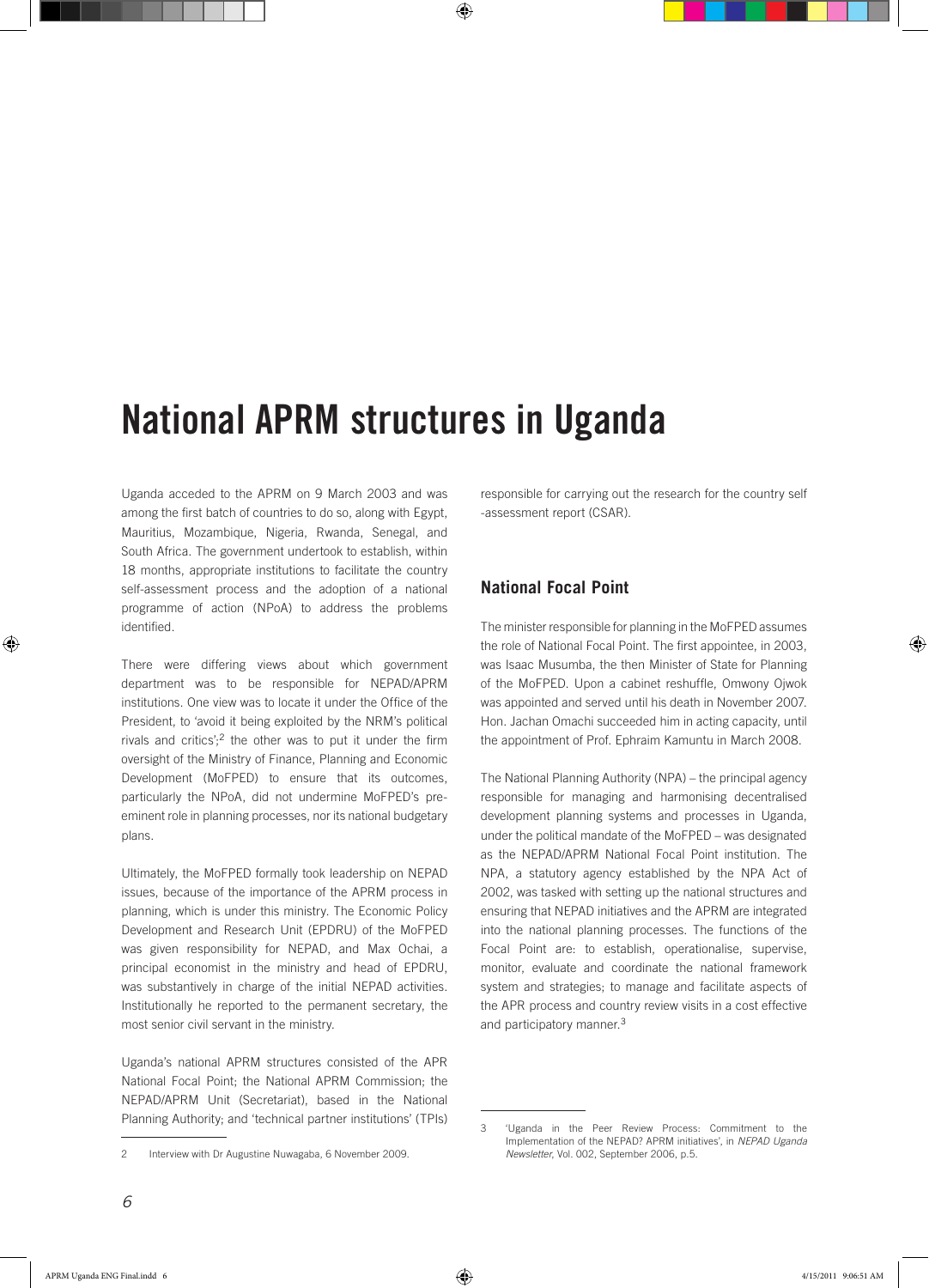## **National APRM Commission**

President Museveni set up the national APRM Commission in September 2005. The role of the Commission was to:

- • provide leadership, guidance and direction to the Uganda peer review process, including awareness and sensitisation of the Uganda public;
- ensure that the executive, parliament, judiciary, civil society, private sector and other stakeholders are sensitised and to enlist their full participation in the APRM process;
- ensure the integrity of the review process by keeping it transparent, inclusive and accountable to the people;
- meet regularly, review progress reports and provide objective recommendations on the reports generated by the TPIs;
- ensure successful harmonisation of the thematic reports into a single national review assessment report that reflects the views of Ugandans; ensures timely delivery of the CSAR and the National PoA;
- transmit the final report to the Panel of Eminent Persons, the Head of State and other relevant national and African organs as specified by NEPAD's APRM rules;
- prepare, administer and coordinate the visit of the APRM Panel and facilitate their work when the Panel team comes to do its own governance assessment of the country; and
- upon acceptance of the national PoA, to ensure the country is sensitised about the results of the process and the proposed implementation of the NPoA by government, private sector, civil society and development partners.<sup>4</sup>

The Commission had working sessions on a monthly basis. There were meetings between the Commission and strategic government officials, who included the presidency, Prime Minister, Speaker of Parliament, ministers and key civil servants.

Initially, the Uganda APRM Commission had only 17 members, but was later expanded to 21 to allow representation of a wider range of interest groups, such as the private sector and legal fraternity. These changes could have been avoided if everything had been debated and spelt out in legislation. The final membership was thus larger than the seven-member Ghanaian commission, though smaller than the APRM Commissions in Nigeria (216), Benin (97), and Burkina Faso (28).<sup>5</sup>

According to the CSAR, the National Focal Point and NPA had initially intended to select the members of the Commission, but the APRM support mission disagreed with this idea. As Prof. Adedeji put it:

*… the review process should not be perceived as a government venture but one owned by Ugandans … and the Commission's work should be defined by principles of credibility, integrity and ownership by stakeholders. It must be independent and this was the reason for rejecting the idea of nominating its members who were instead elected by the institutions they represent …6*

The compromise was to let stakeholders identified by the NPA nominate their representatives into the Commission. The inclusion of different participants was to be based on the criterion of prior involvement in 'national consultative process such as PRSPs, PEAP and Monitoring MDGs. Each of the governance stakeholder groups were requested to submit a name based on eminence, credibility and adequate capacity to represent a group, community and organisational interest'.7 Members of the Commission were then given formal letters of appointment from the National Focal Point minister.<sup>8</sup>

The breakdown of the final membership was as follows:

- nine civil society: the Uganda Joint Christian Council, National Youth Council, National Union of Disabled Persons in Uganda, Uganda Media Union, Inter Religious Council of Uganda, Uganda National Farmers Federation, National Association of Women's Organisation of Uganda, National Women's Council and Uganda National NGO Forum;
- four central and local government officials (including Max Ochai, head of EPDRU);
- three statutory bodies: the National Planning Authority, represented by Kaye B Saul; the Uganda Law Society, represented by Nkunzingoma Rubumba Deo; and Makerere University, represented by Prof. Elisha Semakula;
- • three members of parliament: one each for the opposition, the ruling party and the East African Community (EAC) Legislative Assembly;
- one private sector; and
- one trade union.

The representatives of the private sector, labour, and civil

<sup>4</sup> Uganda National APRM Commission**,** *The Uganda Country Self-Assessment Report* (hereafter CSAR), November 2007, p.16.

<sup>5</sup> See AfriMAP reports on the implementation of the APRM in these countries, available on the AfriMAP website http://www.afrimap.org.

<sup>6</sup> NPA, African Peer Review Mechanism Mission Report, September 2005, p.14.

<sup>7</sup> CSAR, p.16.

<sup>8</sup> CSAR, p.16.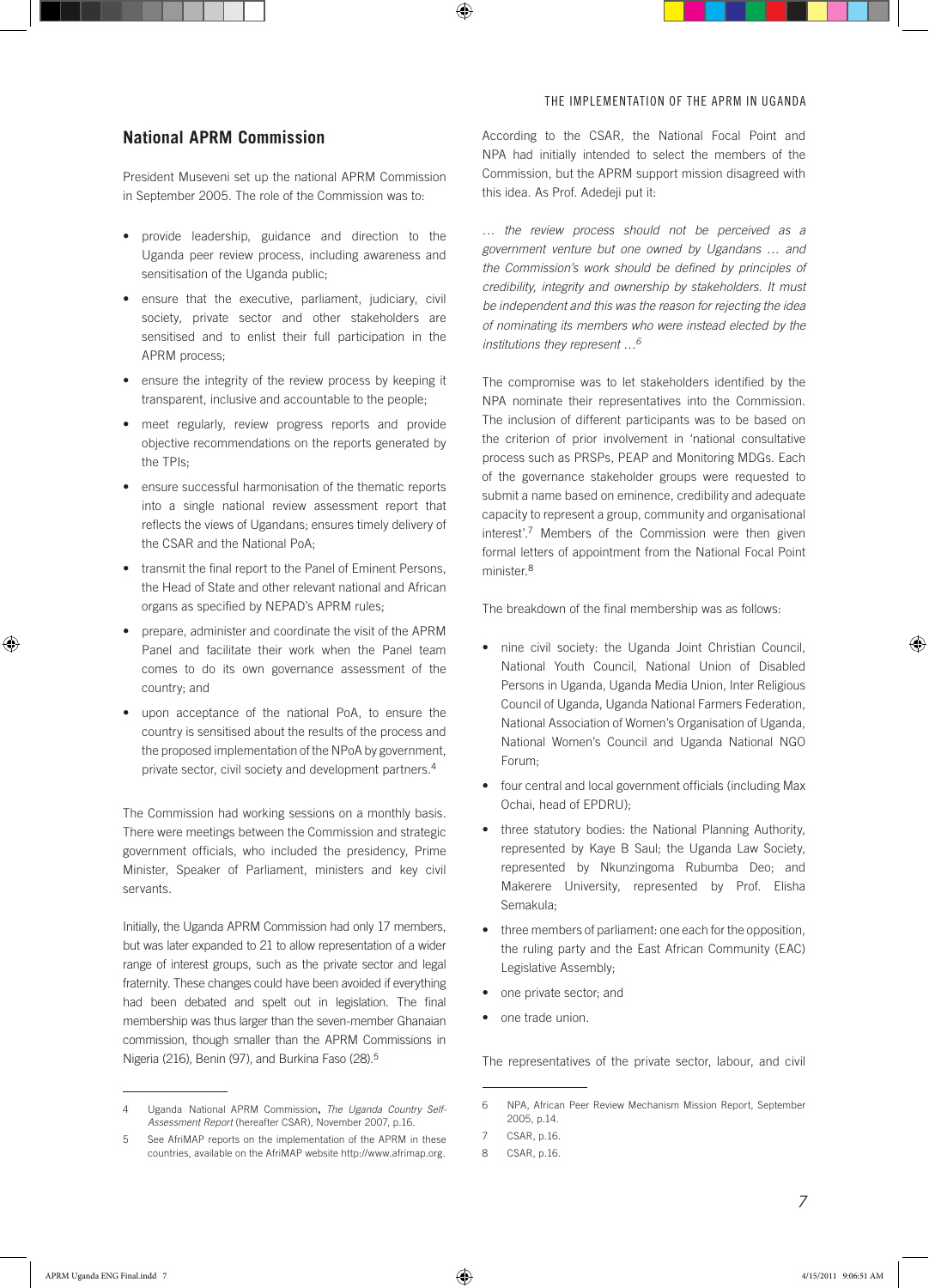society were thus in the majority in the Commission. Civil Society representatives on the APRM Commission included Bishop Zac Niringiye of the Uganda Joint Christian Council, Abdul Busuulwa of the National Union of the Disabled Persons of Uganda, Warren Nyamungasira of the Uganda National NGO Forum, Agaba Abbas of the National Youth Council, Rose Muyinda of the National Women's Council and others.<sup>9</sup>

The Commissioners elected their chair, Prof. Elisha Semakula, then the director of Quality Assurance at Makerere University. Prior to that he had been an education professor in the United States for over 30 years, and on his return to Uganda was the first vice chancellor of the Seventh Day Adventist Bugema University, then member of the National Council of Higher Education before joining Makerere University. After completion of his work at the APRM Commission, Mutesa 1 Royal University appointed him vice chancellor. His deputy was Bishop Zac Niringiye. According to Prof. Semakula, the election of the chair was a two-way contest between him and Bishop Niringiye, and he got the majority vote and proposed Bishop Niringiye who got three votes to be his deputy. But, as fate would have it, Bishop Niringiye was to be elected five years later in 2009 as the first Chair of the APRM National Governing Council, the successor to the APRM Commission. The election of these two was in the presence of interest groups, who included donors such as the UK's Department for International Development (DFID), Danish Development Asistance (DANIDA) and the UN Development Programme (UNDP), as well as the MoFPED and the Ministry of Foreign Affairs (MoFA). Donors closely monitored the election process apparently to minimise manipulation.<sup>10</sup>

Once appointed, the Commission established eight working committees, one for each of the four thematic areas (democracy and political governance, economic governance and management, corporate governance, and socioeconomic development), and four administrative committees (programme and contracts, media and publicity, report writing, and finance and logistics), each with clear terms of reference and a code of conduct.<sup>11</sup>

Since the Commissioners were representing constituencies, they were expected to provide feedback written reports of their interactions with their constituencies to be included in the newsletter, and also to report back to the sectors they represented on developments in the APRM process.<sup>12</sup> However, according to the APRM Commission chair, reporting back to constituencies was very poor, including by government officials.

## **APRM Secretariat**

The Commission was serviced by the NEPAD/APRM Unit, based in the NPA, which did double reporting to the Commission on technical matters and to the NPA on administrative ones. In August 2005, a programme manager was appointed for the APRM Secretariat, and in September 2006, seven staff members were recruited. The Secretariat was reinforced by the appointment of four thematic area governance resident consultants who served for four months. The composition of the Secretariat was preceded by research by the APRM Commission about the experiences of South Africa, Kenya and Rwanda, which were visited to learn about how the process had been conducted and structured in these countries.<sup>13</sup>

The Secretariat was supposed to be the link between the Commission and government, particularly for the purpose of procuring resources; however, in the opinion of some of the commissioners, it turned out to be very weak and ill equipped. They noted that most of the staff of the Secretariat did not have sufficient experience in government regulations and knowledge of the functions of government. They also lacked managerial skills to handle and motivate people of different ages, gender and expertise. The accountant was overwhelmed with the tasks involving many project partner institutions and did not have financial expertise. The Secretariat had only two vehicles to tour the country.<sup>14</sup>

## **Technical partner institutions (TPIs)**

The National Planning Agency recruited research institutions to carry out the research for the country selfassessment report – known in Uganda as 'technical partner institutions' or TPIs – even before the APRM Commission was established.<sup>15</sup> The process of selecting the TPIs was extremely convoluted.

As listed in the CSAR pp.i–ii and CRR pp.9–10.

<sup>10</sup> Interview with Prof. Elisha Semakula, 11 November 2009. Subsequent quotes from Prof. Semakula in this report are taken from this interview.

<sup>11</sup> The CSAR, p.17; Silvia Angey Ufoyuru, Country Programme Manager – NEPAD/APRM Unit, National Planning Authority of Uganda, presentation for a training workshop on enhancing the Role and Effective Participation of Parliamentarians in the APRM Process, Dar es Salaam, 12–14 November 2008, p.8.

<sup>12</sup> The APRM Commission publishes a Uganda NEPAD Newsletter.

<sup>13</sup> Interview with Silvia Angey Ufoyuru, Country Programme Manager – NEPAD/APRM Unit, National Planning Authority of Uganda, 3 November 2009 at her office.

<sup>14</sup> All those interviewed in the Commission raised this complaint.

<sup>15</sup> NPA, African Peer Review Mechanism Mission Report, September, 2005.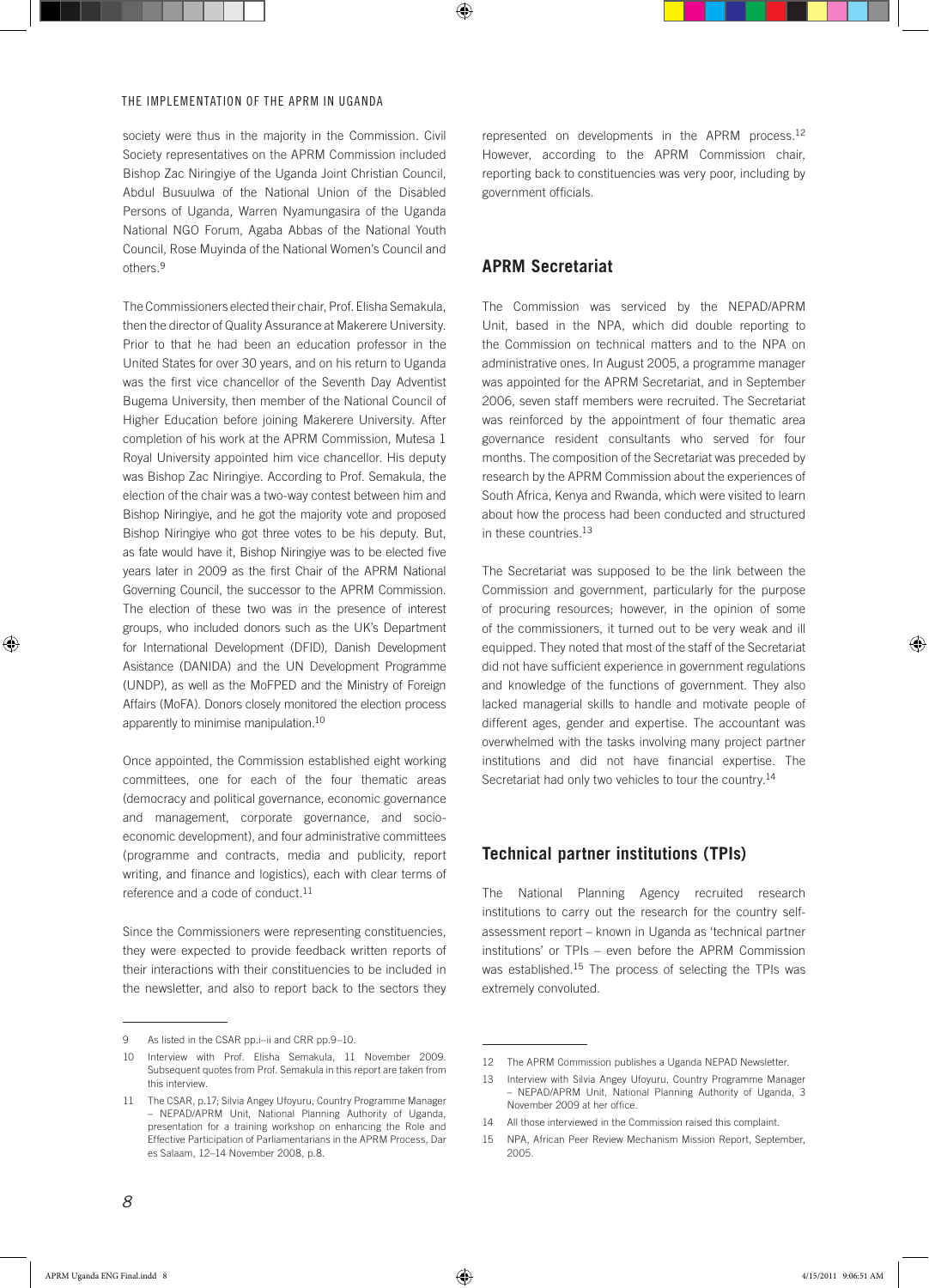In principle, the TPIs had the following responsibilities:

- • domestication and reformulation of the questionnaire to ensure its applicability in Uganda;
- identifying national priorities;
- • liasing with other institutions, experts under guidance of the NPA, to form specialist technical review teams;
- using scientific and objective methods to carry out data collection, analysis and compilation of Group reports;
- providing regular progressive reports to the Commission; and
- harmonisation of the reports on each of the four thematic areas for compiling the CSAR.<sup>16</sup>

These responsibilities were roughly divided into two phases: desk research and domestication of the questionnaire; and field work and drafting of the final report.

Initially, the research strategy for the first phase favoured a two-layered approach using four lead TPIs for each of the key thematic pillars, backed by eight specialist sub-theme TPIs, making a total set of twelve institutions, organised by theme as follows:

- • Democracy and political governance: Pan African Centre for Strategic Studies as lead, and Mentor Consult and Forum for Promoting Democratic Constitutionalism as specialists;
- • Economic governance and management: Makerere University's Economic Policy Research Centre as lead, and Green Star International Uganda Ltd as specialists;
- • Corporate governance: Institute of Corporate Governance of Uganda as lead, and Kalenge, Bwanika and Kimuli & Company Advocates, UNISIS and Ssejjaaka, Kaawaase & Company (Chartered Accountants) as specialists; and
- Socio-economic development: REEV Consult International Ltd as lead, and Department of Gender and Women Studies, Makerere University and Women of Uganda Network, as the specialists.<sup>17</sup>

However, a slightly different list of only eight TPIs was presented by the NPA to the APRM support mission in September 2005. The TPIs were:

• Democracy and political governance: Forum for Promoting Democratic Constitutionalism and Pan African Centre for International and Strategic Studies;

- • Economic governance and management: Economic Policy Research Centre (EPRC);
- • Corporate governance: Institute of Corporate Governance in Uganda; and
- • Socio-economic development: Undox Multi-Consult International Ltd, Makerere Institute of Social Research (MISR), REEV Consult International and the Women of Uganda Network.

In September 2005, when the APRM country support mission asked the TPIs to give a progress report on their activities and their understanding of the questionnaire and challenges faced in each thematic area, the EPRC was not present to give an account of its work. Consequently, the EPRC was dropped; and so too were Undox, MISR, the Institute for Corporate Governance, the Forum for Promoting Democratic Constitutionalism and the Pan African Centre for International Strategic Studies.

Ultimately, in the fieldwork phase, a new set-of-five TPIs were appointed, ostensibly because of the 'complexity of managing the various firms involved'.<sup>18</sup> The five were:

- Democracy and political governance: Mentor Consult;
- Economic governance and management: Green Star International;
- • Corporate governance: Uganda Manufacturers Association Consultancy and Information Services (UMACIS);
- Socio-economic development: REEV Consult; and
- National sample survey: Uganda Bureau of Statistics (UBOS).

No adequate explanation was given regarding recruitment criteria and the number of TPIs required. Although the CSAR claims the recruitment of the 12 technical partner institutions for the first phase (desk research and domestication of questionnaire) was based on competitive bidding,19 some of the TPIs interviewed said they were just invited and requested to submit their inception reports. Dr Augustine Nuwagaba of REEV Consult said that the recruitment of TPIs was not advertised and never followed the procurement procedure.<sup>20</sup> On the other hand, Commissioners Max Ochai, who had been involved in the process since its initiation in Uganda, was emphatic that the recruitment of the TPIs for both phases followed both the Public Procurement and Disposal of Assets Authority (PPDA) and donor procurement guidelines: 'The donors such as the African Development Bank (AfDB) were so insistent on it that they would

<sup>16</sup> CSAR, p.17.

<sup>17</sup> CSAR, p.18.

<sup>18</sup> CSAR, p.18.

<sup>19</sup> CSAR, p.18.

<sup>20</sup> Interview, 6 November 2009.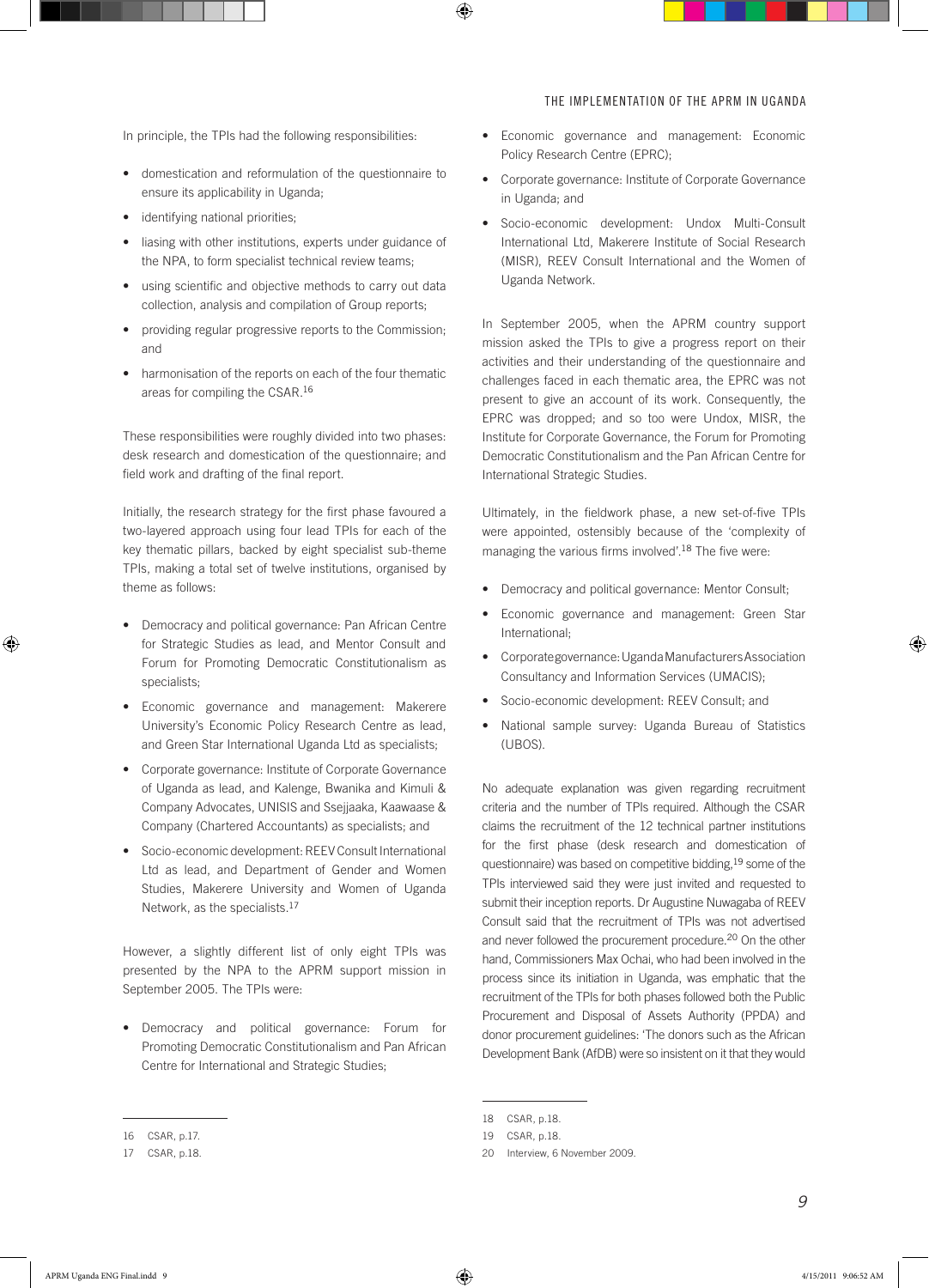not have released their funds'.21 Dr Odoch Pascal of Green Star International Uganda Ltd (a former programme director with the NPA and currently a member of parliament) reinforces the claim about the adverts. He said there was an advertisement for positions of TPIs, which his firm responded to. Yet the authors of this report checked all newspaper cuttings provided by the Secretariat and there was no advert of the consultancies placed by the Commission in 2005. The only advert related to recruitments is in the New Vision of 9 March 2009, well after the process had been completed, for posts of consultants for democracy and political governance, socio-economic management, economic governance and management, corporate governance, programme accountant and accounts assistant, which probably related to the new National Governing Council.

The recruitment for the second phase (fieldwork) was not that straightforward either. Apparently, there was no advertisement once again. The first TPIs recruited were a mixed lot, some with a clear public track record in research and policy studies; others with an obscure profile; and yet others, such as Forum for Promoting Democratic Constitutionalism,<sup>22</sup> with a media reputation as being close to the ruling regime. Some of those selected, in the opinion of their peers, proved incompetent.23 'What those of us who were successful did was to get competent staff from other TPIs but some of them could not deliver and I got rid of them.'<sup>24</sup>

In time, it also became apparent that there were substantial political differences among the TPIs, leading to tensions and conflicts in the work: 'Although the NPA called meetings to harmonise these conflicting positions, the exercise was futile and we, the TPIs, suggested that each pillar be put under one TPI'.25 There appeared to be no overall strategy to manage the research process.

For the second phase, cutting down on 'ladders of consultancy' was valued by some TPIs such as REEV Consult, who felt that it would give them more discretion and flexibility to do their fieldwork more effectively. Another challenge came from the realisation by the TPIs that they had to do more aggressive grassroots mobilisation because, as one TPI put it, the 'trickle down sensitisation' used by the Secretariat had not gone very far.<sup>26</sup>

25 Ibid.

<sup>21</sup> Interview with Max Ochai, APRM Commissioner and Head of Economic Policy Research and Development Unit, MoFPED, 12 November 2009.

<sup>22</sup> Mr Kintu Nyago, who was heading this company, is known to have been a special adviser to the president and he was recently appointed a deputy principal private secretary. He is commonly referred in the media to as 'spin doctor' of the president.

<sup>23</sup> Interview with Prof. Ssentamu, 16 December 2008.

<sup>24</sup> Interview with Emmanuel Ssewankambo, Mentor Consult, 10 November 2009.

<sup>26</sup> Interview with Augustine Nuwagaba, REEV Consult, 6 November 2009.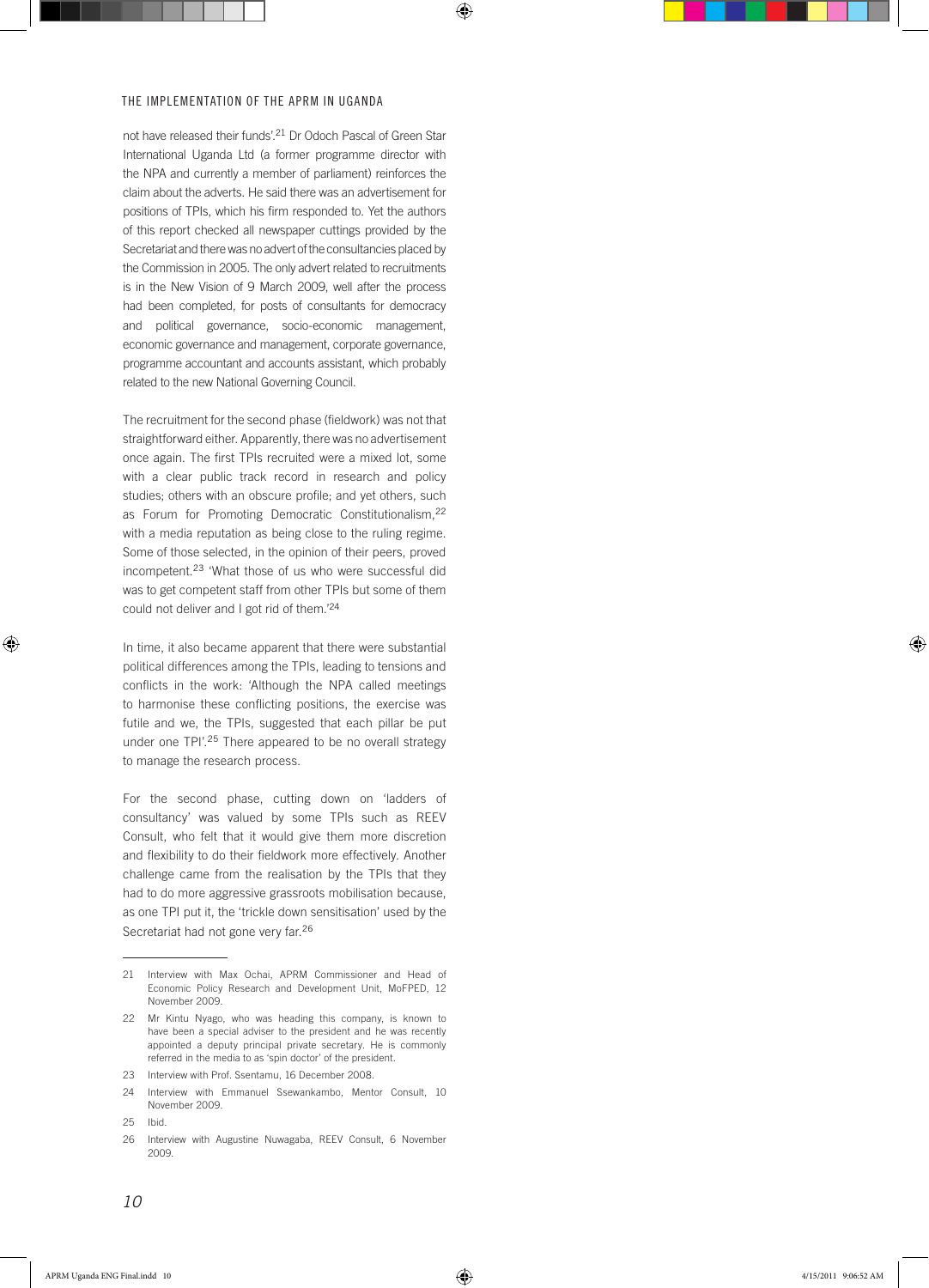## Financing the APRM process

As early as 2006, the chairman of the APRM Commission raised concerns over the financial constraints they faced, which imposed limitations on the execution of their functions.<sup>27</sup> The Commission needed 8.5 billion Uganda shillings but was only able to raise 4.7 billion.<sup>28</sup> As a result, the Secretary of the Commission, Mr Saul Kaye, had to divert funds from the NPA – which earned him a reprimand from the MoFPED.

## **Contribution to the continental Secretariat**

When it first signed the continental MoU establishing the APRM, the Ugandan government delayed paying its mandatory contribution of US\$ 100 000 to the APRM Trust Fund in South Africa, which is essential to the commencement of the self-assessment process. Indeed, it took the pleading and cajoling of Prof. Adebayo Adedeji, chair of the APRM Panel of Eminent Persons to secure the initial remission, which took up 12% of the NPA 2005 budget. Prof. Adedeji told the Focal Point that in order for the process to be seen as African owned and not donor driven, the government had to be the first contributor to the Trust Fund.<sup>29</sup>

The problem according to the Focal Point was that the national budget for the financial year 2005/2006 had to provide for elections, leaving limited resources for other activities. The situation was further complicated in the following financial year, as government had to provide for the Commonwealth Heads of State and Government meeting held in Kampala in 2007.<sup>30</sup>

## **Funding the Ugandan self-assessment**

For the implementation of the country self-assessment process, the government called a donors' conference in 2005, in which a timetable towards the self-assessment was discussed. Meanwhile, the UNDP supported the NPA by paying the APRM programme manager, purchasing furniture and mobilising other donors to make their contributions to the 'basket fund' it managed to support the country selfassessment process.

According to one source, at the start of the fieldwork in 2007, 'government owed the [national] APRM Secretariat more than US\$ 600 000 in arrears after failing to meet its annual contribution of US\$ 400 000 (presumably for 2005 and 2006). Part of the problem has been attributed to bureaucratic power struggles between two key officials: the Permanent Secretary to the Treasury, who is responsible for releasing the funds to the responsible department and the Finance Minister who would operationalise the president's orders'.31 The government also contributed office space, facilities and payment for utilities, as well as support for the country self-assessment process.

<sup>27</sup> *East African,* 30 October and 5 November 2006.

<sup>28</sup> *Weekly Observer***,** 16-22 November 2006.

<sup>29</sup> NPA, African Peer Review Mechanism (APRM) Mission Report, 2005, p.8.

<sup>30</sup> Ibid., p.10.

<sup>31</sup> Annie Barbara Chikwanha, 'The APRM. A case study in democratic institution building?', ISS Paper 151, Institute for Security Studies, 2007, p.4.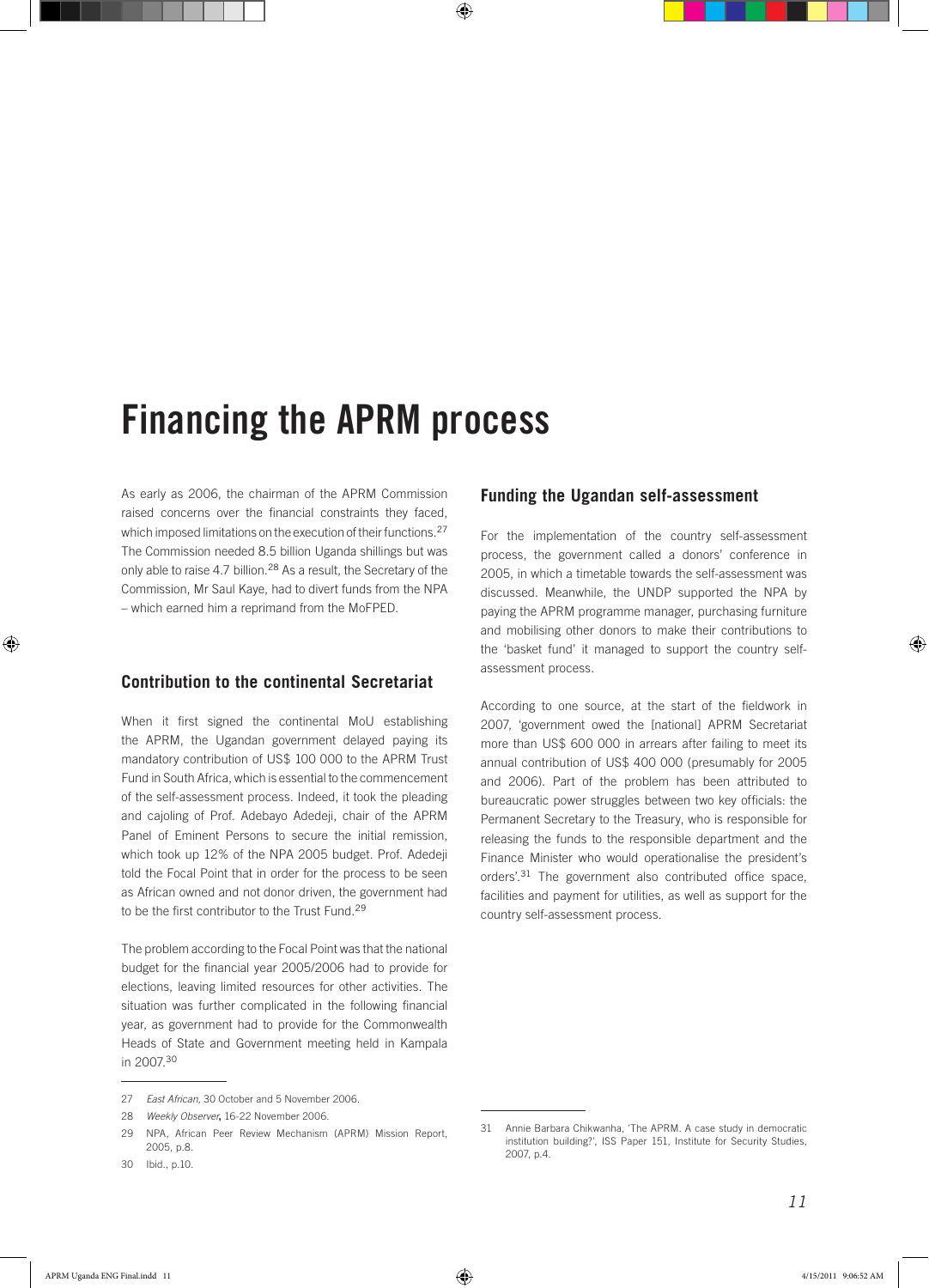| <b>Donor</b>  | Agreement      | <b>Year 2006</b> |             | <b>Year 2007</b> |              | <b>Year 2008</b> |              | Total       |
|---------------|----------------|------------------|-------------|------------------|--------------|------------------|--------------|-------------|
|               |                | US\$             | UgSh        | US\$             | UgSh         | US\$             | UgSh         | UgSh        |
| <b>UNDP</b>   | US\$ 1 050 000 | 0                | 630 000 400 |                  | 620 631 435  |                  | 762 075 321  | 2012707156  |
| <b>DANIDA</b> | US\$ 420 000   | 0                |             |                  | 694 200 000  |                  | 152 894 603  | 694 200 000 |
| <b>DFID</b>   | £300000        | 0                |             |                  | 823 530 998  |                  |              | 976 425 601 |
| AfDB          | US\$400000     | 0                |             |                  | 697 644 000  |                  | 140 332 112  | 697 644 000 |
| <b>GTZ</b>    | € 176 000      | 0                |             | 80000            | 187 464 066  | 58 000           |              | 327 934 178 |
|               |                |                  | 630 000 400 | 80000            | 302 347 0499 | 58 000           | 105 530 2036 | 4708910935  |

## **Schedule of donor funds received from 2005 to 2008**

Source: Uganda APRM Secretariat (US\$ 1 = UgSh 1 810)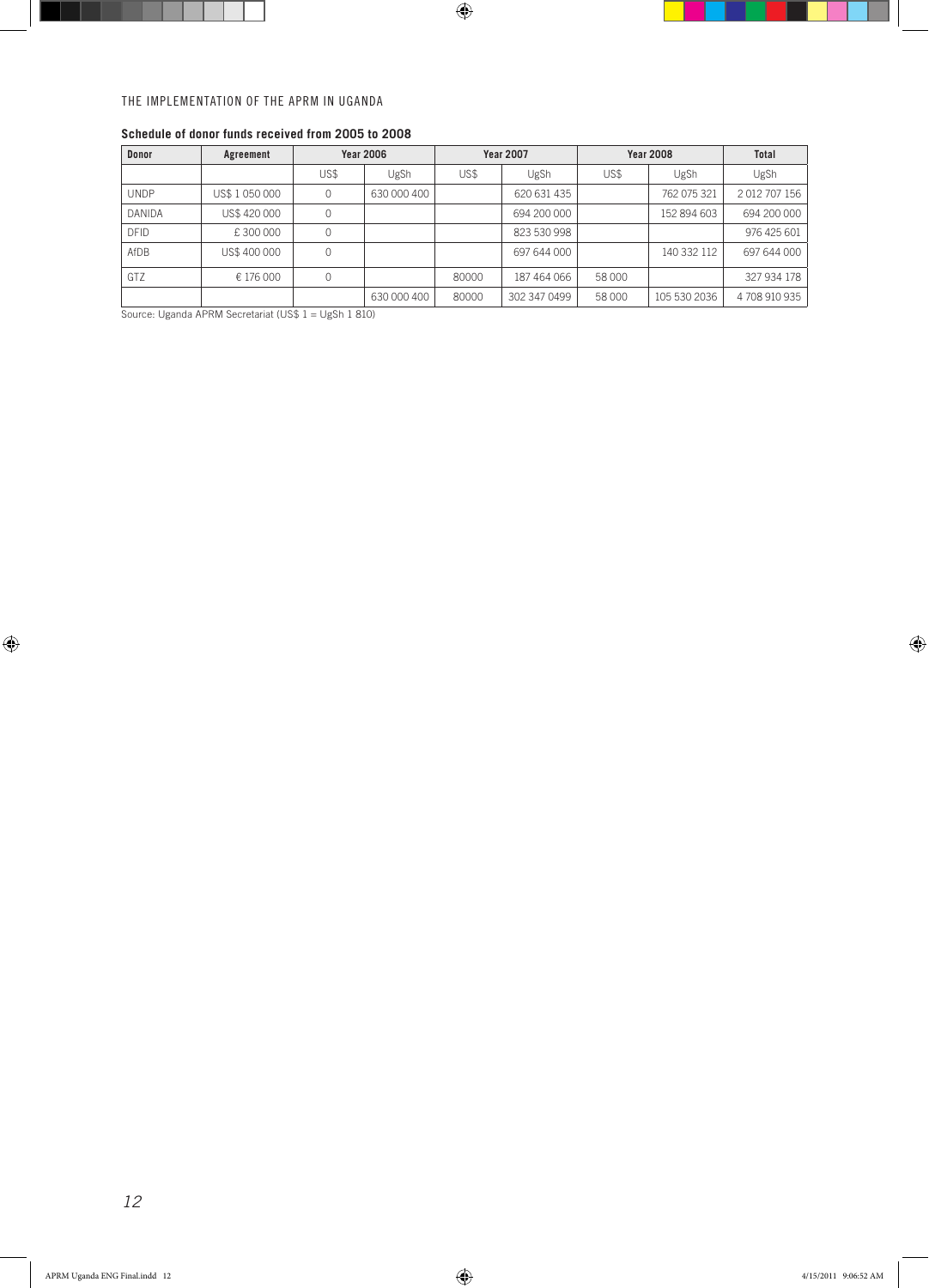## The APRM country support mission visits

## **February 2005: Memorandum of understanding signed**

Implementation of the APR process in Uganda formally commenced on 15 February 2005 when an APRM support mission led by Prof. Adebayo Adedeji concluded a 'memorandum of understanding on the technical assessment missions and the country review visit' with Ugandan President Yoweri Museveni.

According to the MoU, Uganda undertook to: provide access to representatives of the partner institutions to conduct the assessment; make available all relevant information or documentation; encourage regular contact and exchange of information between its staff and members of the technical assessment mission; facilitate the conducting of wide consultations of all stakeholders including conducting meetings and interviews without hindrance, surveillance or censorship; provide resources and logistics to support the technical assessment mission as shall be agreed in each case; and, take necessary steps to guarantee the personal safety of the mission team within its borders.

With regard to the country review visit, Uganda agreed, among other things, to:

- • establish the country's APRM Focal Point at ministerial level or a person reporting directly to the process, liaise with the APRM Secretariat and provide assistance to technical assessment missions and country review visits;
- • organise a participatory and transparent national process for the self-assessment and country review exercise;
- • provide clear guidelines to the APRM Secretariat and the national stakeholders as to how this process is to be effected, modalities for participation for interested parties

and relevant contact persons with regard to each aspect of the process; and,

develop and forward to the APRM Secretariat, a preliminary NPoA that builds on existing national programs and projects, is based on consensus and reflects the needs of all stakeholders.<sup>32</sup>

Following the signing of the memorandum and before the second visit of the APRM mission, the NPA recruited the first set of technical partner institutions, which were given the questionnaire to adapt to local circumstances. It also developed a communication and advocacy strategy, organised the selection of members of the Uganda APRM National Commission, visited Rwanda and Kenya to learn from their experiences, and organised the donors' conference to mobilise resources toward NEPAD/APRM activities.

## **September 2005: Insistence on independence of the process**

Prof. Adedeji returned to Uganda in September 2005 as leader of a mission to review Uganda's progress in implementing the APRM. Other members of the mission included Dr Bernard Kouassi, the executive director of the continental APRM Secretariat at that time, and Dr Moise Nembot, APRM Secretariat coordinator for democracy and good political governance.

<sup>32</sup> Memorandum of understanding between the African Peer Review Forum and the Republic of Uganda on the technical assessment mission of the country review visit, 15 February 2005.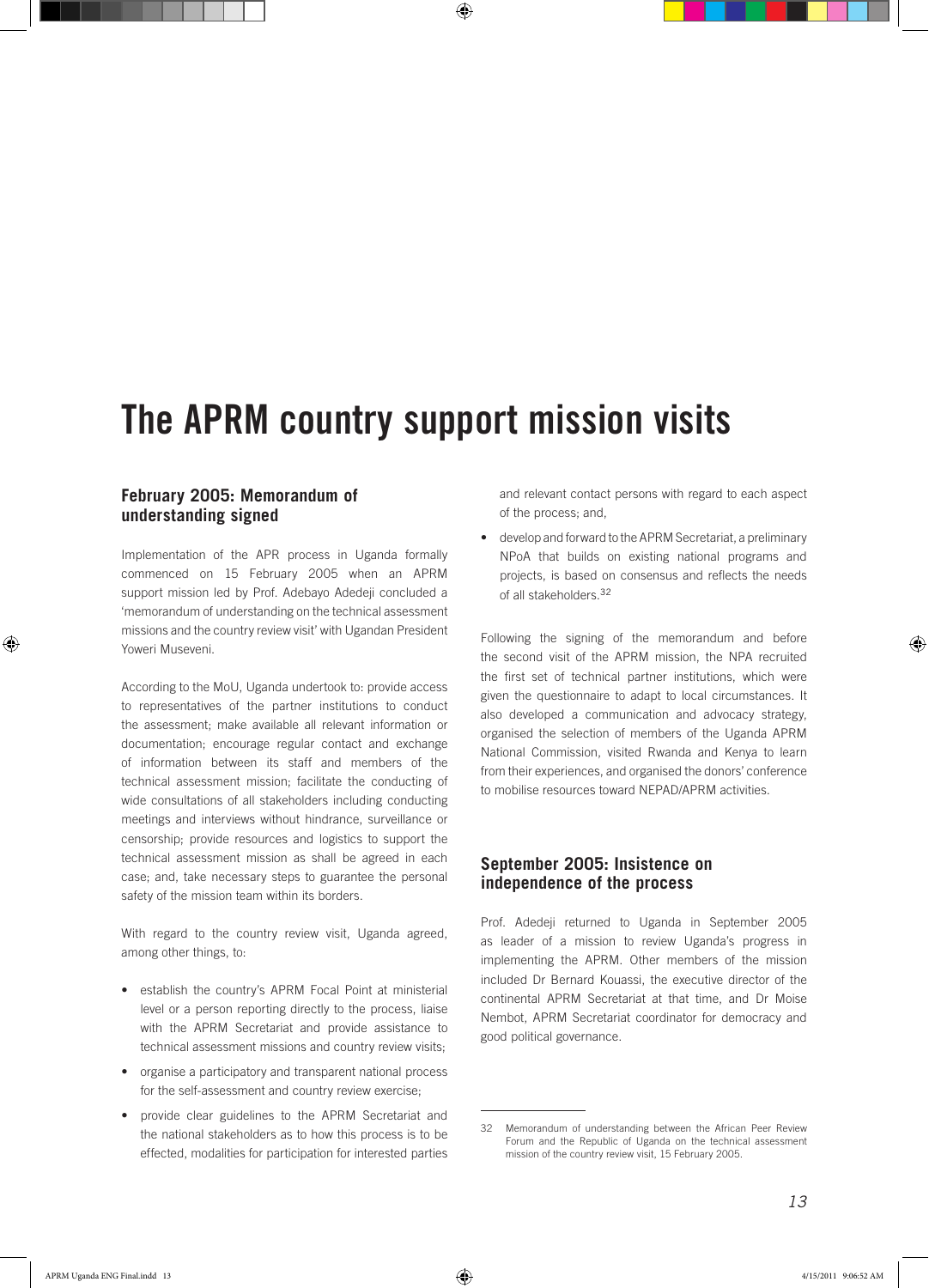The APRM support mission was emphatic about the review process being seen to be above government manipulation. In the Mission Report, it is stated:

*Prof. Adedeji emphasised that the role of the NPA was to act as a technical institution to the Commission which should spearhead the review process. It is necessary for the Commission to take the lead rather than the NPA which is perceived as a government body yet the APRM emphasises the process as one for and to be owned by the people.*<sup>33</sup>

As noted above, the support mission intervened to ensure that the membership of the APRM Commission would be elected by stakeholder groups rather than appointed by the NPA and National Focal Point.

In addition, the TPIs were briefed by Dr Nembot during a working session on how Ghana and Rwanda went about their self-assessment exercises. In this regard, the importance of translating the questionnaire into major local languages 'to ensure ownership', was highlighted. Unfortunately, the TPIs revealed themselves not to have made serious effort to mobilise stakeholders 'on their major concerns', including acquainting them with the questionnaire and getting comments on it.<sup>34</sup>

The TPIs also questioned the wisdom of plunging into the selfassessment exercise amidst a highly charged atmosphere of presidential and parliamentary elections, which were due in February 2006. The TPIs feared that 'partisan politics may impinge on the (self-assessment) process negatively' and damage its credibility as a national one intended for the good of the country'.35 Both the support mission and Uganda APRM Secretariat were insistent that this would not pose problems in 2005. According to the mission report: '… fears that the elections may affect this date, were allayed with the reasoning that when campaigns are underway, the Panel of Eminent Persons will be working on the Issues Paper, and the Review Team will be sent before the elections are over. In other words the crucial tasks that have to be undertaken by the time the elections take place will be over and therefore will not compete for time with the assessment exercise'.<sup>36</sup>

<sup>33</sup> Ibid.

<sup>34</sup> Interviews with Francis Kayira, UMACIS, 3 November 2009 and Dr Paschal Odoch, Green Star Consultants, 5 November 2009.

<sup>35</sup> NPA, African Peer Review Mechanism Mission Report, 25–27 September 2005, p.14.

<sup>36</sup> Ibid., p.15.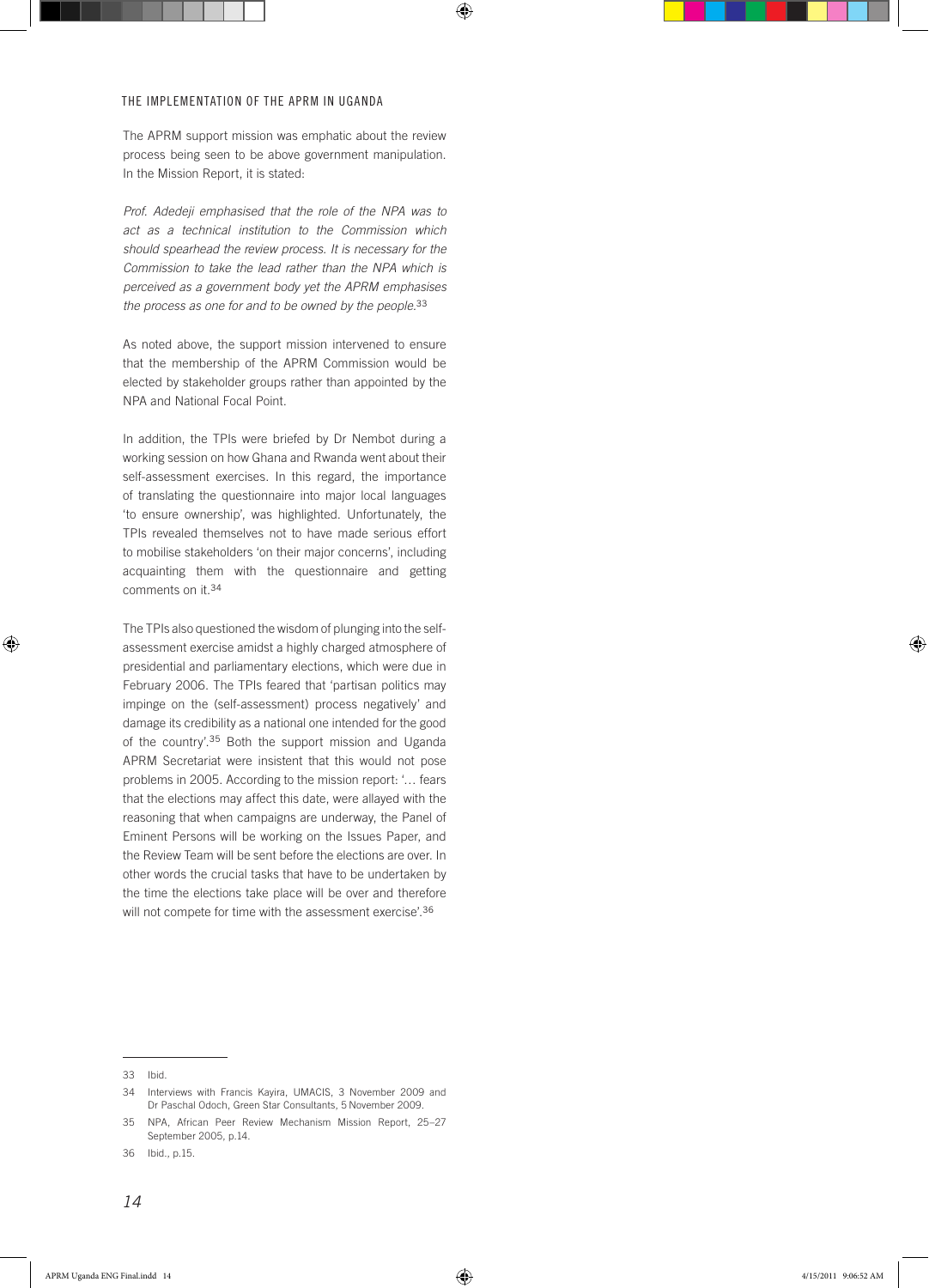# Preparing the country self-assessment report

There were two timetables for the self-assessment process. The first one was agreed with the APRM support mission in September 2005, and envisaged the submission of the draft CSAR and preliminary NPoA to the APRM Secretariat in December 2005 and the completion of the process with the presentation of the country review report (CRR) by the APRM Secretariat to the Ugandan government in mid-2006.<sup>37</sup>

The insistence to have the draft report by end of December 2005 was unrealistic in light of an election campaign that was already distracting the general public's attention, sometimes violently, diverting public budgets, and consuming the attention of government. Despite the assurances that this would not be the case, the original schedule was therefore abandoned, stalling the process until a new a government was sworn in on May 2006. In the meantime, the APRM Commission prepared a new roadmap for the implementation of the process, planning for final review of the Uganda country review report by heads of state in June 2008.<sup>38</sup>

Inevitably, this calendar slipped: the national APRM Commission submitted the draft CSAR to the continental Secretariat on 19 January 2008, and it was officially published on 21 January 2008. The country review mission took place in February 2008. However, Uganda's peer review by the APR Forum took place as scheduled in the margins of the AU summit held in Sharm El Sheikh, Egypt, in June 2008.

## **Publicising the APRM process**

The NPA and National Focal Point prepared a communications and advocacy strategy that was presented during the APRM country support mission of September 2005. The overall objective of the strategy was to support the realisation of the NEPAD/APRM goals in Uganda. More specifically, the intention was two-fold:

- • to promote deeper understanding and appreciation of NEPAD policies, procedures and objectives because the NPA Secretariat had found that 'Ugandans have many perceptions of NEPAD – ranging from some as a financing vehicle that will deliver its own activities and products through extra financing to some empty pronouncement by the politicians'.<sup>39</sup> The strategy would further seek out what it described as 'smaller but clearly identified and influential groups in the audience' to whom more detailed information would be directed so that they would have 'their influence' to pass it on to the general public.
- to promote a better buy-in of, and commitment to, the programme as a 'renewal of our development programme and agenda'. The buy-in was especially pitched at 'development partners' for financial support and at policymakers 'to influence specific policies' for successful implementation of the programme.

The strategy identified target audiences among the general public, the public sector (central and local government, autonomous agencies, parliament and the judiciary), the private sector (large and small businesses, and associations), educational institutions at all levels, civil society (including

<sup>37</sup> Ibid. p.8.

<sup>38</sup> *Uganda NEPAD Newsletter* Vol. 4 March 2008, p.17.

NPA, Communication and Advocacy Strategy for NEPAD/APRM, Uganda Chapters, March 2006, p.2.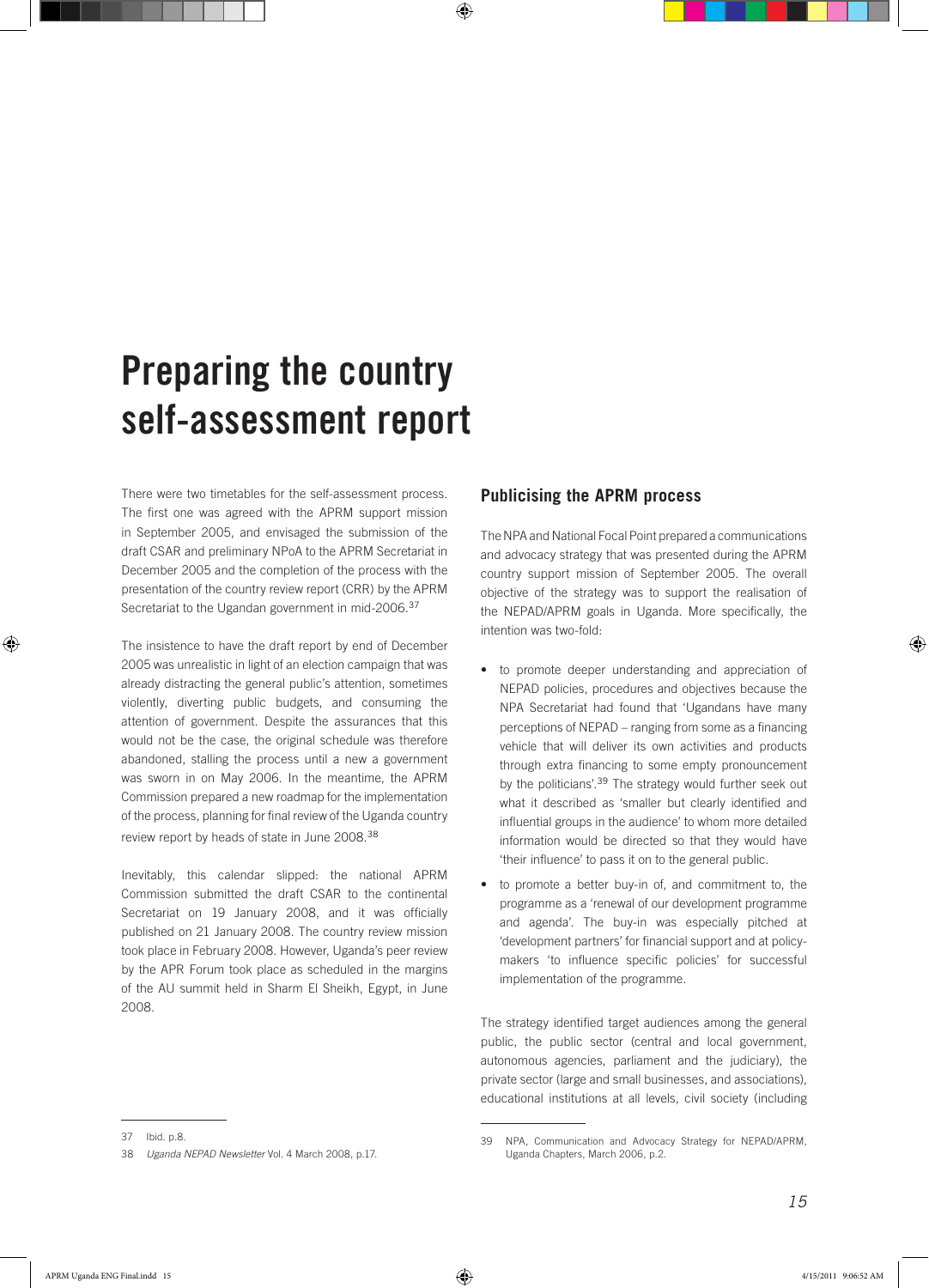| 2006                  | National and regional public awareness and sensitisation                                                                                                                                                                                      |  |  |  |
|-----------------------|-----------------------------------------------------------------------------------------------------------------------------------------------------------------------------------------------------------------------------------------------|--|--|--|
| 2006                  | Selection and building partnerships with TPIs, domestication of questionnaire, desk research                                                                                                                                                  |  |  |  |
| February 2007         | Launch of field research and inauguration of the Commission by the president of Uganda                                                                                                                                                        |  |  |  |
| February-March 2007   | Carry out national sensitisation and consultations with all stakeholders                                                                                                                                                                      |  |  |  |
| April-May 2007        | Undertake the technical assessment in preparation of the CSAR, which included finalisation of the research instruments,<br>domestication of the questionnaire, fieldwork interviews, national surveys, FGDs and interaction with stakeholders |  |  |  |
| June 2007             | Preparation of the CSAR and draft NPoA and validation                                                                                                                                                                                         |  |  |  |
| July-August 2007      | Submission of CSAR and NPoA to the Panel and preparation of Issues Paper by the Panel                                                                                                                                                         |  |  |  |
| August-September 2007 | Country review mission                                                                                                                                                                                                                        |  |  |  |
| March 2008            | Draft country review report                                                                                                                                                                                                                   |  |  |  |
| April 2008            | Government response in 21 days                                                                                                                                                                                                                |  |  |  |
| April 2008            | Review and costing of NPoA taking into account CRM recommendations                                                                                                                                                                            |  |  |  |
| June 2008             | Peer review of Uganda                                                                                                                                                                                                                         |  |  |  |
| 2008/2009             | Incorporation of NPoA into the National Development Plan through inclusion in National Budget                                                                                                                                                 |  |  |  |

#### **Second APRM roadmap**

faith-based and community-based organisations), and development partners.<sup>40</sup>

Officials of the Uganda APRM Secretariat told us that the strategy was presented at a meeting in March 2006 with stakeholders who included civil society and the media, but they did not furnish us with a record of that meeting. The strategy claimed to have categorised the audiences 'in approximate order of their importance', though the accompanying characterisation of these audiences betrayed a rather statist perspective. Thus the public sector, educational/research institutions and development partners were described as the most influential. Civil society organisations, including faith-based organisations, are described only as being 'committed, respected and listened to'. Traditional and cultural institutions, some of which exercise perhaps more influence than government on ordinary Ugandans, were not mentioned. Much as the media was represented on the Commission, the role envisaged for it in the strategy was simply one of channelling messages. It was not envisaged to contribute substantially in its own right. This went against the explicit advice of the Support Mission to engage the media proactively.<sup>41</sup>

The strategy did however, commit the APRM Commission to reach out to the general public, CSOs and the private sector through, among others, media, and so-called 'tribal' languages. Apart from such a troubling and elitist designation (or perhaps because of it!) there was very little evidence in the field of these languages having been extensively used to translate key documents.

Nevertheless, the APRM Secretariat confidently asserted that the public was adequately sensitised and the APRM process was sufficiently popularised.

*Some of the publicity activities included news paper placements in national and regional (vernacular papers) over 30 interactive radio and TV programs, radio advocacy messages, announcements and jingles on most FM radios and national stations, printing of publicity materials, e.g. brochures, posters, billboards, banners, branded apparels….42*

## **Role of parliament**

The APRM Commission held at least two workshops specifically for members of parliament, the first one being in 2003,43 followed by another on 14 December 2006, at the Hotel Equatoria in Kampala. These workshops aimed at sensitising parliamentarians about the APRM process and other NEPAD initiatives in Uganda.<sup>44</sup>

The strategies used to engage parliamentarians included:<sup>45</sup>

- the APRM support mission meeting the speaker and deputy speaker of parliament during their maiden visit in February 2005;
- having two representatives of parliament on the Commission from the ruling party and the opposition respectively;
- APRM support mission meeting the deputy speaker on second visit in September 2005;
- involving parliamentarians in the launch, research,

<sup>40</sup> Ibid., p.3.

<sup>41</sup> NPA, African Peer Review Mechanism Mission Report September 2005.

<sup>42</sup> CSAR, p.21.

<sup>43</sup> A symposium on NEPAD and APRM for members of parliament was organised in April 2003 and opened by President Museveni. See *NEPAD Newsletter* Vol.1, March 2008, p.13.

<sup>44</sup> *NEPAD Newsletter* Vol. 3, April 2007.

<sup>45</sup> Interview with Silvia Angey Ufoyoru.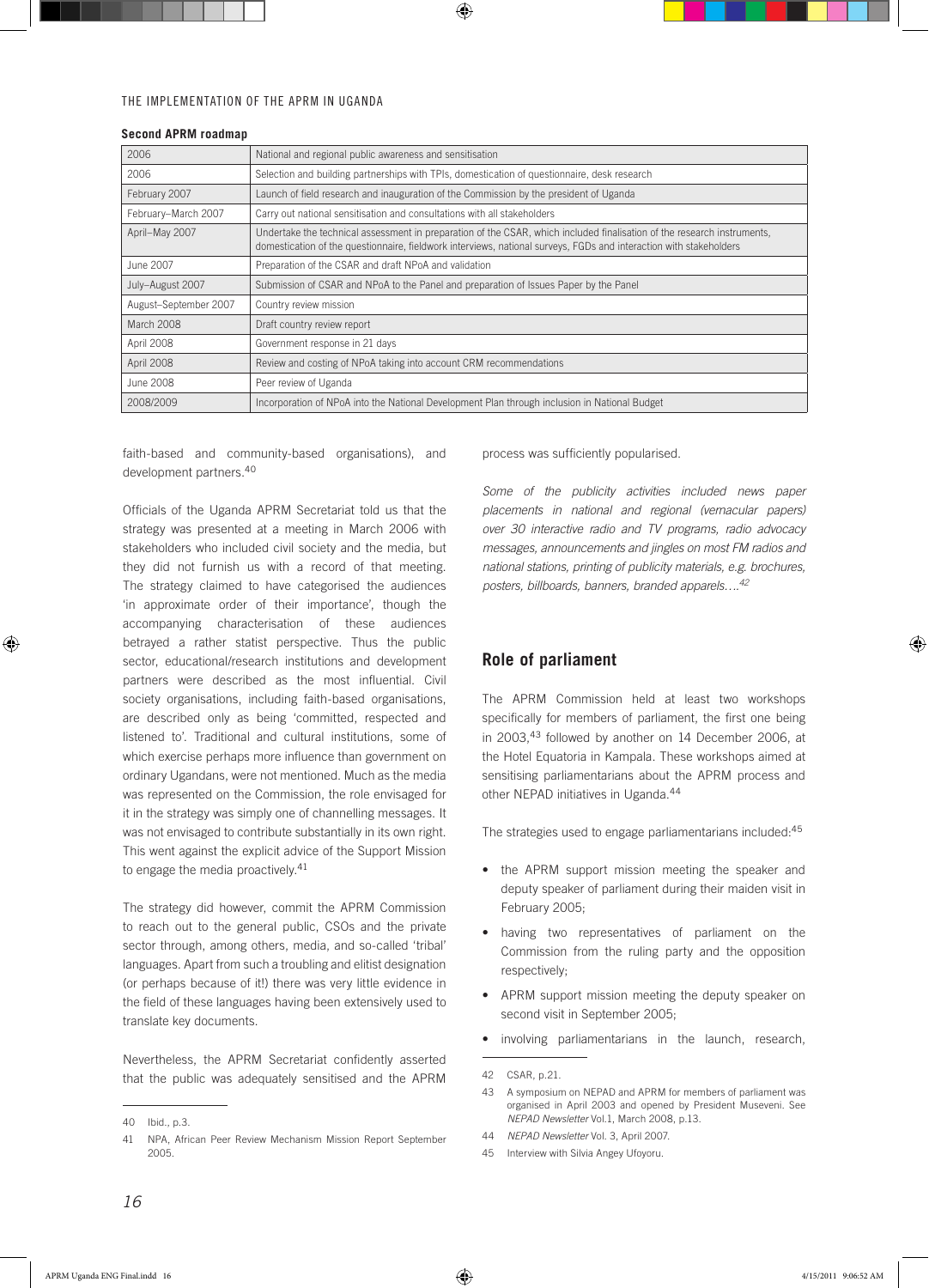regional workshops and validation; formal presentation by the Commission of the final CSAR to speaker, deputy Speaker, leader of opposition and committee chairs;

- availing a copy of the CSAR to all parliamentarians and the country review team meeting parliament; and,
- tabling country review report in parliament for debate.

#### **Role of parliamentarians in the Uganda APRM process**

- Information dissemination to constituencies.
- Ensuring NEPAD/APRM is on the agenda of parliament and reflected in the legislature.
- Passing legislation that would help the process and the implementation of the programme of action in the four areas of governance.
- Scrutinising budgets that enhance the implementation of the recommendations in the report.
- Monitoring the APRM process because of its oversight role.
- Providing views on governance in the four areas.
- Participating in Uganda's report validation.
- Providing input to the NPoA
- Monitoring the NPoA to ensure that good practices are enhanced and recommendations implemented.
- Bring cabinet on board in the APRM process

Source: Silvia Angey Ufoyuru's presentation at a Training Workshop on enhancing the Role and Effective Participation of parliamentarians in the APRM process, 12–14 November 2008, Dar es Salaam, Tanzania.

Nevertheless, members of parliament appear to have low levels of awareness of the APRM process. One MP from the opposition said: 'as an MP I have not heard about the APRM process in parliament and most of us are ignorant about how the process is moving'.46 He had also never received any briefing from the MP representing the opposition on the Commission, thus reinforcing the Commission's chairman's assertion that commissioners were not reporting back to their constituencies.

The deputy speaker of parliament, Hon. Rebecca Kadaga, also complained about a lack of briefing to parliamentarians to the country support mission when it paid a visit to parliament in September 2005. Her suggestion was to improve representation of parliament on the Commission. She also noted that 'parliament did not have a specific committee to deal with the APRM issues which would have been appropriate. Such issues are handled by various committees and she acknowledged that the legislature should treat it as a matter of priority. She recommended that a specific committee responsible for NEPAD be appointed.'<sup>47</sup> This did not happen. This matter was instead directed to the Standing Committee on Foreign Affairs. However, according to one official of the APRM Secretariat, the APRM report was tabled before parliament on 16 April 2010, and it was as of late 2010 with the Standing Committee of Finance and Economic Development, pending debate in parliament.<sup>48</sup>

### **Adaptation of the questionnaire**

The master questionnaire prepared by the continental APRM Secretariat runs to some 88 pages in English, and the wording of questions is aimed at policy specialists with a high degree of knowledge of technical language. The guidelines to those implementing the APRM self-assessment reports at national level therefore advise that simplified versions should be prepared that adapt the questionnaire to national priorities, translate it into national languages, and allow for ordinary citizens to give their views in a way that can then be integrated into the final CSAR by specialists.

The TPIs involved in the desk research were also deeply involved in this process of 'domestication' of the questionnaire from the time of their appointment. There were workshops and meetings of all TPIs to discuss and internalise the questionnaire, spearheaded by the research methodologist, Prof. James Katorobo. Given that the questionnaire was a key instrument of public participation, the issue of translation became critical, but apart from being bulky, the lack of conceptual clarity made translation very difficult. This issue arose in meeting between the TPIs and support mission in September 2005 and Prof. Adedeji proposed that 'translation of the questionnaire did not need to apply to the entire document but the lead TPIs should identify sections requiring empirical work translation'.<sup>49</sup>

The adapted questionnaire was pilot tested among experts who were later to constitute the expert panel interviews and in focus group discussions in twelve districts.<sup>50</sup> However, according to some of the TPIs interviewed, the response rate was dismal, a reflection that the domestication had not gone that far to be comprehensible.<sup>51</sup> The questionnaire had several shortcomings, which led the TPIs to guide the respondents instead of being self-administered. One of the shortcomings was the repetitive questions under different thematic areas, which risked fatiguing respondents. This problem derived from the master questionnaire itself, where similar questions (on corruption, for example) reappear throughout the four themes. The second issue was more specific to Uganda and more troubling: the decision to

<sup>46</sup> Interview with Hon. Jimmy Akena, MP Lira Municipality, 12 November 2009.

<sup>47</sup> NPA, African Peer Review Mechanism Mission Report September 2005, p.16.

<sup>48</sup> Interview with Mr George Mutagubya, Communication and Public Relations Officer, Uganda APRM Secretariat, 12 October 2010.

<sup>49</sup> NPA, APRM Mission Report.

<sup>50</sup> CSAR, pp.18–19.

<sup>51</sup> Interview with Francis Kayira, UMACIS 3 November 2009 and Dr Odoch Paschal, Green Star Consultants, 5 November 2009.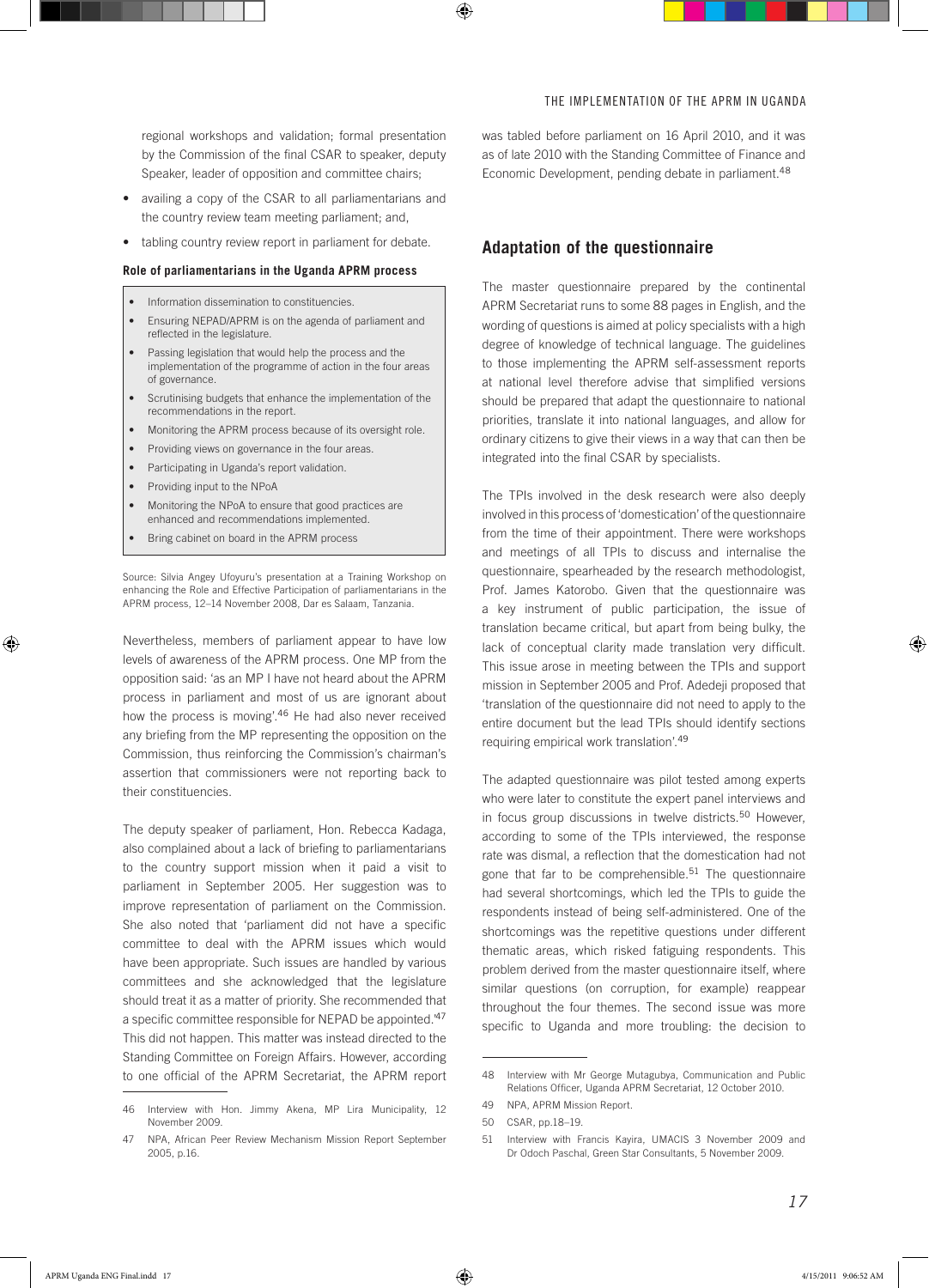omit certain questions from the domesticated version of the questionnaire administered in the field; for instance, those relating to universal primary education (UPE), because 'the Commission was intimidated, it did not seem free. They did not want questions that carried political undertones', which had implications for the mandate and independence of the Commission.<sup>52</sup>

### **Research and fieldwork for the CSAR**

The self-assessment process was officially launched on 19 February 2007 at a National Sensitisation Workshop at the Speke country resort in Munyonyo, an event which was presided over by President Museveni. The country self-assessment exercise then ran from February to December 2007.

According to its programme manager, the Uganda APRM Secretariat provided guidelines to the TPIs on methodologies and instruments used in the collection of data to complete the APRM questionnaire. The research instruments used were desk research, literature review, expert panel interviews, focus group discussions (FGDs) and a national sample survey. In addition, the Commission carried out public hearings and received memoranda from different interest groups.<sup>53</sup>

The TPIs developed the concepts around these research methodologies at two workshops: one on 'APRM Questionnaire Contextualisation' held on 27 October 2005 at Mandela Sports Hotel at Namboole, and another on 'Customisation and Administration of the APRM Questionnaire' held on 14– 15 December 2005 at Imperial Resort Beach Hotel, Entebbe.

Ultimately, fieldwork involved 200 expert interviews; 96 focus group discussions in five districts; submission of over 100 memoranda by various interest groups; citizen presentation through public hearings in 13 districts and five city divisions; and a national sample survey. In addition, 20 consultative workshops were held with major stakeholders including the political parties, government, including armed forces, judiciary, parliament, and local government authorities.

Interviews for the CSAR were preceded by a sensitisation process, which focused on district leaders, members of parliament (MPs) and civil society organisations. The APRM Commission also used public hearings and radio to reach out as widely as possible 'since the drive was to get people's voices, we had to use chief administrative officers for mobilisation'.<sup>54</sup> Thus, the collection of data took into account the regional and gender balance and the rural-urban divide,<sup>55</sup> although some of those interviewed contended that rural communities were not adequately consulted and there was no political party balance.<sup>56</sup>

#### *Expert interviews*

The main body of the CSAR states that 200 respondents with specialised and extensive knowledge of the issues raised in the questionnaire were selected from 12 districts. However, in Annex 6 of the CSAR, 277 respondents are listed. Some Commissioners helped to identify experts for the interviews at an elite level.<sup>57</sup> The response rate seems to have disappointed some of the TPIs. REEV Consult, responsible for the socio-economic development pillar, claims to have given the questionnaire to 214 respondents, who included judges, political actors, MPs and youth but only 50 responded. UMACIS complained that the mobilisation for corporate governance respondents had been poorly done.58 They claimed to have mobilised 100 companies for individual interviews, although the criteria for sampling were not clear to the person involved in the field. But out of a list of 57 key expert interviews for corporate governance, 24 are names of firms without the individuals interviewed while the rest indicate the names of individuals and their firms. Furthermore, the list of respondents as indicated in Annex 6 to the CSAR is the same as that for the of the socioeconomic development pillar.

#### *Focus group discussions*

At the December 2005 workshop of the TPIs, the participants developed plans for focus group discussions that covered a varied range of interest groups such as farmers, women, local council executives, etc.<sup>59</sup> Chief administrative officers (CAOs) in the local government structures were used to mobilise respondents for FGDs at the grassroots level. Where they had difficulties, they fell back on umbrella organisations and not the local administration agencies to help.<sup>60</sup>

The CSAR says that 96 FGDs were conducted in the five districts of Gulu, Jinja, Mbarara, Luwero and Kampala and were 'structured to capture the voices of the chronically poor,

<sup>52</sup> Dr Augustine Nuwagaba, REEV Consult, Prof. Ddumba Sentamu and Prof. Elisha Semakula all made such observations in our interviews with them.

<sup>53</sup> Interview with Silvia Angey Ufoyuru.

<sup>54</sup> A member of the APRM Secretariat.

<sup>55</sup> Interview with Silvia Angey Ufoyuru.

<sup>56</sup> Interviews of three participants at Butagaya in Jinja district on 17 November 2009 and Buwalasi Sub County in Sironko district on 18 November 2009.

<sup>57</sup> Interview with Silvia Angey Ufoyuru.

<sup>58</sup> Interview with Francis Kayira.

<sup>59</sup> Report of the workshop for technical partner institutions, 14–15 December 2005, Imperial Resort Hotel, Entebbe.

<sup>60</sup> Interview with William Watunya, assistant chief administrative officer, Sironko district, 18 November 2009.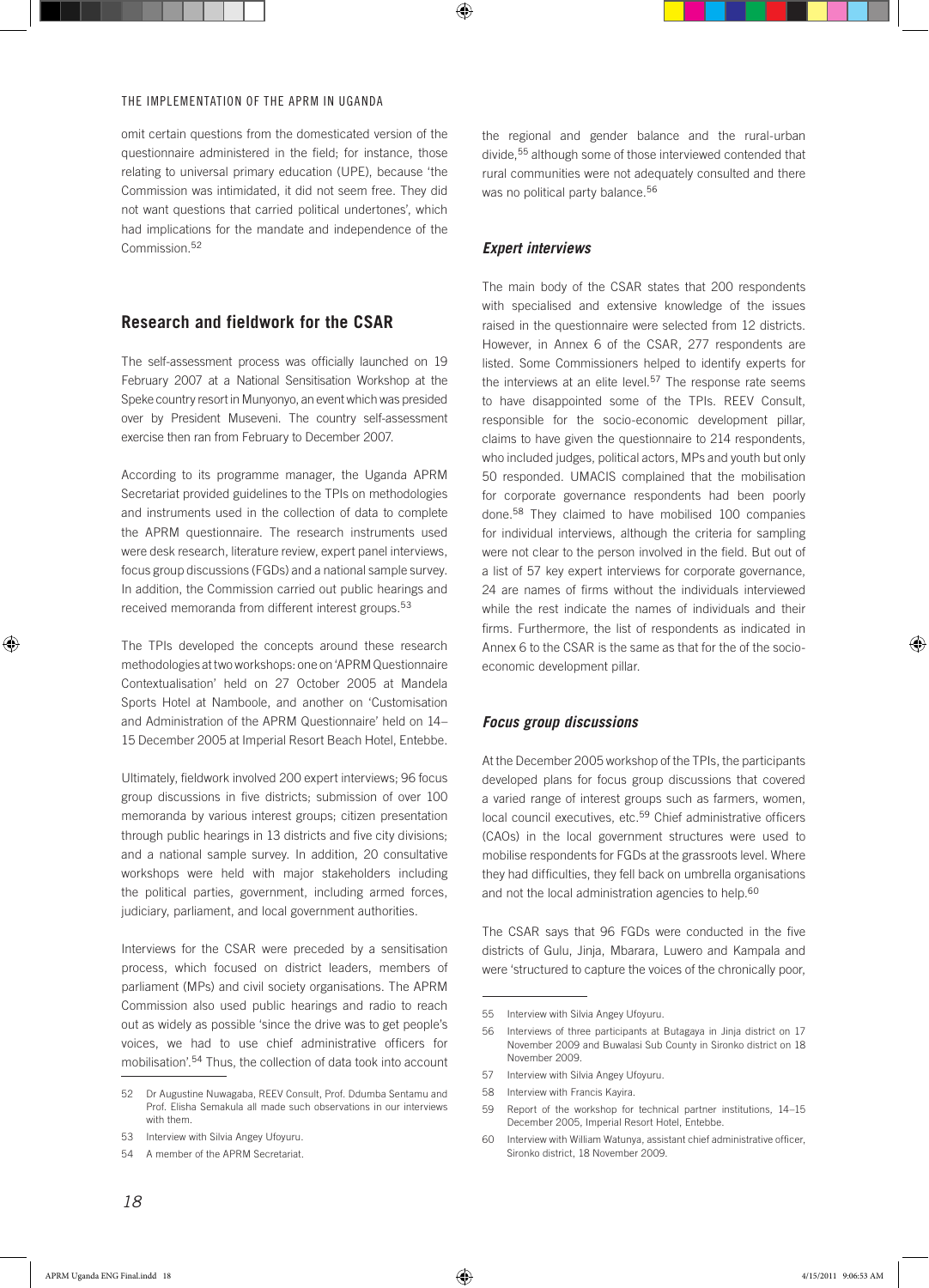peasants and minority groups, among others'.61 Attendance lists provided in the annexes to the CSAR indicate a wide variation of the number of participants. For instance, 13 participants are listed for the FGDs held in Kiryandongo Refugee Settlement and Nadunget sub-county for the democracy and political governance pillar; while those held under the economic management and governance pillar in Arua was 22 and Butebe Youth Group in Kabarole district was four.

#### *Public hearings/Submission of memoranda*

Public hearings were conducted to mitigate possible political bias in the selection of respondents by CAOs. Public hearings were called through the print and electronic media which publicised guidelines to be followed in making oral and written submissions. Thirty-two public hearings were conducted by the Commission in 13 districts with an average attendance of 100 participants per hearing. According to Emmanuel Ssewankambo of Mentor Consult, issues that were missing in the literature review and fieldwork were engaged through memoranda and submissions at public hearing sessions to fill these gaps.<sup>62</sup>

#### *Consultative workshops*

Twenty public consultative workshops were held with 'major stakeholders', such as political parties, the judiciary, parliament, executive, local government officials, armed forces, trade unions, private sector/business community, CSOs, people with disabilities and 'opinion leaders'.<sup>63</sup>

#### *National sample survey*

The Uganda Bureau of Standards (UBOS) conducted a survey encompassing 1 588 households in 69 districts sampled out of the 2002 Population and Housing Census.<sup>64</sup> Although the Commission was satisfied with the sample number, one of the Commissioners interviewed was critical about the sample size. She was of the view that, given a population of over 25 million in Uganda, they should have sampled 10 000 respondents. The survey methodology used to arrive at the sample figure is indicated in Annex 2 to the CSAR.<sup>65</sup> The challenges experienced were mainly three: poor knowledge of (especially corporate) governance issues;

65 CSAR, pp.560–561.

translation difficulties for both interviewers and respondents; and respondents' fatigue due to the size of the questionnaire making some of the interviews prolonged for up to three hours 'which could have affected the quality of responses'.<sup>66</sup> The Annex does not include questions used by UBOS in the survey but were based on the adapted APRM questionnaire. In all there were 89 questions for democracy and political governance, 82 for corporate governance, 53 for socioeconomic development and 47 for economic governance and management.<sup>67</sup> The UBOS also observes that the survey should have been conducted before the FGDs, the key informants and expert interviews, 'so as to answer the 'whys' that cannot be explained by the quantitative figures in the report (and) there should have been some more sensitisation at community level specifically targeting the areas where the data was collected'.<sup>68</sup>

#### *Evaluation of the research process for the CSAR*

On scrutiny of the process by which the CSAR was researched and compiled, there are shortcomings that many of those interviewed for this report noted:

- The literature review was not handled properly, and this could have been due to the poor recruitment exercise of TPIs and consultants, whose selection was not done rigorously enough to avoid recruiting incompetent firms.
- The size of questionnaire and its application was a problem. It was not well comprehended by the respondents raising a question about its usefulness.
- The choice of respondents for the fieldwork was problematic and questionable. It was the CAOs who identified them, and, given their position, the choice and mobilisation of respondents could have been compromised. This had implication for quality.
- The interviews were hurried and respondents had difficulties in understanding the questions.

Researchers for this report visited a number of districts, including Sironko, Jinja, Luweeo, Arua, Masindi, Masaka, Gulu and Mbarara, to assess the conduct of the CSAR

<sup>61</sup> CSAR, p.20.

<sup>62</sup> Interview with Emmanuel Ssewankambo, Mentor Consult, 10 November 2009.

<sup>63</sup> CSAR, p.20.

<sup>64</sup> CSAR, p.20.

<sup>66</sup> CSAR, p.561.

<sup>67</sup> Uganda Bureau of Statistics (UBOS) Survey 2007.

<sup>68</sup> CSAR, p.561.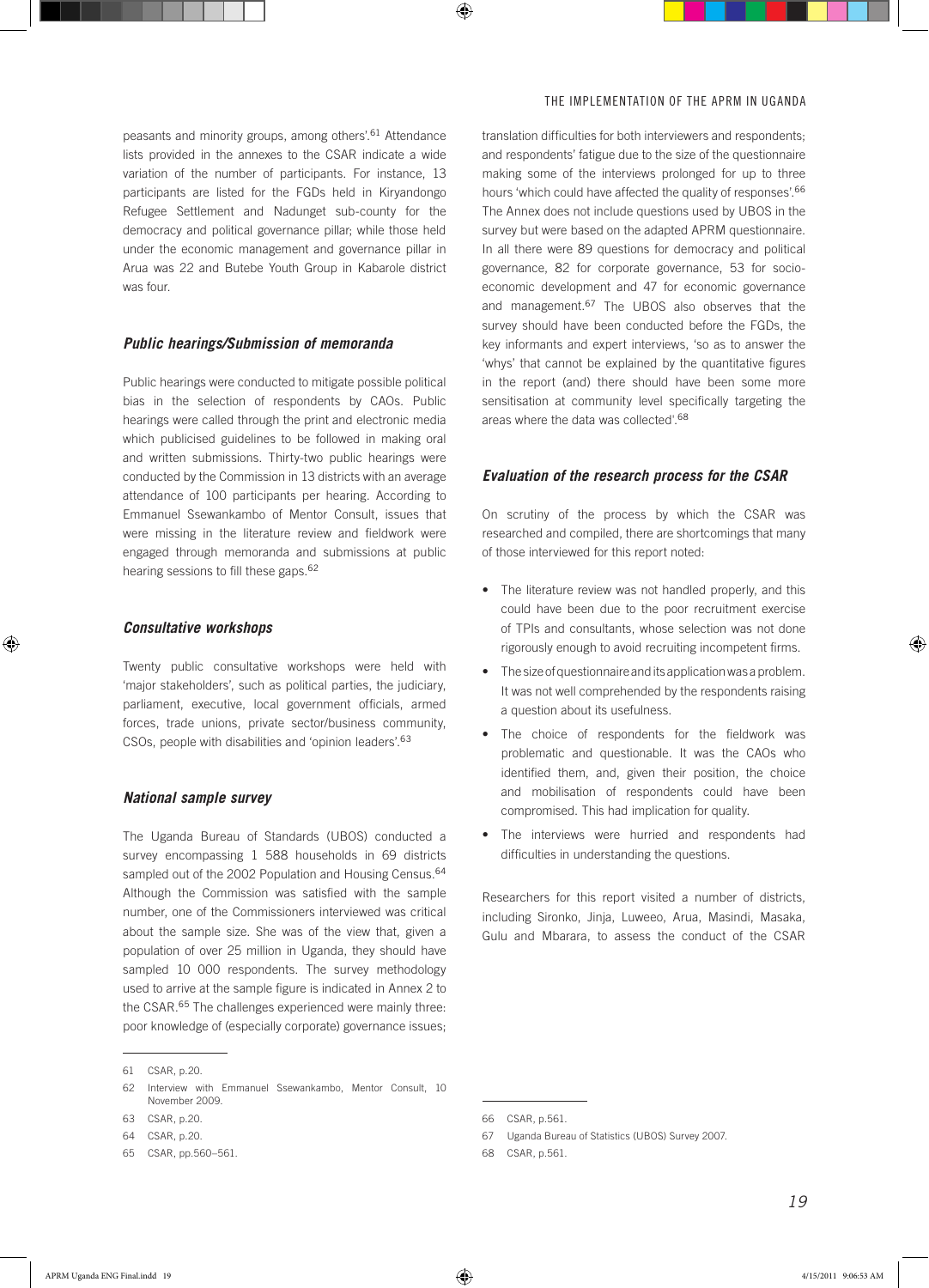research process, the issues investigated and the time allowed for consultations.<sup>69</sup>

The main concern among those interviewed was a lack of understanding of what the interviews were for. 'People did not know about the process and this is not surprising because even their district leaders did not have enough information about the process.'70 Though some of the TPIs interviewed were content with the publicity of the process, it seems from interviews in the field for this report that many of those whose opinions were sought for the CSAR were not fully informed of what the Uganda APRM Commission was doing. Several respondents complained of being interviewed by the APRM researchers on the same day they were mobilised; some of them never understood the concepts, or the questions asked. Although for instance, almost every one interviewed in Masindi district had heard about the APR process, the respondents were concerned about the poor sensitisation and the level of awareness, which was very low. Some felt that the approach used by the Commission and TPIs in data collection was not systematic, and that there was no advance notification about the interviews. 'It was just by chance that I was there and became available.'71 One member from the political opposition pointed out the inadequacy in the publicity of the process to 'enlist the interest of participants of many important groups in this country'.<sup>72</sup>

Respondents especially at the grassroots were ambushed and never fully understood the questionnaire or the entire process. 'They just hand picked respondents, hurriedly asked questions, and were too brief', said one respondent in Butagaya sub-county, in Jinja district. 'The people who came were rushing to go to other districts and did not give us enough time', although 'we said everything that we had to say'.73 There was no attempt by the TPIs conducting the interviews to ensure the respondents understood the rules,

the process and principles of the APR process. This made it difficult for the respondents to conceptualise the process well and left them thinking they were being interviewed as usual by researchers looking for information for academic purposes. They requested for the return of the interviewers, although this has never happened. One of those we interviewed in Luwero by the TPIs, pointed out that 'other women were not interested in their discussion although, they got interested at the last moment when the gentleman and lady brought a crate of soda'. However, though some were critical about the manner respondents were ambushed and caught off guard, others felt that 'ambushing' respondents was the best approach because they were denied the opportunity to share ideas, to ensure that the information given was their own opinion.

Several respondents said they had requested for a follow-up of the interviews, but have never seen the TPIs since, or the reports. During our interviews, some of the respondents had even forgotten about their involvement and while others could hardly recall what happened during the interviews.

There were also complaints about the non-involvement of local authorities at the grassroots in the planning and programming of the exercise instead of merely being respondents. Local councillors felt this could have consequences when it came to disseminating the results of the research and other outcomes of the APRM process. On the other hand, some respondents thought it was inappropriate to use district chief administrative officers (CAOs) for the selection of respondents and to conduct interviews at sub county level.<sup>74</sup> CAOs are civil servants and part of the executive and therefore this could create a perception that those chosen for interview were more loyal to the government. Instead of sub-county levels, interviews should have targeted parish and village levels. Furthermore, representatives of traditional and cultural institutions, who are often more influential than state institutions, appear not to have been targeted by the TPIs, although the CRR points out they were among the respondents targeted by the country review mission.<sup>75</sup>

The concept and conduct of FGDs suffered from the unwieldy number of respondents. Francis Kayira of UMACIS said that the Commission directed them to have 50 respondents for each of the FGDs, too large a number for the purpose of a focus group.<sup>76</sup> He said what the secretariat was interested in was the numbers and heterogeneity of these groups and

<sup>69</sup> People we interviewed, are as follows: Buwalasi Sub-county in Sironko district were three, and assistant chief administrative officer of Sironko district and three in Butagaya sub county in Jinja district. Twelve people were interviewed in Masindi and Luwero districts, nine in Kampala, six in Gulu and four in Arua. The targeted number of respondents was 15 in each of the districts of Arua and Gulu, but it was not possible to reach out to all of them because of absence from location, busy schedules and unwillingness to talk. One of the respondents in Butagaya refused to talk. In Masaka district, we interviewed four respondents. We were however unable to meet some of the people claimed to have been interviewed in a number of areas visited like Kakira Sugar Works, Budadari Town council, Kiryandongo refugee settlement or Masaka district. Some of them had disappeared or never participated in the alleged interviews or were not traceable at all.

<sup>70</sup> Interview with Juliet Nakato Odoi, Care International, 14 December 2009.

<sup>71</sup> Interview with Emmanuel Byenkya, Chairman MATSACCO, Masindi, 6 November 2009.

<sup>72</sup> Interview with Augustine Ruzindana, former MP and official in the opposition party Forum for Democratic Change, 11 December 2008.

<sup>73</sup> Interview with Emmanuel Byenkya.

<sup>74</sup> The district is a four layered administrative unit comprising Local Council I (village), LC II (parish), LC III (Sub-County), and LC V (District). Local Council IV (County) has never been operationalised and therefore the sub-county layer comes immediately below the district.

<sup>75</sup> CRR, p.14.

<sup>76</sup> Interview with Francis Kayira, UMACIS, 11 November 2009.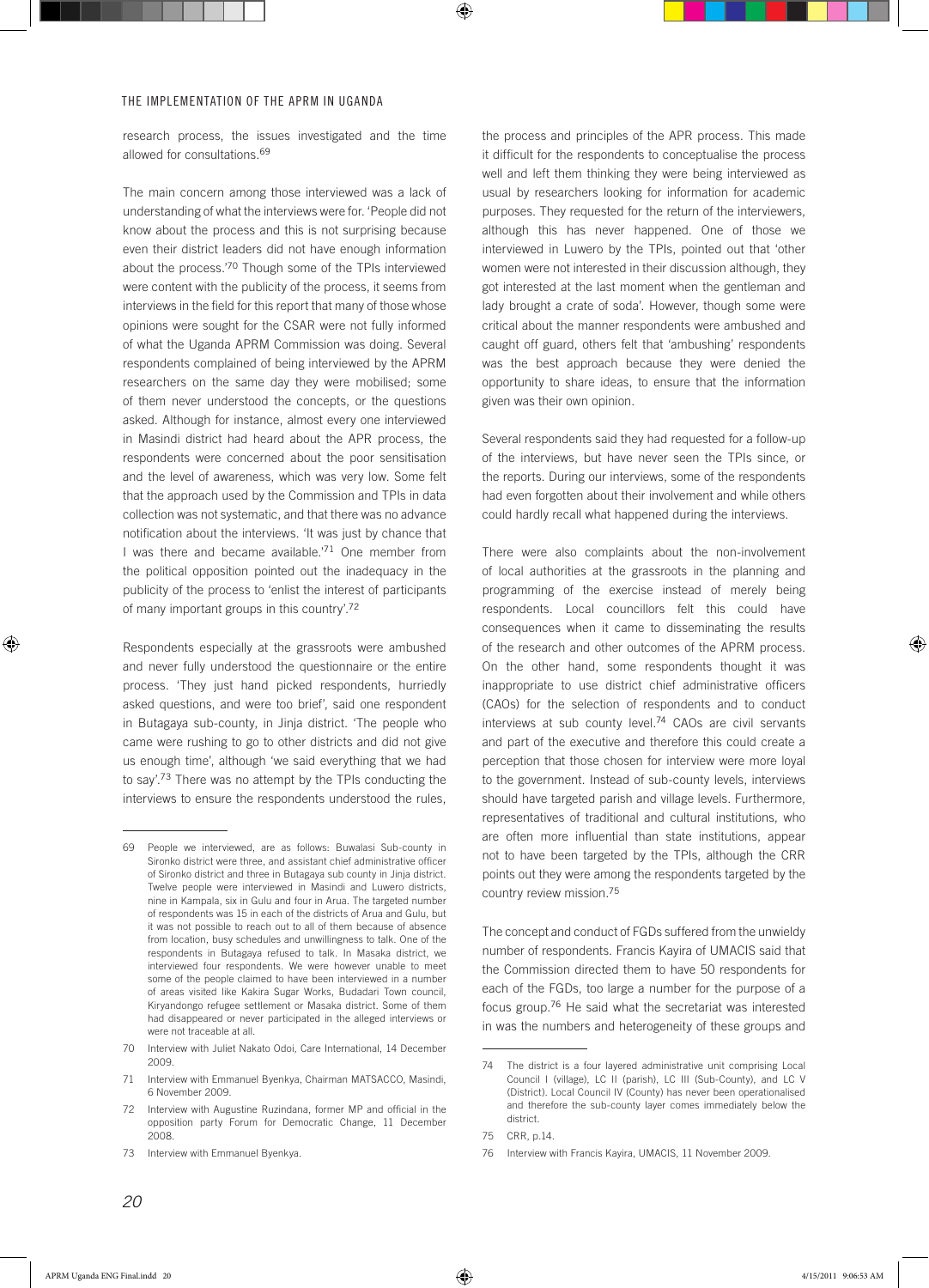it demanded photographic evidence of attendance. REEV Consult said the FGDs conducted were in each case between 8–12 respondents; Green Star, on the other hand, said they had 15–30 respondents. However, Mentor Consult said the key issue was not numbers but capturing the key issues. 'So we allowed a lot of methodological flexibility. You could start with an FGD particularly at a community level which turns into a community discussion group or you go for an FGD and the numbers are too few to call it that.<sup>'77</sup> It therefore seems the Secretariat had a hand in weakening the concept of FGDs by requiring them to be turned into community discussion groups or workshops. It is worth reflecting on how this came about. Could this be the consequence of what one TPI referred to as 'trickle down sensitisation'? The verdict of UMACIS is also telling: 'I think the problem stems from the poor publicity the Secretariat had done. I do not think awareness was intense enough, the person seeking the information, that is the consultant, was the one introducing APRM to the participants for the first time. This was not good at all'.<sup>78</sup>

## **Drafting the country self-assessment report**

The APRM Commission recruited a research methodologist, Prof. James Katorobo, to develop the research methodology, coordinate the work of the TPIs, synthesise thematic reports into the country self-assessment report and draft the NPoA. Four review consultants were hired in 2005 to internally review the desk research reports as well as the questionnaire designed by the Commission. During the field research, four resident consultants with skills in the four thematic areas were hired in 2006 to review and analyse the research reports generated by the four thematic teams. Finally, four reference group members were recruited in 2007 to independently check the final thematic area reports.<sup>79</sup>

The APRM Commission was responsible for signing off the draft CSAR before it was submitted for validation. The APRM Commission's thematic sub committees received and discussed, among others, the progressive reports from TPIs for each thematic area. At the end, each TPI submitted a report covering its thematic area to the Commission, which then turned them to Prof. Katorobo for compilation of the final report. However, according to Ssewankambo of Mentor Consult, the reports were too big. For instance the one on political and democratic governance was 300 pages. '… you could go for a meeting and they had not read the report', commented Ssewankambo. The resident consultant on corporate governance contended that Prof. Katorobo was

not familiar with all the thematic areas and the TPIs therefore should have been the ones to compile and synthesise the report.<sup>80</sup>

## **Validation of the CSAR**

According to Max Ochai of MoFPED, the representative of central government on the APRM Commission, the APRM guidelines provided for validation whether the views gathered were authentic and logical. There were ultimately three levels of validation:

- the internal validation where the APRM Commission organised national and regional meetings to review the draft reports by theme to confirm what had been said;
- the second validation was external where the continental panel of experts went through the list of respondents and sampled out those for validation and came out with the country review report; and
- • by government in responding to issues in the country review report.

The internal validation for the CSAR focused on different sets of participants, who were not involved in the assessment process; the majority of those interviewed for this report who were involved in the assessment process were not aware of the validation. It is only one participant out of 40 interviewed for this report who was involved in both stages of the study.

According to the chairman of the APRM Commission, validation plans and where it was going to take place was arranged by the Commission, and the TPIs were given instructions to ensure that representative group of stakeholders were to participate in validating the report. The Commission categorised respondents for purposes of interviews and funds were provided to facilitate their travel. Five workshops were organised: four at regional and one at national level. At the national level, focus was on national agencies, which included CSOs, government and private sector. At the validation workshops, the participants were divided into thematic sub-groups to express their views on the findings of the draft reports by the TPIs.<sup>81</sup> Neither the record of the validation, not the list of participants in the exercise, nor the criteria for selecting them was provided.

There were four main criticisms directed at the validation exercise. First, civil society and some of the political parties

<sup>77</sup> Interview with Emmanuel Ssewankambo.

<sup>78</sup> Interview with Francis Kayira.

<sup>79</sup> CSAR, p.21.

<sup>80</sup> Interview with Dr Tarinyeba Kiryabwire, Faculty of Law, Makerere University, 16 December 2008.

<sup>81</sup> CSAR, p.21.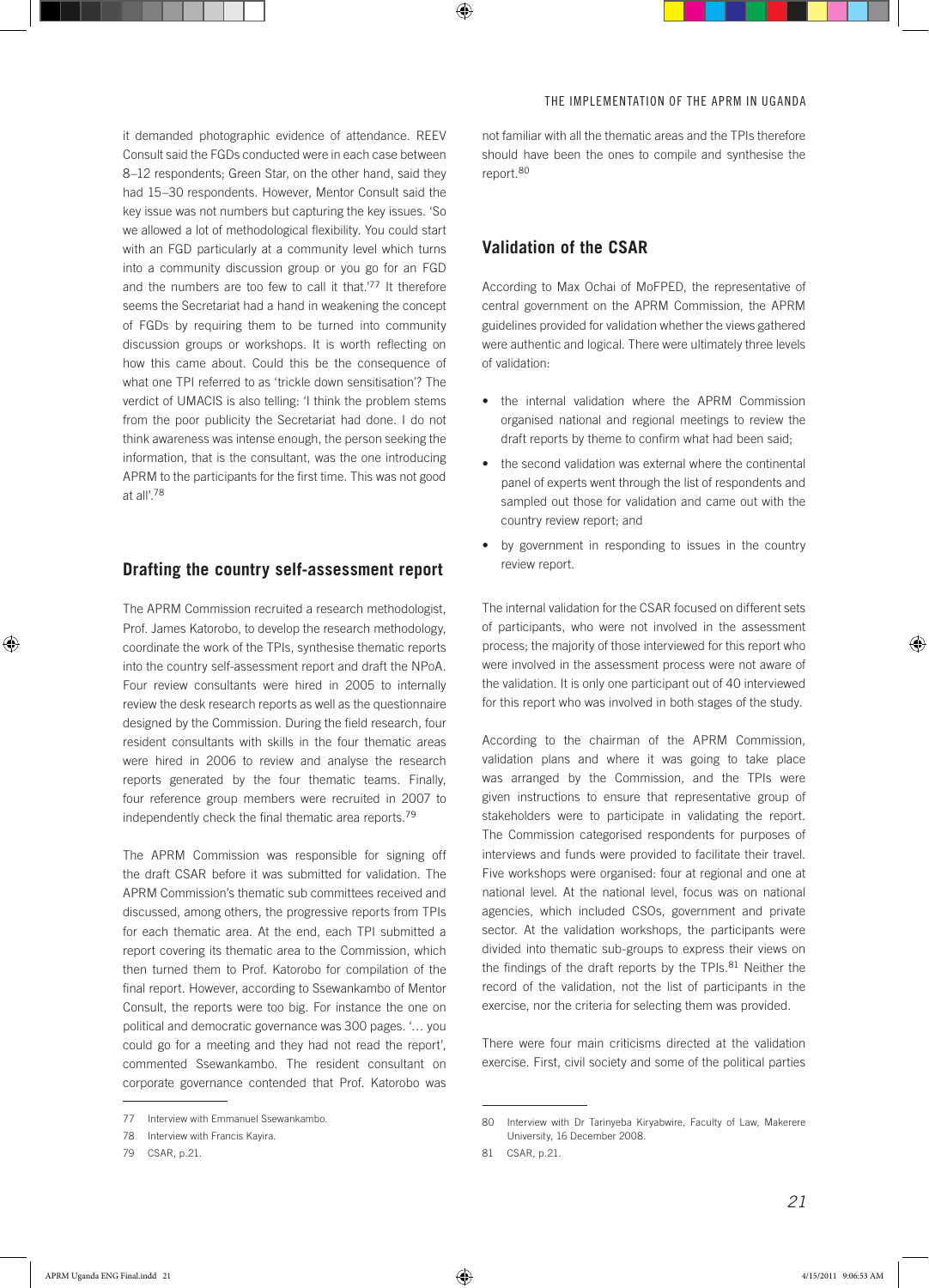complained of being 'deliberately' left out.82 Prof. Adebeyo Adedeji seems to concur when he says, 'Few Ugandans have directly participated in the making and validation of this report. Clearly, some have read its contents, while others don't even know what it says and just participating for the first time'.<sup>83</sup> Secondly, the full CSAR was not used in validation workshops, but only summaries of it. The arguments for this were that the CSAR is so voluminous that the cost of printing copies for the validation would have been enormous, while the level of detail would have been difficult for respondents to read in the time available.<sup>84</sup>

Thirdly, participants we interviewed about the validation process claimed that although they were free to say things that conflicted with what TPIs had reported, the Commission ultimately omitted their dissent. A member of the Commission pointed out that the way the report was written was 'wanting' because issues such as torture and classified security expenditure were ignored, and the narrative on economic performance was distorted. Prof. Ddumba Ssentamu of the University of Makerere pointed out that the CSAR left out a number of issues which would embarrass government, such as resource wastage, Uganda's membership in a multiplicity of organisations, economic performance, and failure to rein in public expenditure. He claimed that dialogue between government and civil society was not covered but he was doubtful whether civil society had the competence to followup issues such as land, privatisation, investment, tax and poverty policies.<sup>85</sup>

Lastly, the process of reporting back the findings of the draft CSAR to the field was limited at regional level and did not involve the people who were originally interviewed. The chairman of the Commission Prof. Semakula attributed it to 'financial constraints. It was not possible to get back to the field to inform the participants what had been left out and why'. Dr Nuwagaba on the other hand, saw no need at all to go back to the original respondents because 'this was a validation not an audit exercise'.

In the view of the NPA vice chair, Dr Abel Rwendeire, the initial gathering of data and presentation of findings was well done but the feedback to stakeholders for purposes of refining the conclusions was insufficient. Refinement should have been done during validation, but some of the TPIs did not participate in the validation. However, the TPIs were not involved in the validation exercise because it was not part of their initial contract.<sup>86</sup>

## **Submitting the CSAR to the APRM Panel and to government**

On 20 November 2007, following the completion of the internal validation process, the chairman of the APRM Commission submitted the CSAR to the APRM Panel of Eminent Persons, as required by the MoU between the Ugandan government and the continental APRM structures, and at the same time to the president, cabinet, parliament, and publication on the NEPAD Uganda website. The APRM Commission presented its draft Programme of Action to the president on 19 January 2008.

The MoU is silent on whether the CSAR should have been submitted to government, though it is arguable that the MoU expects by implication that the CSAR and other basic documents were to be submitted to government, so that it can then properly comment on the country review report by the APRM Panel of Eminent Persons.

The APRM Commission was taken aback when the government and parliament reacted negatively when they were handed the report. According to the Commission chairman, Prof. Semakula, he was asked by some NRM members of parliament and cabinet:

*Who are you and who appointed you? The process was almost derailed. Cabinet almost threw us out. When they failed to woo us, Cabinet went to parliament, which voted to throw us out and block the process. The Ministry of Foreign Affairs, which had wanted to use the process to project themselves positively, did not like what was in the report. This is when I came down hard and said we are not working for you; we are answerable to the APRM Secretariat. Eventually, it took the intervention of the president to silence all these critics because, as he assured us, it was 'important to show the country had nothing to hide'.*

According to Dr Abel Rwendeire of the NPA, government was at fault in its response, because it was not abreast with what was happening and that is why they were shocked by the contents of the CSAR.

<sup>82</sup> Interview with Juliet Nakato Odoi 14 December 2009 and Augustine Ruzindana, 11 December 2009.

<sup>83</sup> Interview of Prof. Adebayo Adedeji, by John Njoroge in, 'APRM: Crucial review of Uganda set for June', *The Independent*, February 22 to 6 March, 2008, p.15.

<sup>84</sup> CSAR, p.21; see also Juliet Nakato Odoi Civil Society Participation in Uganda's APRM Process, SAIIA Occasional Paper, No. 2, June 2008.

<sup>85</sup> Interview with Prof. Ddumba Ssentamu, Dean, Faculty of Economics, Makerere University, 16 December 2008.

<sup>86</sup> Interview with Ssewankambo of Mentor Consult, 10 November 2009.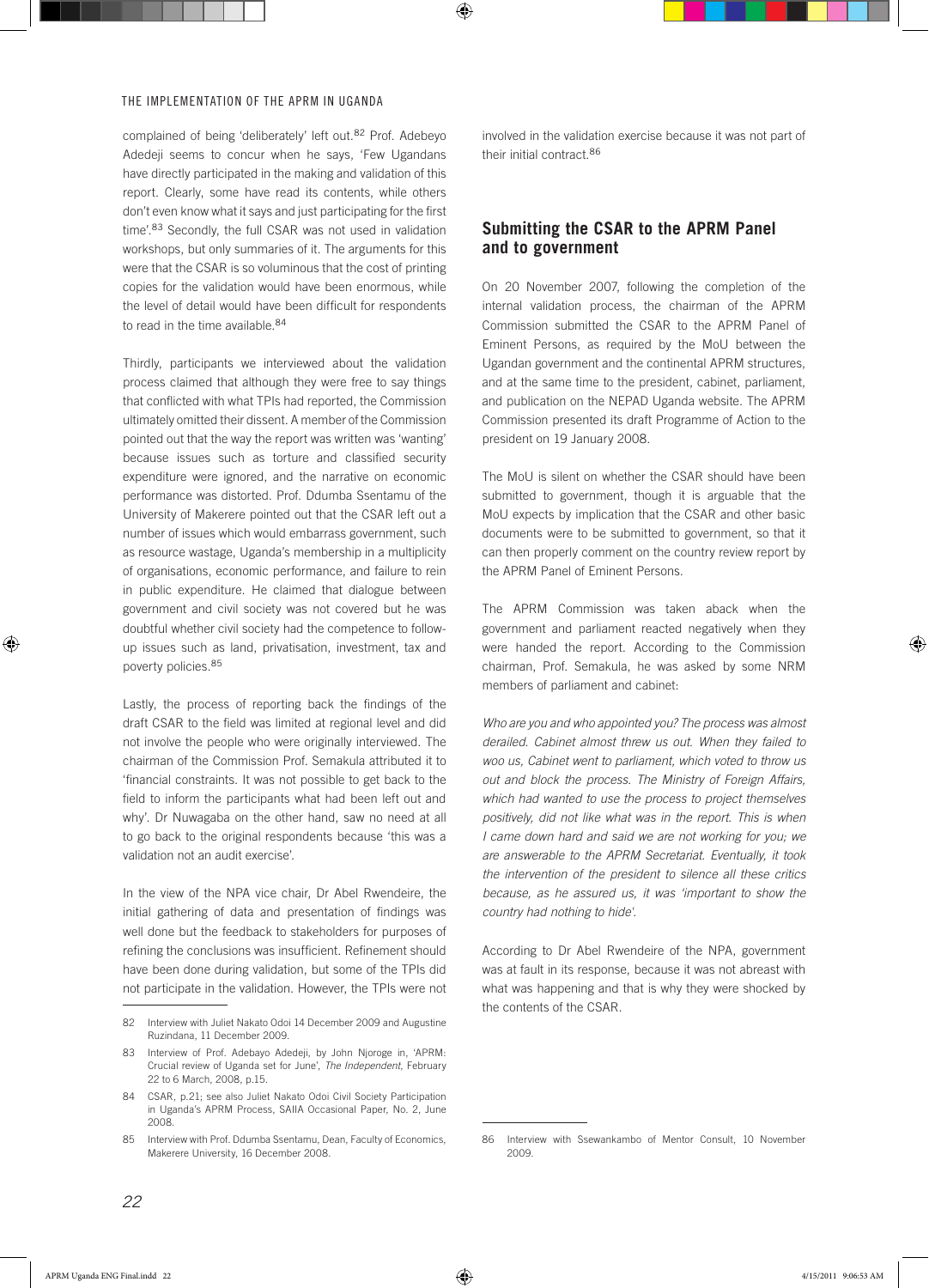## **Drafting the national plan of action**

The draft thematic reports prepared by the TPIs generated 307 recommendations intended to overcome the identified gaps in governance in Uganda. These recommendations were largely crafted by TPIs and the resident consultants hired by the APRM Secretariat, and refined by the research methodologist, Prof. Katorobo. According to Emmanuel Ssewankambo of the TPI Mentor Consult, the media and civil society umbrella organisations submitted memoranda and were involved in the formulation of the NPoA.

When the APRM Commission was putting together the CSAR, it adopted only two hundred of these recommendations 'to avoid the NPoA from being an overly ambitious plan'.<sup>87</sup> Central planning units of line ministries were brought on board to isolate and cost those items affecting governance and socio-economic development, resulting in the draft NPoA. All permanent secretaries of the relevant government departments were involved in the costing exercise, in order to 'be sure that issues from the country's assessment are being integrated into the national development plan'.<sup>88</sup>

The final NPoA is a three-year framework costing about US\$ 4.9 billion, allocated as follows: 89

| <b>APRM thematic area</b>          | Budget (US\$) |  |  |
|------------------------------------|---------------|--|--|
| Socio-economic development         | 4 035 295 788 |  |  |
| Economic governance and management | 389 506 686   |  |  |
| Democracy and political governance | 107 930 205   |  |  |
| Corporate governance               | 324 369 395   |  |  |
| Total                              | 4857102574    |  |  |

Some of the items are to be implemented over one year only while others are for two or three years.

As in many other countries, the relationship between the APRM plan of action and other national planning exercises was somewhat unclear. The drawing up of the final NPoA coincided with the periodic review process of the Poverty Eradication Action Plan (PEAP) – since 1997 the de facto government planning framework, revised every three years – and plans to shift from a medium-term to a relatively longterm National Development Plan (NDP) authored by the National Planning Authority. The implication was for the NPoA to become successor to PEAP as the Medium-Term Expenditure Framework. In late 2008, Abel Rwendeire, the deputy Chair of the NPA, stated that the five-year NDP

89 CRR, pp.338–339.

would replace PEAP, which was just a programme; PEAP was phased out following a cabinet recommendation of 30-year, 10-year and 5-year national development plans.<sup>90</sup> Two workshops each lasting two days were held on 16–17 September 2008 and 1–2 December 2008, to harmonise the NPoA with the NDP strategies as required by the APRM guidelines. Consequently, the NPoA was incorporated in the National Budget 2008/9, costed at US\$ 1 billion. 'The NPoA has informed the NDP Good Governance thematic paper and good governance shall be one of the foundations for growth, employment and prosperity during the NDP period.'91 However, consensus on the value of the NPoA to national planning processes cannot be assumed. As a staff person from the NPA confidentially put it, 'the tendency to shift the country from its broad mandate to look at just NPoA aspects is a disservice'. Moreover, the APRM process coincided with a shift in government policy framework from PEAP to implementing the five-year plan, which is also now being re-cast in terms of the ruling party's manifesto.<sup>92</sup>

Civil society groups also criticised government's 'monopolisation' of the process of drafting and costing the NPoA, and the marginalisation of their key concerns:

*The NPoA in several instances did not reflect issues highlighted in the report and in others, had interventions which we consider superficial. For example, it was not explicit on the issue of minorities, merely lumping them under the vulnerable category group. Consequently it is unlikely that any planned interventions will carry any effect.*<sup>93</sup>

<sup>87</sup> Uganda APRM National Governing Council, 1st Annual Progress Report on the Implementation of the National Programme of Action 2008/2009, p.1.

<sup>88</sup> Interview with Bishop Niringiye, former vice chair of the APRM Commission, current chair of the APRM National Governing Council, 14 December 2008.

<sup>90</sup> Martin Luther Oketch, 'NPA asked to steer nation out of financial crisis', *The Monitor*, 20 November 2008; Tom Magumba, 'Government to Drop PEAP next year', *The Monitor*, 24 November 2008; see also Ministry of Finance website at http://www.finance. go.ug/peap/welcome.html.

<sup>91</sup> APRM, 1st Annual Progress Report on the Implementation of the APRM National Programme of Action, July 2009, p.3.

<sup>92</sup> Interview with Rosette Nabbuma-Nayenga, MoFPED, 16 December 2008.

<sup>93</sup> Interview with Juliet Nakato Odoi, Care International, 14 December 2009.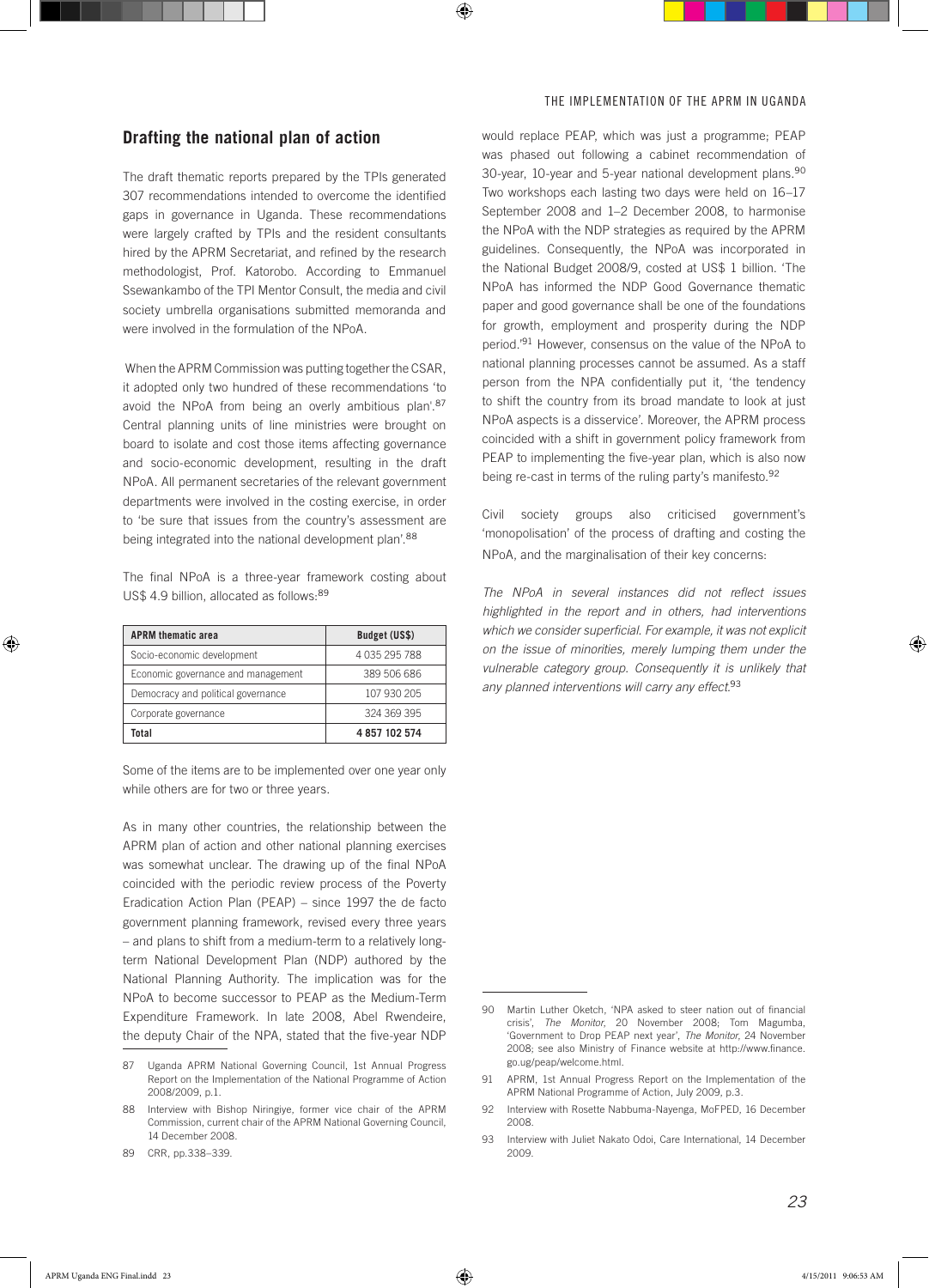## Peer review of Uganda

## **Country review mission, February 2008**

Following submission of the CSAR to the continental APRM Secretariat in November 2007, the APRM country review mission (CRM) visited Uganda to prepare the APRM Panel's own country review report, based on the CSAR and consultations with government officials, political parties, MPs and CSOs, including media, academia, trade unions, business and professional bodies. The country review team was in Uganda for three weeks, from 3–23 February 2008, and its objectives were to assess whether the CSAR and NPoA reflected the views and ownership by the people of Uganda from the grassroots to the presidency.

The mission had nine men and five women, led by Prof. Adebayo Adedeji, chair of the APRM Panel of Eminent Persons. In his company were the following:

- • Experts on socio-economic development: Dr Francis Chingunta, a development and environmental expert and an academic, from Zambia; and Prof. Makha Sarr, former deputy executive secretary of the UN Economic Commission for Africa, from Senegal;
- • Experts on economic governance and management: Dr Nzioki Kibua, former deputy governor of the Central Bank of Kenya, executive director Institute for Policy Analysis and Research, Kenya, with experience in macroeconomic management; and Prof. Mike Obadan, professor of economics at the University of Benin, Nigeria;
- Experts on democracy and political governance: Dr Khabele Matlosa, a governance specialist, research director with the Electoral Institute of Southern Africa (EISA), based in South Africa; and Prof. Ruth Meena, retired political science professor, University Dar es Salaam, Tanzania;
- Expert on corporate governance: Mrs Patricia Cisse, from Côte d'Ivoire;
- Partner Institutions: Mr Donatien Bihute, former minister of finance from Burundi and deputy vice president, Africa Development Bank; Dr Eltgani Seise Mohamed Ateem, senior regional advisor to NEPAD and the UN Economic Commission for Africa; and Dr Gladys Mutangadura, economic affairs officer for the UN Economic Commission for Africa, from Zimbabwe; and
- Three staff from the APRM Secretariat: Dr Afeikhena Jerome, coordinator for economic governance and management and the country coordinator for Uganda; Ms Eunice Kamwendo Chitendza, research analyst for economic management; and Dr Rachel Mukamunana, research analyst for democracy and political governance.<sup>94</sup>

The CRM visited President Museveni on 7 February 2008 to launch the CRM. During its stay the team interacted both with leaders in various fields and the general public. They held consultations with representatives of the private sector, government institutions, government ministries, statutory bodies, the judiciary, parliament, civil society, the Juba Peace Talks team<sup>95</sup> and the general public. Four regional consultative meetings were held: in Mukono district for Central Region; Mbale for Eastern; Mbarara for Western; and Gulu for Northern Uganda; the team met representatives from all the 81 districts. They also interacted with key stakeholders over issues that emerged from the CSAR and NPoA.

<sup>94</sup> CRR, pp.12–13 and *NEPAD Dialogue,* Issue 215, 7 March 2008.

<sup>95</sup> Government representatives in the peace talks with the rebel Lord's Resistance Army in Juba.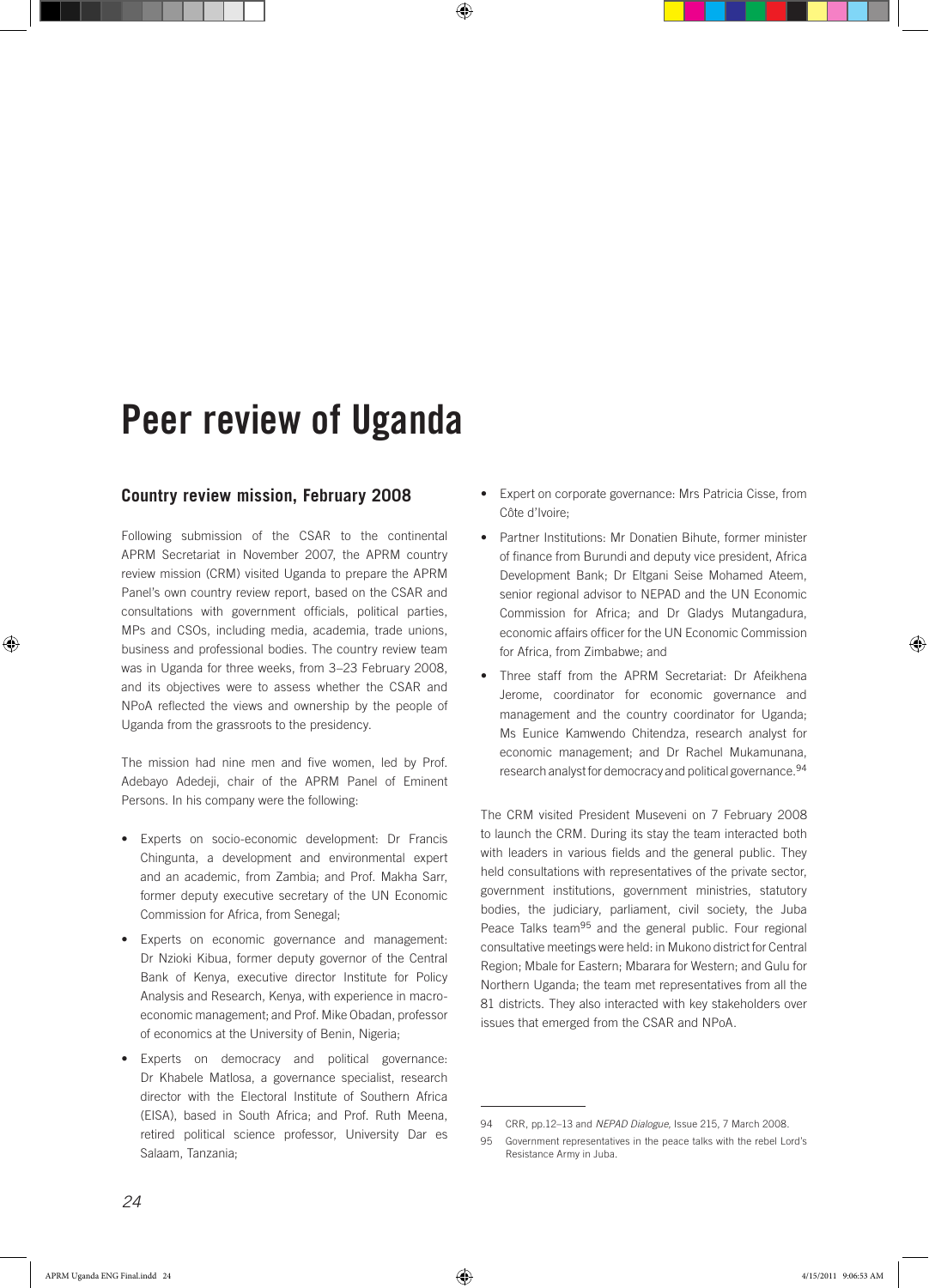Unlike in the pre-assessment and assessment phases, when the APRM support missions hinged a lot on meeting the TPIs, the country review mission did not meet with representatives of all the TPIs who were involved in the research and preliminary production of the CSAR thematic drafts.

The country review mission claims in the country review report to have met traditional leaders;96 however, traditional leaders are not on the list of participants published in the country review report, and those interviewed for this report, including several who are central on controversial issues of land and diversity, denied having had any meeting with either the TPIs during their research for the CSAR or with the CRM.<sup>97</sup>

The CRM after extensive consultations made an additional 156 recommendations to the original 307 in the CSAR making altogether 463 recommendations. These recommendations led to the revision of the APRM NPoA and were part of the CRR submitted to government in March 2008.

## **Presentation of the country review report to the Ugandan government**

The APRM Secretariat transmitted the completed country review report (CRR) as adopted by the APRM Panel of Eminent Persons to the Ugandan government in March 2008. In its response published in the final version of the CRR, the government acknowledged some of the findings, but criticised others as misrepresentation, misinterpretation or falsification and provided further explanations. The issues that government objected to included: growing authoritarianism, escalating corruption, extension of term limits, undermining of the legislature by the executive, the role of the military in parliament, inter and intra state conflicts, incentive discrimination between foreign and local investment, public expenditure management, donor dependence, impunity, workers' rights, land policy, inherent in the public procurement system. (See further below for an analysis of the two reports and the government's response.)

## **Review of the CRR and revised NPoA by the APR Forum**

Uganda's country review report was presented in June 2008 to the APR Forum of Heads of State and Government

who have signed up for the APRM, in the margins of the AU summit held in Sharm El Sheikh, Egypt. Prof. Adebayo Adedeji presented the highlights of the country review report on Uganda to the thirteen heads of state present, including President Museveni. He noted that Uganda had made great progress since the end of the civil war in the 1980s, and identified the challenges facing Uganda and best practices it had developed, as set out in the CRR. Adedeji also presented Uganda's national programme of action, costed at US\$ 4 857 102 574.

President Museveni responded largely positively to the presentation, and 'commended the APR Panel for the outstanding report', stating that he agreed with most of the findings and recommendations. He highlighted issues of macro-economic reforms and trade liberalisation, high population growth rate and poor implementation of policies in his country.<sup>98</sup>

The Forum then discussed the country review report on Uganda and reportedly made comments on issues including management of elections, development challenges, corruption and the country's population policy.<sup>99</sup>

## **Official launch of the country review report and the NPoA in Uganda**

The CRR was officially launched in the third week of March 2009 during an event presided over by the president, and was submitted to parliament in June 2009. The report and NPoA are published on the internet, but it is not clear how hard copies were distributed. At the time of conducting our interviews, the majority of people we met had not as yet accessed this report.

<sup>96</sup> CRR, p.14.

<sup>97</sup> For example, Hon. Dani Muliika and Hon. Apollo Makubuya, Buganda Kingdom's former Katikkiro, ('Prime Minister') and Attorney General respectively.

<sup>98</sup> President Museveni Speech to APR Forum, Sharm El Sheikh, 29 June 2008, Office of the President, Uganda; reprinted in 'Govt to Spend US\$ 4.9 billion on Development Action Plan' *New Vision*, 14 July 2008.

<sup>99</sup> See Communiqué issued at the end of the 9th Summit of the Committee of Heads of State and Government Participating in the African Peer Review Mechanism [APR Forum], 30 June 2008, APRM Secretariat. See also 'Kenya, Tanzania warn Uganda on militarising politics', *Weekly Observer*, 26–29 March 2009 and other press reports of the meeting available on the AfriMAP website at http://www.afrimap.org/newsarchive.php.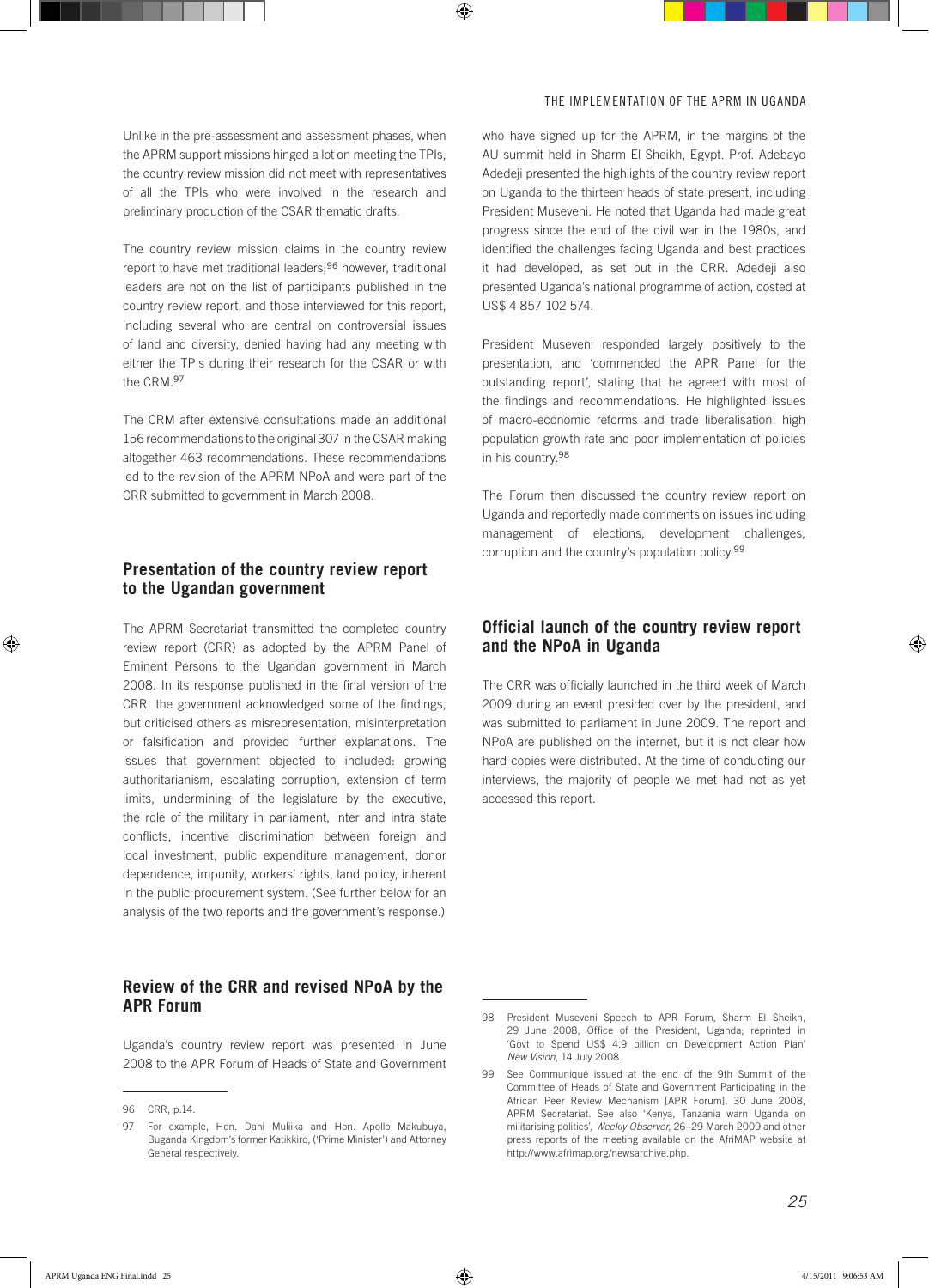# Monitoring the implementation of the NPoA

## **The APRM National Governing Council**

After Uganda was peer reviewed at Sharm El-Sheikh in June 2008, the government embarked on institutionalising the NPoA in government programs. The Focal Point and the NPA, without consulting the stakeholders, named an APRM National Governing Council (NGC) with a four-year mandate to oversee APRM/NPoA activities. The new Council replaced the former APRM Commission – although three-quarters of its composition is made of the old commissioners.<sup>100</sup> The NGC is chaired by the Rt. Rev. Dr D Zac Niringiye, the Assistant Bishop of the Diocese of Kampala, Church of Uganda. The mandate of the NGC is to provide leadership and policy direction to the monitoring and implementation of the NPoA, including tracking public expenditure on NPoA priority activities and preparation of annual progress reports for the president to present to the APR Forum.<sup>101</sup> According to Max Ochai of the MoFPED, who is a member of the NGC as he was of the APRM Commission, the small size of the new council (only 13 members) and its limited resources means that it has to rely on consultants to carry out its work and focus only on the most critical issues. The support services the NGC needs are different from those of the APRM Commission: 'The old one required mostly clerical facilitation but we now need support services, which are more technical'.

The NGC has recruited four resident consultants for each of the thematic pillars, a financial consultant to track expenditures and a lead consultant to guide on methodology and synthesise the thematic reports of all consultants. The review process entails an analysis of secondary data and information as well as consultations with key informants in various ministries, departments, state and non-state agencies, that were responsible for implementation of the NPoA. The validation process involves making annual progress review reports to cabinet and to a national workshop of stakeholders who were consulted during the validation of the CSAR. The first annual review report covering the period July 2008 to June 2009 has been publicly released. It is stated in the report that it was validated by cabinet and 'also presented to a national workshop for validation by national level stakeholders on 18 June 2009'.102 While names of the key informants interviewed during the preparation of the review are annexed to the report,<sup>103</sup> the stakeholders who validated it are not named.

## **Civil society engagement**

A group of seventeen CSOs, the Uganda Governance Monitoring Platform (UGMP), has emerged to track Uganda's implementation of its NPoA commitments. The coalition releases annual governance reports documenting key developments around four broad governance areas: the democratisation process, human rights, transparency and accountability, and conflict resolution. There are 32 indicators corresponding to these priorities in the NPoA.

<sup>100</sup> Uganda APRM Secretariat, 1st Annual Progress Report on the Implementation of the APRM National Programme of Action, July 2009, p.i.

<sup>101</sup> See NEPAD Uganda website page on the APRM structures, at http:// www.nepaduganda.or.ug/general/basic\_page.php?page=aprm\_ structure, accessed 18 May 2010.

<sup>102</sup> Uganda APRM Secretariat, 1st Annual Progress Report on the Implementation of the APRM National Programme of Action, July 2009, p.6.

<sup>103</sup> Ibid., pp.166–170.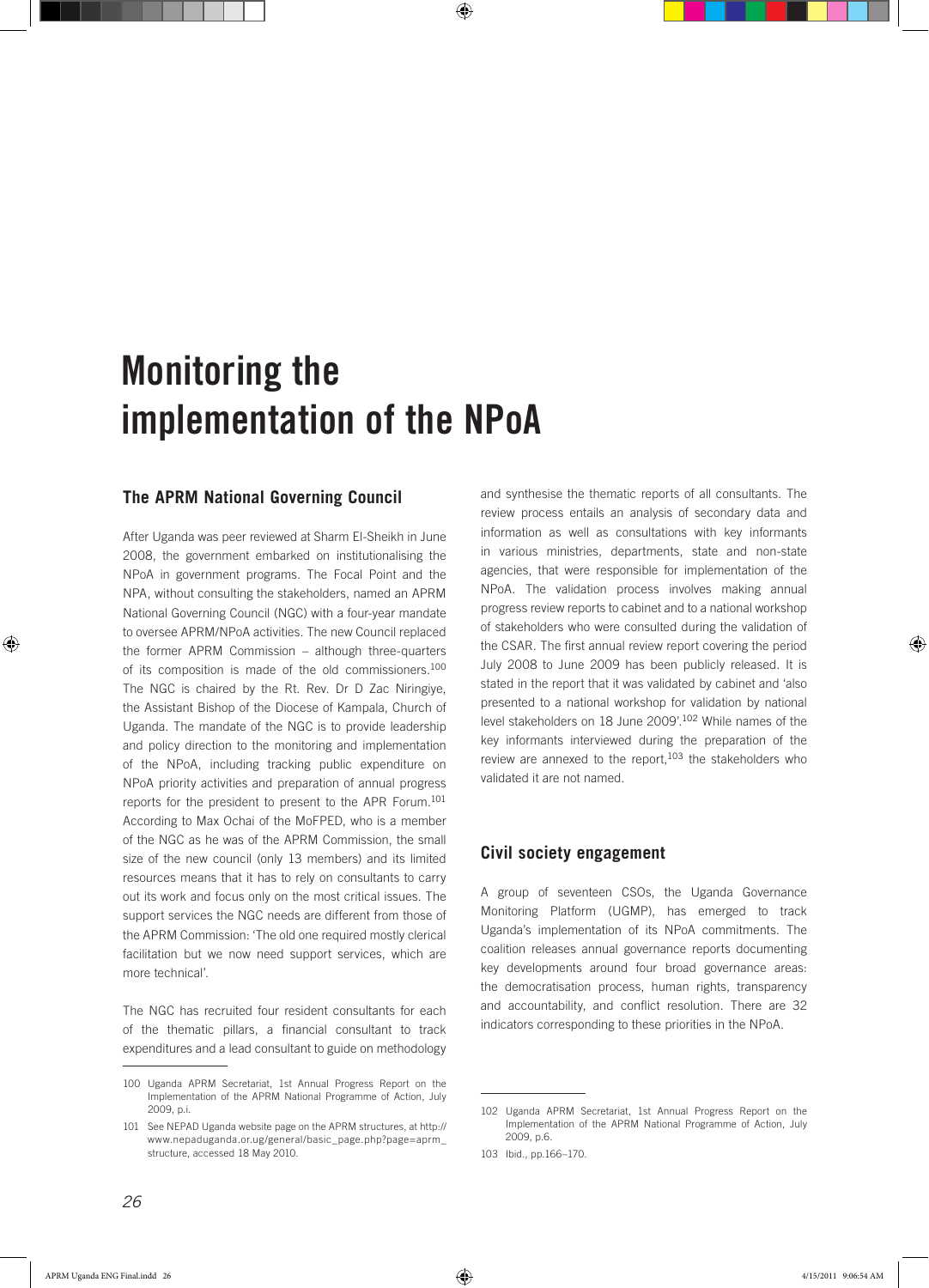In its report for 2009 entitled 'Is Uganda on Track with its Commitments in the APRM process?', the UGMP notes that government has ignored the proposal of civil society and a coalition of opposition parties to review the issue of presidential term limits, because their removal is ' intended to promote life presidency which essentially is an abuse of democracy'. The government is faulted for not carrying out electoral reforms to remove undue advantages of incumbency; dragging its feet on appointment of an independent electoral commission; and, not reviewing the NGO statute 'to enhance NGO's multiple roles in development'. Government has increasingly imposed restrictions on the media using sedition and terrorism, among other offences, to harass it, and enacting stringent laws such as the Interception of Communication Bill, which will compel media houses and journalists to reveal sources of information. Furthermore, 'There is continued hiding of information about natural resources from the public … which depicts high levels of lack of transparency and accountability, which might lead to serious resource wastage'.

The Land Amendment Act was passed without sufficient consultation and 'in the midst of continued illegal evictions and land grabbing in which state agents are accused'. In addition, 'The composition of parliament has also had limitations on its effectiveness and independence with the majority of them being subscribers to the NRM government. Throughout 2009, caucus decisions emerged to have strongly affected the debates in parliament … Citizens' roles in consultative planning meetings at village and parish levels has been diminishing … less than 20% participate in bottom-up planning processes, and over 50% of the parish development committees are not functioning and many councillors' participation at the sub-county and district levels is driven by facilitation allowance, which is not always available'. On the positive side the report notes the passing of the Anti-Corruption, Domestic Relations and Land Amendment Bills, increased government funding for electoral processes and more measures to protect children.<sup>104</sup>

<sup>104 &#</sup>x27;Is Uganda on track with Commitments in the APRM Process?' A UGMP Annual Governance Status Report for 2009, February 2010.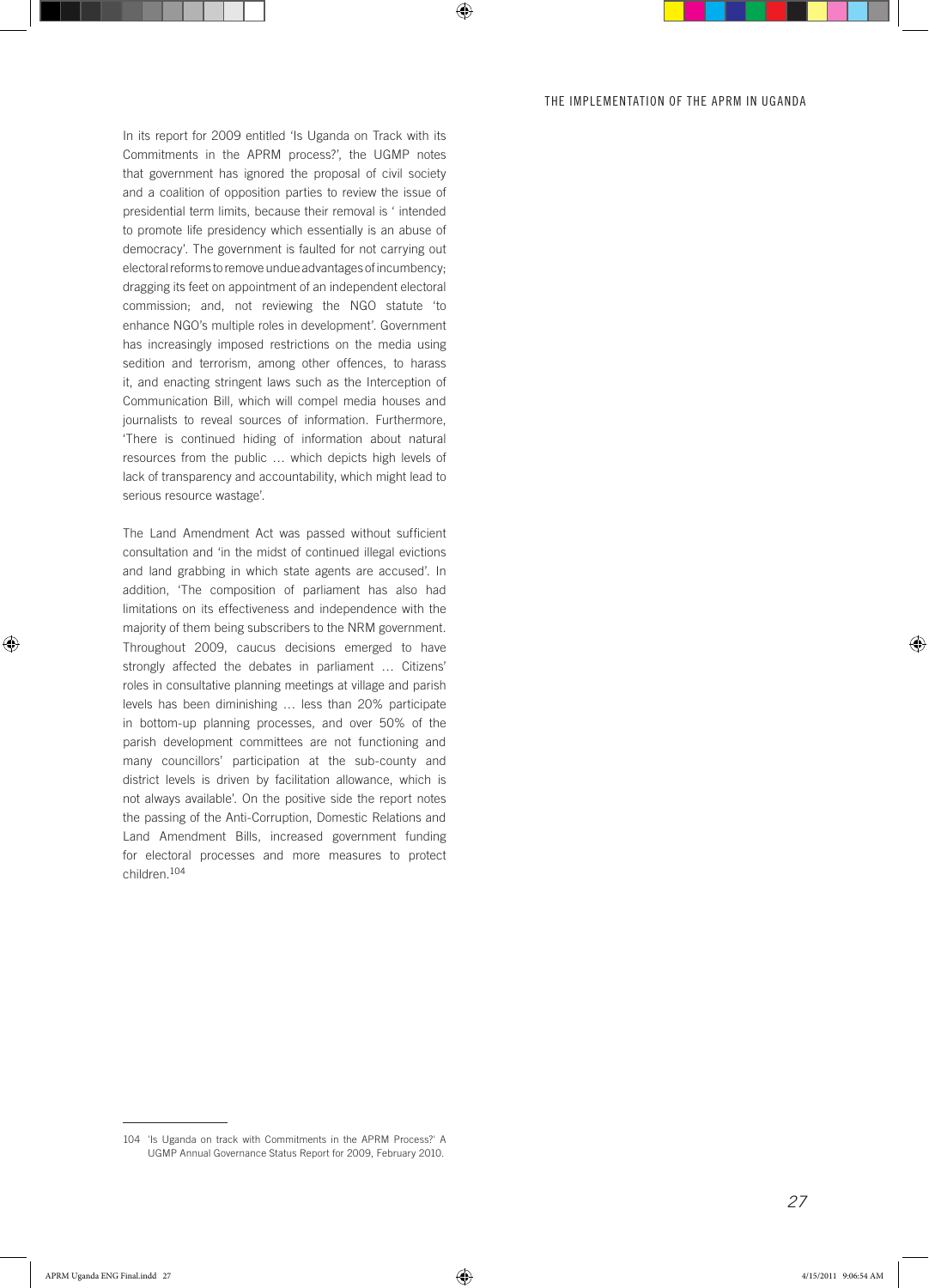# Comparison of the CSAR and country review report

#### **Democracy and political governance**

The CRR summary makes a very strong statement of the threats to Ugandan democracy, stating that:

*After an extended period of political liberalisation, which resulted in the strengthening of parliament, the judiciary, watchdog agencies such as the Inspector-General of Government (IGG) and a free media, Uganda is in danger of slipping back into a period of neo-patrimonial rule. The apparent militarisation of society has not helped the democratic cause, while democratic gains from the decentralisation process are in serious danger of being eroded. Add to this the recent mushrooming of districts in the country. Ultimately, the reform of the Ugandan state lies in the fully fledged democratisation of political society. Civil society and political parties must play the leading role in this process. Uganda is – and must be – greater than any single individual; that is the premise of modern statehood. Having rescued Uganda from the Amin and Obote strangleholds, the current leadership should be concerned about its own legacy.*<sup>105</sup>

The report also acknowledges that Uganda has made important progress in some respects, and, for example, there is agreement between the CSAR and CRR about Uganda's performance in regard to ratification of international treaties. The constitution of Uganda grants the president powers to ratify international and regional treaties and for parliament to make laws governing ratification. However, one of the key challenges the CRR identifies is the limited number of stakeholders and their dismal involvement in the consultation, domestication, monitoring and popularisation of these treaties.106 Consequently, the CRR highlights general

ignorance of the public about Uganda's treaty obligations as a major shortfall and makes recommendations for the ratification of some key instruments.

Both the CSAR and CRR discuss intra-state conflicts and their causes. While the CSAR dwells substantially on political factors in the analysis of conflict causes, the CRR excludes the political dimension, and instead highlights external support to rebels, proliferation of arms, poverty and imbalances in economic opportunities. The CRR also puts more emphasis on the armed conflict in Northern Uganda than on other conflict types. This is more surprising because the same report asserts that: 'While the main conflicts in Uganda outlined in the CSAR were validated and emphasised during the public consultations undertaken by the CRM, many stakeholders singled out land disputes as the most common and intractable'.<sup>107</sup>

Both reports discuss separation of powers from a formalistic standpoint. They exclude the historical and political context of the issue in Uganda and merely look at the constitutional provisions that presuppose that the organs have some degree of independence and mutual respect. The CSAR characterises the problem as one of the executive overstepping the other organs of state. The CRR on the other hand, asserts that: 'The problem is not that there are conflicts between and in these institutions in Uganda but rather there are no mechanisms for their resolution'<sup>108</sup> beyond 'the sheer goodwill of their heads to resolve such problems through consensus'.<sup>109</sup> But then the CRR points out 'if consensus is not reached, the problem could trigger a constitutional crisis, with the potential to roll back the gains made thus far on the

<sup>105</sup> CRR, summary para xxix.

<sup>106</sup> CRR, pp.45–46.

<sup>107</sup> CRR, p.50.

<sup>108</sup> CRR, p.82.

<sup>109</sup> CRR, p.88.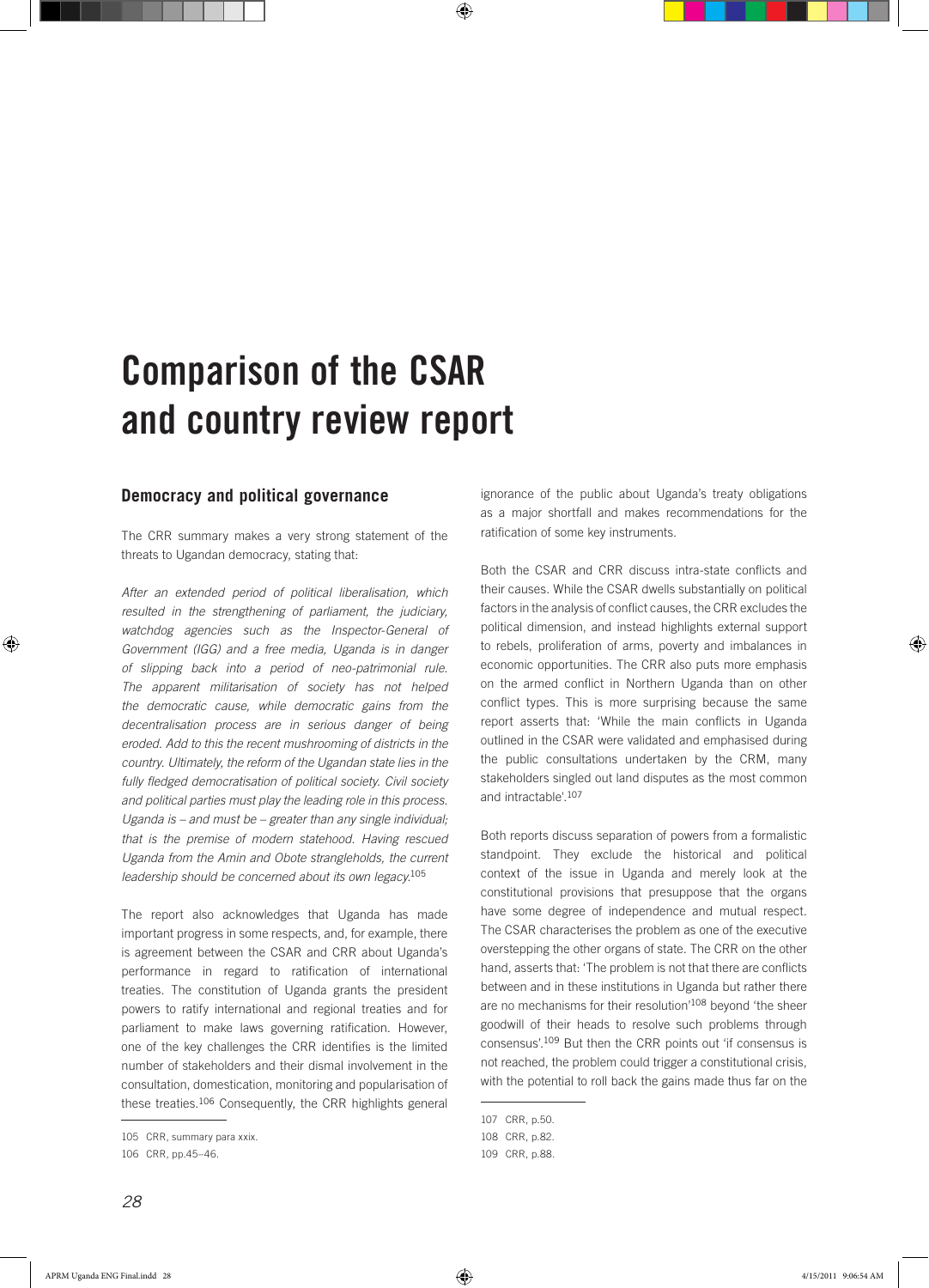country's record of democratic governance'.<sup>110</sup>

Both reports highlight the issues of disadvantaged groups and urge the need to address and integrate them into national policies. The discussion in the CSAR is wider, as it encompasses the plight of refugees, women, ethnic minorities and pastoralists among others. The CRR also makes good recommendations to address the concerns of minorities and vulnerable groups. The CSAR talks about affirmative action, which has been granted to women, youth, and persons with disabilities but not ethnic minority communities such as the Batwa, Basongola, Benet people, etc. (although in its summary the CRR wrongly claims that affirmative action has also been extended to ethnic minorities).<sup>111</sup>

The CRR does not treat the issue of pastoralists at all, except the Karamojong in passing in relation to loss of their grazing land to game reserves. $112$  The CRR describes this as institutionalised discrimination, although the same treatment has been meted out to other pastoralists by all successive regimes since colonial times. They all have taken ideological exception to the pastoralist mode of livelihood as primitive, wasteful and unsustainable. The problems in pastoral communities are narrowly viewed from a conflict perspective, but there is no analysis of the factors behind these conflicts.

Pastoralism as a livelihood system requires special attention because pastoralists are among the poorest and most marginalised Ugandans. Secondly, they have not had a voice in the design and implementation of public policies. Thirdly, they have suffered historical injustices as the colonial and post-colonial governments sidelined pastoralists. Fourthly, the ecosystem is characterised by low, erratic and unreliable rainfall.<sup>113</sup> Fifthly, pastoralists particularly in Karamoja region do not appreciate participating in any programme that does not directly relate to the welfare of their animals. Sixthly, they, like the fishing communities, are threatened by the high infection rates of HIV/AIDS and other pandemic diseases.114 Neither the CSAR nor the CRR bring out these facts. The CSAR recommends that more land be provided to pastoralists while CRR emphasises land reforms in isolation from other equally pressing demands of the communities. For instance, the policy on individualising land has negative and serious ramifications for pastoralism. Therefore, there is need to sustain customary land access for regions like Karamoja.

#### **Economic governance and management**

Both reports are highly positive about Uganda's macroeconomic policies. The CRR report observes that 'there appears to be some confusion regarding the role of neoliberalism in guiding development policy-making. While the government seems ill at ease with the label 'neo liberalism', it is obvious that the neo liberal ideology has heavily influenced the development of policies'.115 While the CRR goes as far as deriving instances of best practices from these economic policies,116 this does not seem to tally with some of the findings of the CSAR. For example, in the memorandum by the Federation of Uganda Employers, it is argued that:

*Uganda's macro-economic policy framework is performing quite well in the area of inflation control, investment promotion and increased productivity in some sub-sectors. However, the investment policy promotes more foreign investments than local investments, the cost of credit is very high, there is no clear policy to promote job creation and productivity and Uganda ranked poorly in World Bank index of doing business.*<sup>117</sup>

Nevertheless, the key conclusion of the CSAR is that Uganda's economic policies as well as its budgetary processes are largely transparent, predictable and credible. But it is hard to see how this conclusion is arrived at when the same report faults government for keeping the public in 'information blackout about many of the economic and policy processes and decisions regarding the privatisation and divesture of public corporations'.118 The CRR endorses this and says that although 129 enterprises constituting 80% of the state enterprises have been disposed of, it 'was not able to get a clear picture on how proceeds from the sale of government-owned enterprises had been utilised to date, except the money is held in special accounts within the government consolidated fund in the Bank of Uganda'.<sup>119</sup>

Secondly, the CSAR states that although Uganda has invested substantially in improving the institutional environment for policy-making, 'this is not matched by actual practice on the ground. If anything there is evidence to suggest that policy space is being narrowed by growing political influence over the policy process, lack of accountability, and failure to ensure appropriate checks and balances between the legislature and executive'.<sup>120</sup> Civil society groups actually made this point very emphatically in their memorandum, stating:

<sup>110</sup> CRR, p.88.

<sup>111</sup> CRR summary, para xliii; interview with Augustine Ruzindana.

<sup>112</sup> CSAR, p.111.

<sup>113</sup> Frank Muhereza and Sarah Ossiya, 'Pastoralism in Uganda: People, environment and livestock; challenges for PEAP', 2003.

<sup>114</sup> Ministry of Health and ORC Macro 2006, Uganda HIV/AIDS Serobehavioural Survey 2004–2006.

<sup>115</sup> CRR, p.268.

<sup>116</sup> CRR, p.123.

<sup>117</sup> CSAR, p.168.

<sup>118</sup> CSAR, p.259.

<sup>119</sup> CRR, p.143.

<sup>120</sup> CSAR, p.225.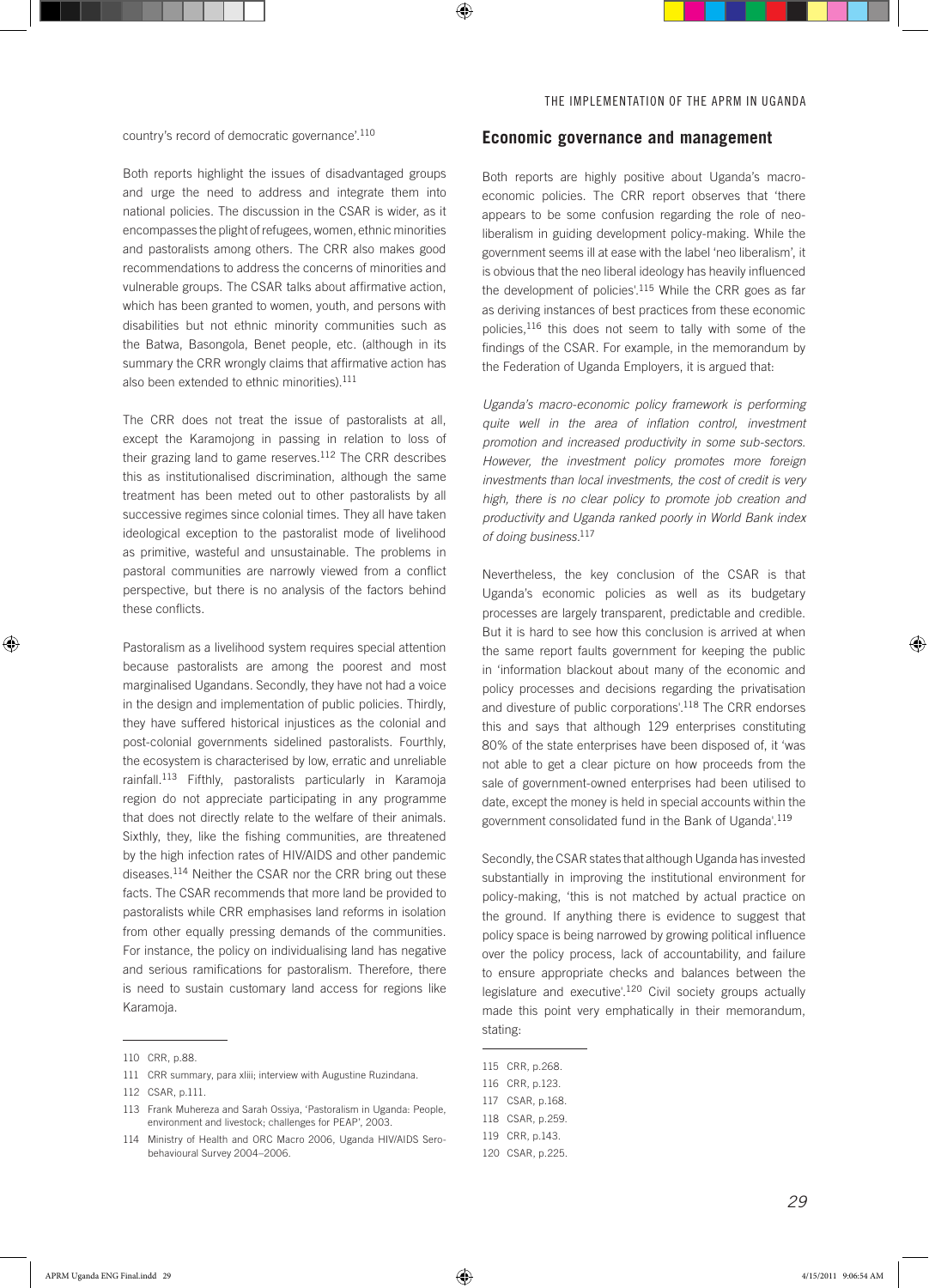*… politicians make political decisions and policy-makers are required to work backwards and translate the decisions into policy as was the case with UPE or the creation of districts.*<sup>121</sup>

Neither the CSAR nor the CRR suggest any way out of this knotty situation.

The CSAR seemingly forgets its earlier commendation of the credibility and predictability of economic policies in Uganda when it asserts that government has responded to major short-comings in the functioning of government agencies by creating new agencies, which are in most cases parallel to the old ones and often located in the Office of the President. The consequence in terms of policy processes has been to generate conflicting or overlapping mandates, and diminishing the role of technical agencies and unseemly competition for power, influence and resources. Hence the macro-economic policy process has seen 'a continuous proliferation of other macro and sectoral level policy documents such as the PMA (Programme for the Modernisation of Agriculture), agrozoning schemes, AGOA (US Africa Growth and Opportunity Act), Presidential Initiative to Eradicate Poverty, which have not only created more confusion, but also uncertainty in the policy process and blurred institutional lines'.122 The CSAR poses this as a big challenge but makes no recommendation on how this personalised policymaking and its impact on distorting budgetary priorities should be ended. The CRR devotes much of its attention to the institutional power struggle between the MoFPED and the NPA, which it says 'is becoming increasingly costly to moving the development process forward' and cautions of the potential danger of not resolving the issues, $123$  and recommends strengthening financial and human resource capacity of the NPA and making it more autonomous of the MoFPED.

Both reports lament Uganda's dependence on development assistance, which has inordinately influenced prioritisation and formulation of key economic policies. This is a big issue whose implications for transparency and predictability of policymaking in Uganda are not critically analysed. Both reports also highlight the contradiction between government pursuing improved public sector financial management strategies, and at the same time creating new districts at will ostensibly to take services closer to the people and respond to local demands. From this, the CRR deduces the emerging challenge of 'the un-rationalised, politically motivated and tribally targeted creation of administrations and the concomitant requirement of additional administrative staff and infrastructure'.<sup>124</sup> The CSAR recommends reduction in

## **Corporate governance**

Both reports highlight non-compliance by the state and corporate entities with international or regional standards, codes and rules as well as constitutional obligations. The CSAR argues that although Uganda is a party to many international instruments, it lacks the will to implement them. Civil society groups also pointed out in their memorandum that Uganda is not complying with obligations to report on its implementation of the instruments it has ratified. For example, as of March 2007, the government had a backlog of 24 overdue reports to the International Labour Organisation (ILO) on implementation of rights and labour standards, having submitted only six reports out of a possible 30 for examination.<sup>126</sup>

The CSAR is particularly disturbed by the wide discrepancy between ratification and implementation in relation to labour rights.127 Although labour abuses are acute and reported frequently, the mechanism for resolving them stipulated in the Labour Disputes (Arbitration and Settlement) Act 2006 is not operational. The Industrial Court has not been established and there were only 30 district labour officers instead of 81 at the time the CSAR was compiled. Even then it appears that it is only the labour office in Kampala that is operational.<sup>128</sup> This has forced workers to resort to legal aid from NGOs such as Platform for Labour Action, which reportedly handled 640 clients in 2005.<sup>129</sup> The CRR on the other hand, dwells at length on the implications of non-compliance for investment and international trade, a problem compounded by 'political interference with the administration of justice and pervasive corruption...'.<sup>130</sup>

The CSAR notes that corporate entities do not observe corporate governance except in a few sectors such as banking where the principles are enshrined in the governing law. 'This is so because there is no law to compel compliance and a majority of firms are in the informal sector where they are not regulated and have negative attitude towards compliance.'<sup>131</sup>

<sup>121</sup> Civil society memorandum to the APRM Uganda public hearing 2007.

<sup>122</sup> CSAR, p.220.

<sup>123</sup> CRR, p.138.

<sup>124</sup> CRR, p.152.

<sup>125</sup> CRR, p.132.

<sup>126</sup> CSAR, p.327.

<sup>127</sup> CSAR, pp.290–291.

<sup>128</sup> CSAR, p.332.

<sup>129</sup> CSAR, p.330.

<sup>130</sup> CRR, p.170.

<sup>131</sup> CSAR, p.325.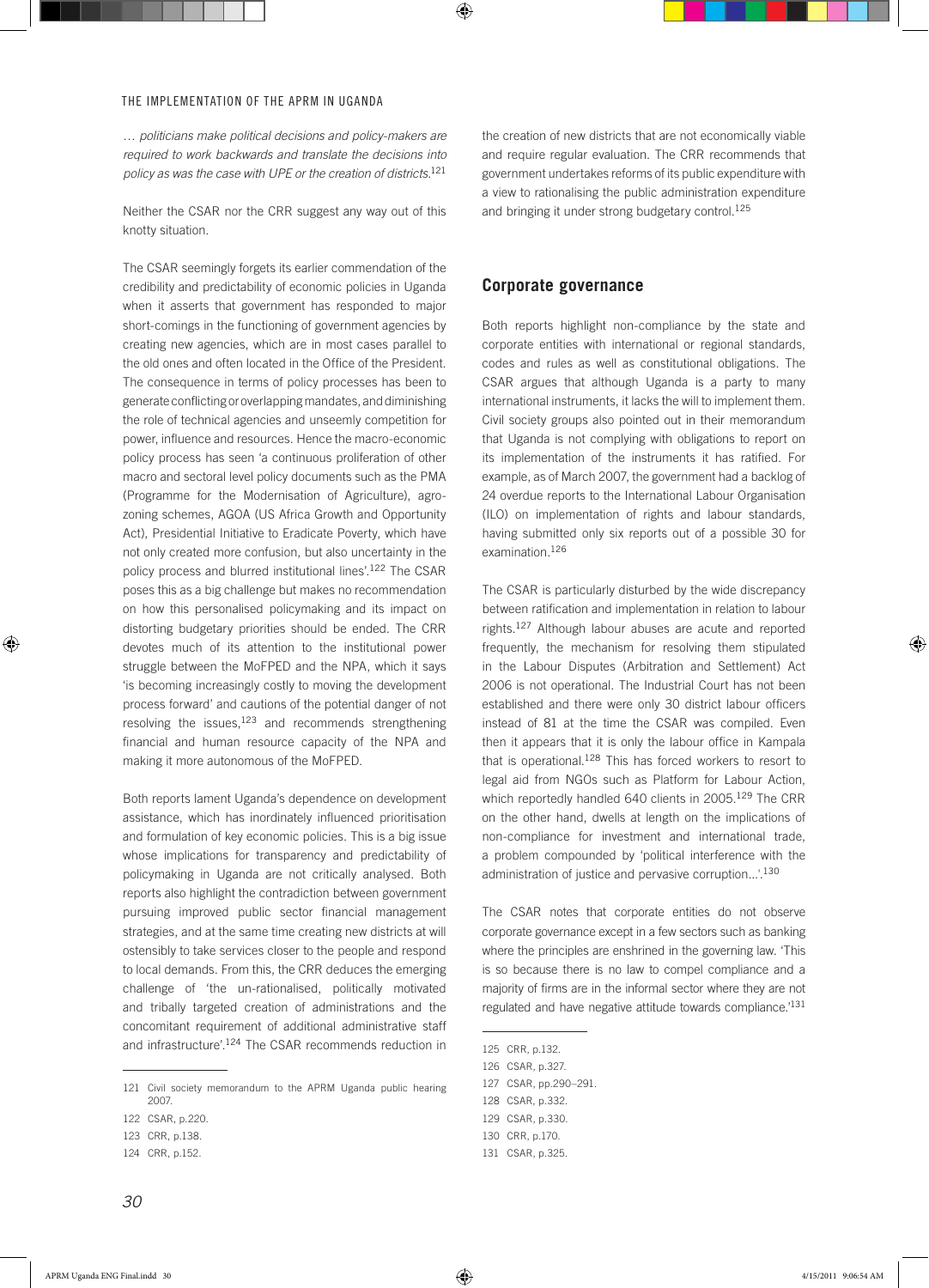Uganda has over 160 000 commercial enterprises, about 87% of which are in the informal sector and are categorised as small scale (employing fewer than five people).<sup>132</sup> The same report draws attention to a UBOS survey that revealed that only a third of the foreign companies complied with labour and business laws compared with 51% of the Uganda privately owned enterprises.133 The CSAR does not delve much into causes of this compliance discrepancy, although it points out that business in Uganda is burdened 'by enormous fragmented regulations, poor enforcement of existing laws and regulations and poor coordination between regulatory bodies'.<sup>134</sup>

The recommendations on non-compliance stress selfregulation and demonstrable political support by business and government respectively.<sup>135</sup> But it is difficult to square this with the observation by the same report the government is anxious to 'retain foreign investors at all costs and thus views all issues relating to the compliance with labour laws *ex parte* regardless of the practices of these companies'.<sup>136</sup>

Dumping of expired or sub-standard goods is a matter of grave public concern about which there is already a lot of awareness and activist campaigns. The CRR says that they requested the Uganda National Bureau of Standards to provide information on the magnitude of the problem and possible health hazards for consumers but got nothing. 'This could be interpreted as evidence of the Bureau's failure to collect and analyse data on the topic. Nevertheless, in discussion with different stakeholders, it appears that Chinese goods are being dumped on the market but the UNBS does not have the capacity to control counterfeit goods coming to Uganda.'137 It is worth pointing out that there is a study that has established that Ugandan government officials are aware of the poor quality of goods imported from China but do nothing about it. The researcher, Prof. Margaret Lee, quotes a noted journalist who argued that: 'the Chinese are not a threat to government. In fact, the government would rather see that the Chinese accumulate capital in Uganda than local business people because the Chinese have no political power and therefore cannot use their capital to influence elections. So the Uganda government is happy to have the Chinese capital to undermine local capital or business people'.<sup>138</sup>

#### **Socio-economic development**

Both reports are very critical of government's record on policy planning and implementation. According to the CSAR, 'while Uganda has excelled on the development of good policy documents, its record on implementation is mixed at best'.139 This, according to the CRR, 'suggests that there is a need to strengthen programme monitoring and evaluation capacity'.<sup>140</sup>

The CRR highlights a lack of structural transformation in the economy and that transformation of the agricultural based economy is yet to be seen. There is insignificant change of the economy which is still 'mono cultural, export-import dependent', making it 'fragile'. Uganda is still dependent on coffee exports, whose price is 'extremely volatile'.<sup>141</sup> There is need to move away from dependence on exports of raw materials to adding value through processing and exporting finished goods. It also raises concerns on a high rate of poverty and worsening inequality and the high population growth rate.142 It also points out that corruption is an issue of major concern likely to derail the achievements, the rate of growth, levels of domestic and foreign investments, and proper use of aid resources.<sup>143</sup> The chairman of the Parliamentary Public Accounts Committee, Richard Sebuliba Mutumba, subsequently pointed out in an interview by the *East African* that government's tolerance of corruption was not in line with the CSAR and NPoA and there is a demand for the recovery of stolen assets.<sup>144</sup>

However, the CRR's analysis seems to underplay the two problems highlighted in the CSAR. First, that MoFPED has failed to relinquish powers to the NPA for coordinating and planning at strategic, sectoral and local government levels expected under the NPA Act of 2002.145 Second, the ruling party is infringing on the independence of the NPA by requiring that the planning by the NPA must focus on the NRM manifesto. As the CSAR observes, 'this is ironic given that the NRM manifesto reflects a development programme as articulated by one political party, albeit the governing one. The programs of other political parties should also input into the strategic plans of the country … to be effective in planning, it needs to generate ideas and plans from a wide

<sup>132</sup> CSAR, p.299.

<sup>133</sup> CSAR, p.328.

<sup>134</sup> CSAR p.309

<sup>135</sup> CSAR, p.298.

<sup>136</sup> CSAR p.328.

<sup>137</sup> CRR, p.209.

<sup>138</sup> Margaret C. Lee, 'China and Uganda: Unleashing the Power of the Dragon', in Margaret C. Lee, Henning Melber, Sanusha Naidu and Ian Taylor, *China in Africa*, Nordic Africa Institute, Current African Issues 35, 2007, pp. 26–40, and p.36.

<sup>139</sup> CSAR, p.391.

<sup>140</sup> CRR, p.215.

<sup>141 &#</sup>x27;Uganda's economy can leapfrog', *Summit Business Review*, April– May 2009, p.24.

<sup>142</sup> President Museveni Speech to APR Forum, Sharm El Sheikh, 29 June 2008, Office of the President, Uganda, available at http://www. afrimap.org/newsarticle.php?id=1558.

<sup>143 &#</sup>x27;Kenya, Tanzania warn Uganda on militarising politics', *The Weekly Observer*, 26–29 March 2009.

<sup>144 &#</sup>x27;Uganda's turn to face the scrutiny of peers', *The East African*, 30 June–4 July 2008.

<sup>145</sup> CSAR, p.390.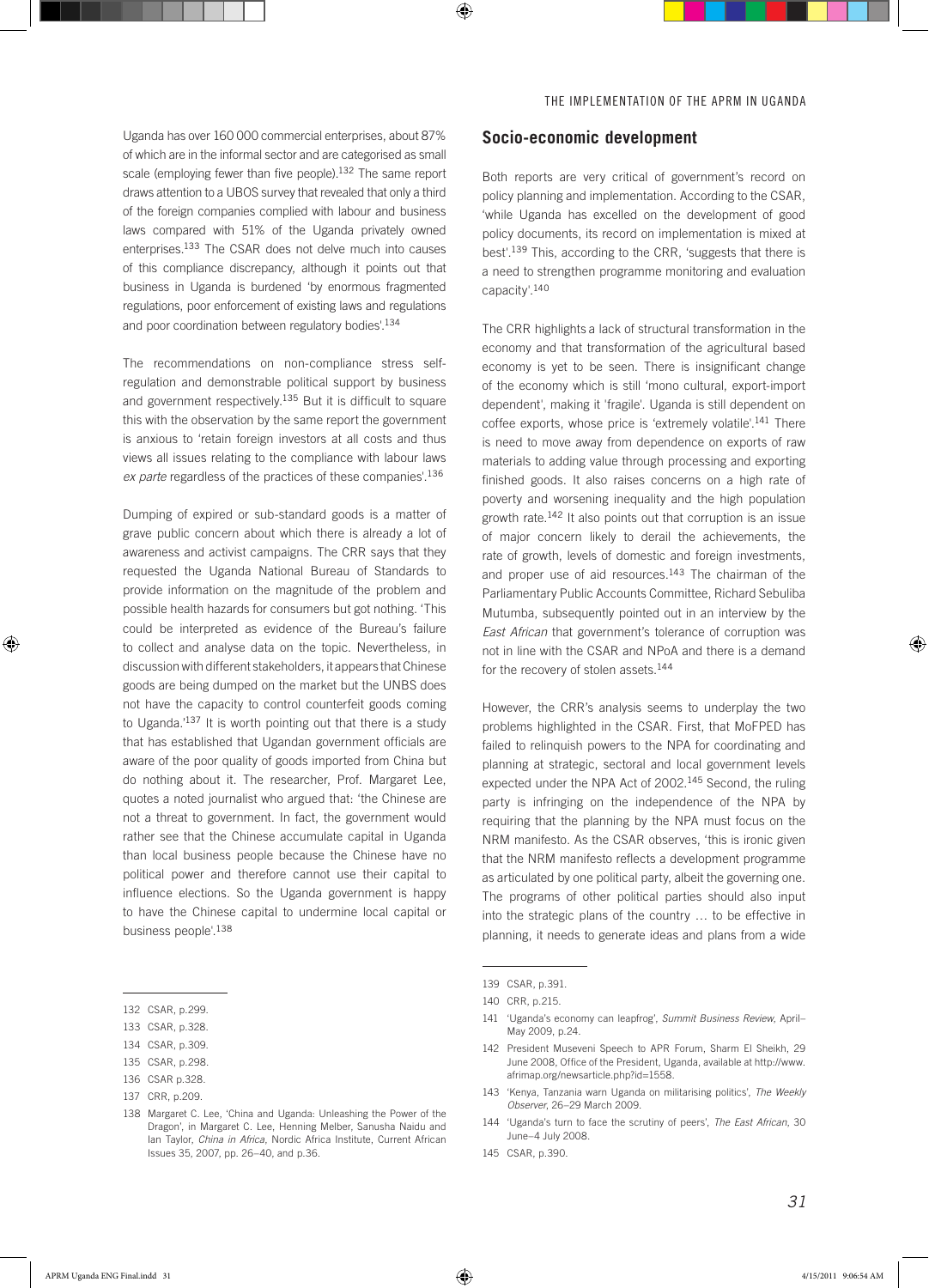range of stakeholders'.<sup>146</sup> This issue is not taken up at all by the CRR.

Both reports highlight weaknesses and constraints to participation in socio-economic development. At the institutional level for example, the CSAR argues that universities and other tertiary institutions have not been effectively involved. 'The institutions are heavily involved in research, but research results rarely influence government policy and development programs. There is still a big wall between universities and government, yet a lot of knowledge has been generated in these institutions. There is thus a need for more constructive engagement between governments and universities.'147 However the CSAR does not analyse the link between donor dependence and the marginalisation of local research institutions, although it laments about the role of donors in 'limiting local ownership'.<sup>148</sup>

Regarding community participation, both reports contend that local communities are marginalised to the extent that plans drawn up at lower levels are never actualised in the national planning process, which prioritises interests and demands of donors and central government. Therefore, 'Participation has more to do with presence than influence in respect to policy process', $149$  which the CRR attributes to weaknesses in communication between 'higher level policy organs and lower level planning tiers'.150 The CSAR rather uncritically lists access to information as one of the best practices on broad-based participation in Uganda. It does this by reducing the issue of access to one of media liberalisation and its quantitative growth, ignoring censorship and restrictions on other types of access such as to oil agreements, interactive radio discussions (*Bimeeza*), etc.

Both reports highlight challenges to sustainable development, without elaborating the concept. These include: politicisation of the development process,<sup>151</sup> unequal development of regions,152 insecurity,153 access to information,154 and land tenure and utilisation policy.155 On land matters, the CSAR argues for individualisation and commercialisation of land and points out that the land question has remained unresolved for too long. The CRR notes the polarised debate on land issues and recommends for urgent 'broad-based consultations (government, parliament, traditional rulers, and CSOs) on the

146 CSAR, p.391.

- 148 CSAR, p.392.
- 149 CSAR, p.490.
- 150 CRR, p.278.
- 151 CSAR, pp.418–419.
- 152 CSAR, pp.413–414.
- 153 CSAR, pp.396–401.
- 154 CSAR, p.490.

land question in general and the Land Amendment Bill in particular, with the aim of resolving contentious issues'.<sup>156</sup> Indeed, so critical is the land question that the CRR highlights it as one of the cross-cutting issues.<sup>157</sup>

Both reports address themselves to what they term historical injustice over land. The drawback is that their focus is overwhelmingly directed to one region: Buganda. The injustices suffered at the hands of the state by communities of hunter-gatherers like the Batwa and Benet; pastoralists like the Karamajongs, Basongora, and others; and the people of Bunyoro whose fertile lands were alienated for wildlife conservation without compensation, are missing. The CSAR refers to the phenomenon of 'ethnicisation' of land conflicts, without unravelling its implications.<sup>158</sup> The report does not question the actions of the state over land issues and does not note the decision made by the 1994 Uganda Constituent Assembly to deny the state control over land and vest it in the people of Uganda.159 The CSAR notes that the declared policy of the government under the Poverty Eradication Action Plan (PEAP) and the 2001–2009 Plan for the Modernisation of Agriculture (PMA) is to promote modernisation of agriculture through the promotion of large scale farming units; a policy that has resulted in the evictions of people from what was previously considered public land.160 The CSAR and the CRR should have borrowed from past studies such as the Constituent Assembly Reports, the two Constitutional Review Commissions (the Odoki and Ssempebwa Commissions), which raise issues on land and federalism.

### **The government response to the CRR**

The government response to the CRR included in the final published version rejects outright some of the criticisms made in the report; and President Museveni's speech to the APR Forum picked up on the same themes.

The government rejected the concerns of the CRR on the militarisation of society, and only acknowledges its involvement in DRC. President Museveni also argued that removing presidential term limits was 'what Ugandans demanded', since it was supported by 303 MPs with only 52 in opposition.<sup>161</sup> However, the removal of term limits remains a controversial position for many Ugandans: 'The length of Museveni's stay in power remains the dominant issue for Mr Museveni … It cannot be expected … that Mr Museveni will

<sup>147</sup> CSAR, p.392.

<sup>155</sup> CSAR, pp.456–462.

<sup>156</sup> CRR, p.268.

<sup>157</sup> CRR, pp.288–290.

<sup>158</sup> CSAR, p.60.

<sup>159</sup> See Article 237 (1) of the Constitution of Uganda, 1995.

<sup>160</sup> CSAR, pp.396–398.

<sup>161</sup> President Museveni speech to the APR Forum, 29 June 2008.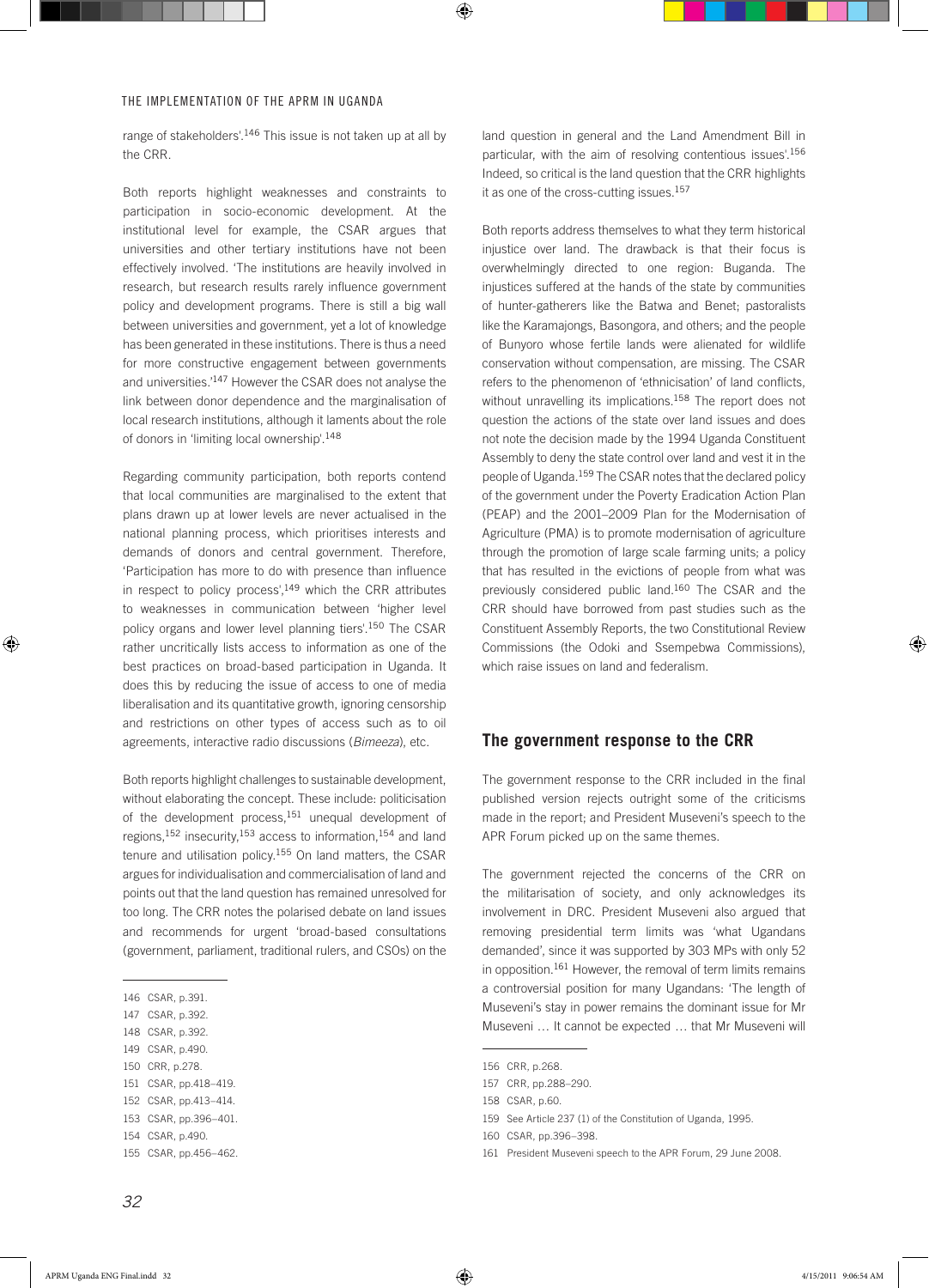support the restitution of term limits which would amount to working himself out of office'.162 The government also rejected the concerns expressed about the creation of new districts, which have also been expressed by Uganda's development partners. Responding to the challenges in the administration of justice, government blames culture as the main problem, but did not address the other important issues raised.

The government argues that people from 'one particular region' do not monopolise the army,<sup>163</sup> although the issue is of sufficient concern for the parliamentary committee on defence and internal affairs to launch an investigation into the alleged ethnic imbalance.<sup>164</sup> An opposition member of parliament, Hon. Benson Echonga, noted with concern in the chamber that of six full army generals, five (including President Museveni) are from one ethnic sub-group, the Hima; and 27 out of 58 of all officers from Brigadier General to full General are from Ankole, Museveni's home region.<sup>165</sup>

In response to reports in the CRR (and the CSAR) relating to the government's discrimination in favour of foreign investors (specifically the failure to tax the income of a Sri Lankan investor supported by the government, ostensibly to boost Uganda's entry into the AGOA market),166 the government merely asserted there was no policy favouring foreign investors, 'although there could be issues in the application of incentives and other facilities'.167 The government also failed to respond to specific scandals reported in the CRR in relation to land deals and other corruption. It appears Museveni is ready to close his eyes over some individuals close to him, accused of engaging in corrupt activities. Prominent among these has been the sale of land owned by Security Minister Amama Mbabazi and businessman Amos Nseyi in the Temangalo area to the National Social Security Fund (NSSF) at inflated prices.<sup>168</sup> The issue was investigated by parliament, but President Museveni defended those implicated, arguing that the criticisms of the Temangalo land sale were simply an attack on his party and 'I will not sit back and see my party being destroyed. I know very well all the people in the party about shouting on Temangalo and very soon they will be fixed'.169 The government response to the CRR similarly ignored the concerns of people about the increasing level of nepotism in dealing with corruption.

<sup>162</sup> Angelo Izama, 'Museveni defends no term limits before African presidents', *The Monitor*, 12 July 2008.

<sup>163</sup> CRR, p.307.

<sup>164 &#</sup>x27;Army rank saga ruffles NRM government', *The Observer,* 24 August 2009.

<sup>165</sup> See 'To be or not to be a General is the question' and 'The UPDF: Breaking down the ranks', *Sunday Monitor*, 4 July 2010.

<sup>166</sup> CRR, p.135; CSAR, p.332.

<sup>167</sup> CRR, p.119 and p.313.

<sup>168</sup> See, for example, 'Temangalo scandal consumes nation', Thursday, *Independent* (Kampala), 25 December 2008.

<sup>169</sup> JonZu News, 'Stop defending corrupt bush war comrades', 5 September 2009, http://news.jonzu.com/z\_tag/comrades%e2%80%99.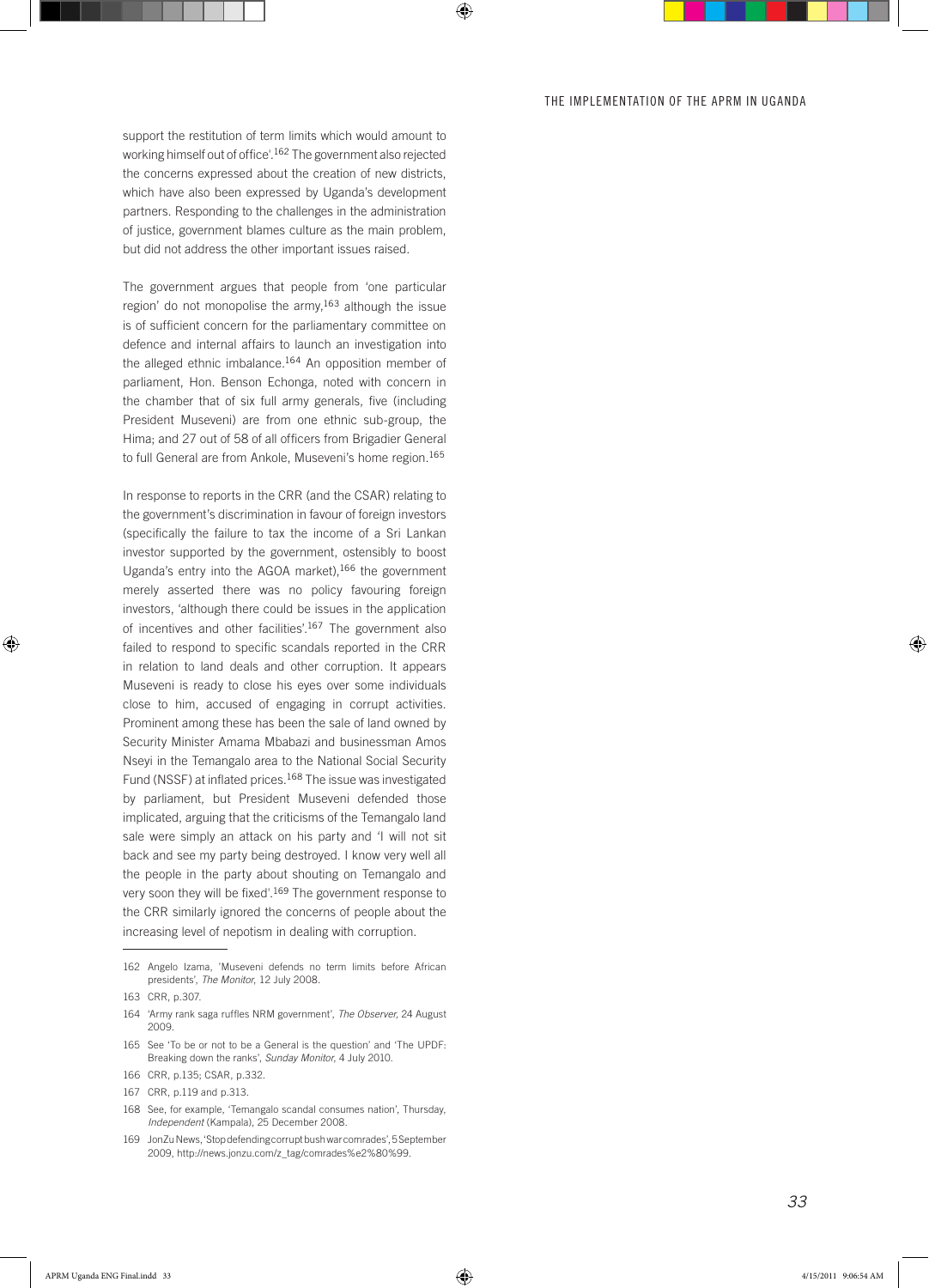# A critical assessment of the APRM in Uganda

The overall opinion of people interviewed for this report was that the APRM process is good because it helps government discover its own shortcomings, and people from below can contribute ideas on how they should be governed. Moreover: 'even if we implemented 10% of the recommendations, there could be a change in the lives of ordinary people<sup>'170</sup> Nevertheless, there were serious concerns about the implementation of the APRM and its governing structures. Most important among these were criticism of the lack of independence of the APRM Commission. There were problems with the attitude of government and parliament towards the process. The former chair of the Commission reported pressure by cabinet and parliament to disband the Commission as they saw the outcome of the process as unfavourable to them.171 In addition, there were serious problems with the research methodology, with civil society groups feeling that participation had not been wide enough in the drafting and research for the CSAR.

On the positive side, the composition of the Commission was a mix of academia, government, media, opposition, and CSO religious and secular members. Though cabinet and parliament were rather sceptical and some opposed the process, it had the full backing of the president, and this is how it was sustained. This backing included President Museveni's overruling of objections to the process by cabinet and parliament. While the president's 'personal initiative and involvement'<sup>172</sup> was looked upon favourably as responsible for moving the process forward, the negative side of it is that it strengthened what in Uganda is termed as 'presidentialism' which has eroded the system of checks and balances. More

seriously, it plays into the perception strongly held by some that this was not just a government process but a personal project of the president thus 'ring-fencing' it from a certain level of oversight by, and accountability to, parliament.

## **Appointment, independence and accountability of the APRM Commission**

The lack of transparency in the system for appointing the APRM Commission – and subsequently the National Governing Council – raised doubts about the independence of some of the commissioners and the status of the APRM process in improving governance and accountability. Because no law was adopted by parliament establishing the APRM structures, it exposed the Commission to suspicions about its credibility, independence and functional autonomy.

The composition of the national APRM Commission seems to have been driven more by the principle of representation of different interest groups rather than merit. Some of those interviewed for this report expressed reservation about the selection of commissioners as they thought that majority of the members were drawn from supporters of the NRM party, pointing out specific names to prove their claim. For example, one member of the Commission working on the democracy and political governance had this to say about membership of the Commission:

*… ultimately, it is government which had its day because they had the numbers which they used to insulate themselves against anything adverse. Many of the civil society representatives were NRM sympathisers.*

<sup>170</sup> Interview with Christine Abia Bako, MP, member of the APR Commission representing the opposition, 11 November 2008.

<sup>171</sup> Interview with Prof. Semakula, 11 November 2009.

<sup>172</sup> Interview with Prof. Semakula, 11 November 2009.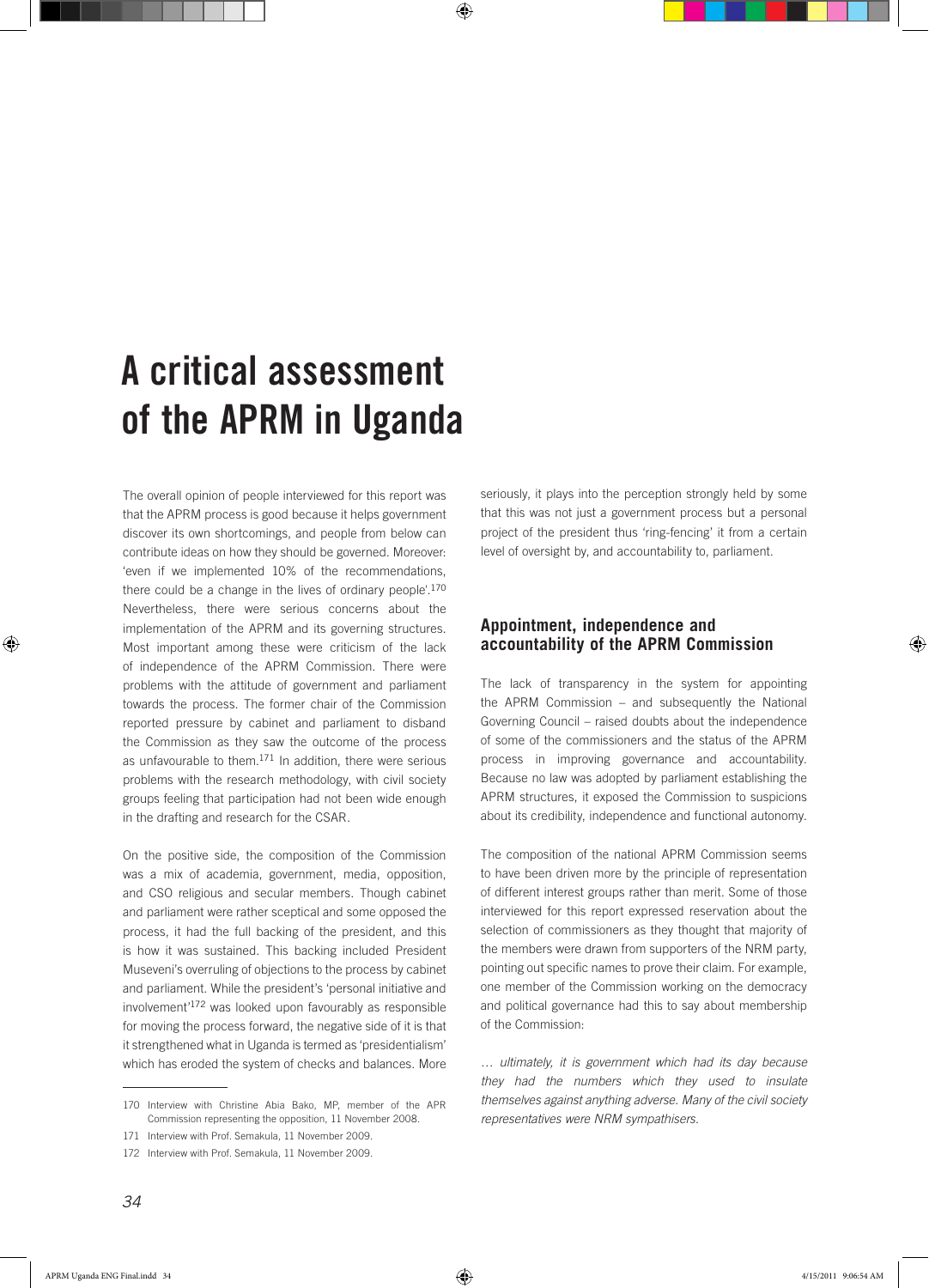Several civil society groups shared this opinion and criticised government domination of the Commission as government officials or those close to government were identifiable.<sup>173</sup> Reverend Grace Kaiso, director of the Uganda Joint Christian Council, pointed out that there was reluctance to put the issues in a way that would annoy the powers that be. 'Yet we felt that the credibility of the process depended on speaking the reality.'174 Even the chair of the Commission, Prof. Semakula, pointed out that towards the end of the process partisan interests of the members of the Commission became evident, as the 'issues paper' was being compiled for the country review mission; a task that is in principle supposed to be completed by the continental APRM structures, but in Uganda was entrusted to the national APRM Commission. 'People's true identities were revealed as they fought passionately for what to exclude or include in the issues paper. Also, the commissioners got several calls from outside about why certain things deserved to be included or omitted.'

On the other hand, the deputy executive director of the NPA felt that 'while the composition of the Commission was satisfactory in terms of balancing the political forces, I was not happy with the quality of some of the representation. I did not know the method which was used by the various constituencies to select their representatives'.<sup>175</sup>

In setting up the Commission, President Museveni by-passed parliament, which, in Ugandan formal legislative practice, should have debated and elaborated its legal status, power, mandate and composition. The CSAR acknowledges that 'the usual practice in establishing commissions in Uganda is through legislation', but in their view, this did not detract the Commission from carrying out its operations with independence and autonomy.176 However, others interviewed disagree. Dr Nuwagaba of the TPI REEV Consult pointed out that unchecked political and presidential decisions tend to create conditions for abuse and accusations of political bias, manipulation, and sectarianism.

Prof. Semakula said that the manner in which the Commission was appointed seemed to have created a credibility gap between them on one hand, and parliament and cabinet on the other. Thus retorts such as 'who are you and who appointed you?' were thrown at them when they sought to present the CSAR to those organs. The matter was 'resolved' by the president's intervention, which on the surface underlined the president's commitment to the process but risked turning a national exercise into another of the president's projects. Furthermore, the lack of legislative intervention raised controversies about the structure of accountability for the APRM. It was not clear as to whom the secretariat was answerable to as both the Commission and the NPA wanted to control it. Because of this attitude, the NPA wanted to use their control of logistics and finances to influence both the pace and content of the process. According to Prof. Semakula, the National Focal Point could not assert his powers before parliament or cabinet or the NRM Secretariat partly because he was politically weak, and partly because of absence of a legislative framework.

The creation of both the APRM Commission and its successor, the NGC, by law would have put it at par with other statutory bodies to ensure its monitoring and reporting processes come under the oversight of the Parliamentary Statutory Commissions Standing Committee. This Committee, together with Public Accounts Committee, are by law headed by an opposition party member. This has raised the level of scrutiny and accountability and public participation in committee hearings and parliamentary debates.

Even without specific legislation to establish the APRM Commission as a statutory body, it would have been more appropriate for the NEPAD and APRM process to have been monitored by the parliamentary committee dealing with finance and planning, which has oversight over the NPA, rather than the Standing Committee on Foreign Affairs. Since parliament was expected to play an important role in the validation, implementation and monitoring of the NPoA, the absence of a NEPAD/APRM Parliamentary Standing Committee did not only marginalise the legislature, but it also undermined the principles of accountability and transparency, which NEPAD advocates.

## **Methodological issues in the preparation and validation of the CSAR**

The convoluted and less than transparent process of identifying and re-identifying the TPIs had costs for the research and drafting of the CSAR, with several TPIs being dropped because of poor performance during the desk study phase. When the field research was finally undertaken during 2007, there were still challenges in implementing the process.

Firstly, the APRM questionnaire proved very difficult to implement, even as adapted for use in Uganda, as it was too big, very repetitive and complicated. The 'domestication' process should not only have been left to the TPIs as a

<sup>173</sup> Zachary Ochieng, 'APRM: Time to address government and civil society concerns', http://www.newsfromafrica.org/newsfromafrica/ articles/art\_10805.html, 6 November 2006.

<sup>174</sup> Interview, 13 November 2008.

<sup>175</sup> Interview with Dr Abel Rwendeire, 6 November 2009.

<sup>176</sup> CSAR, p.16.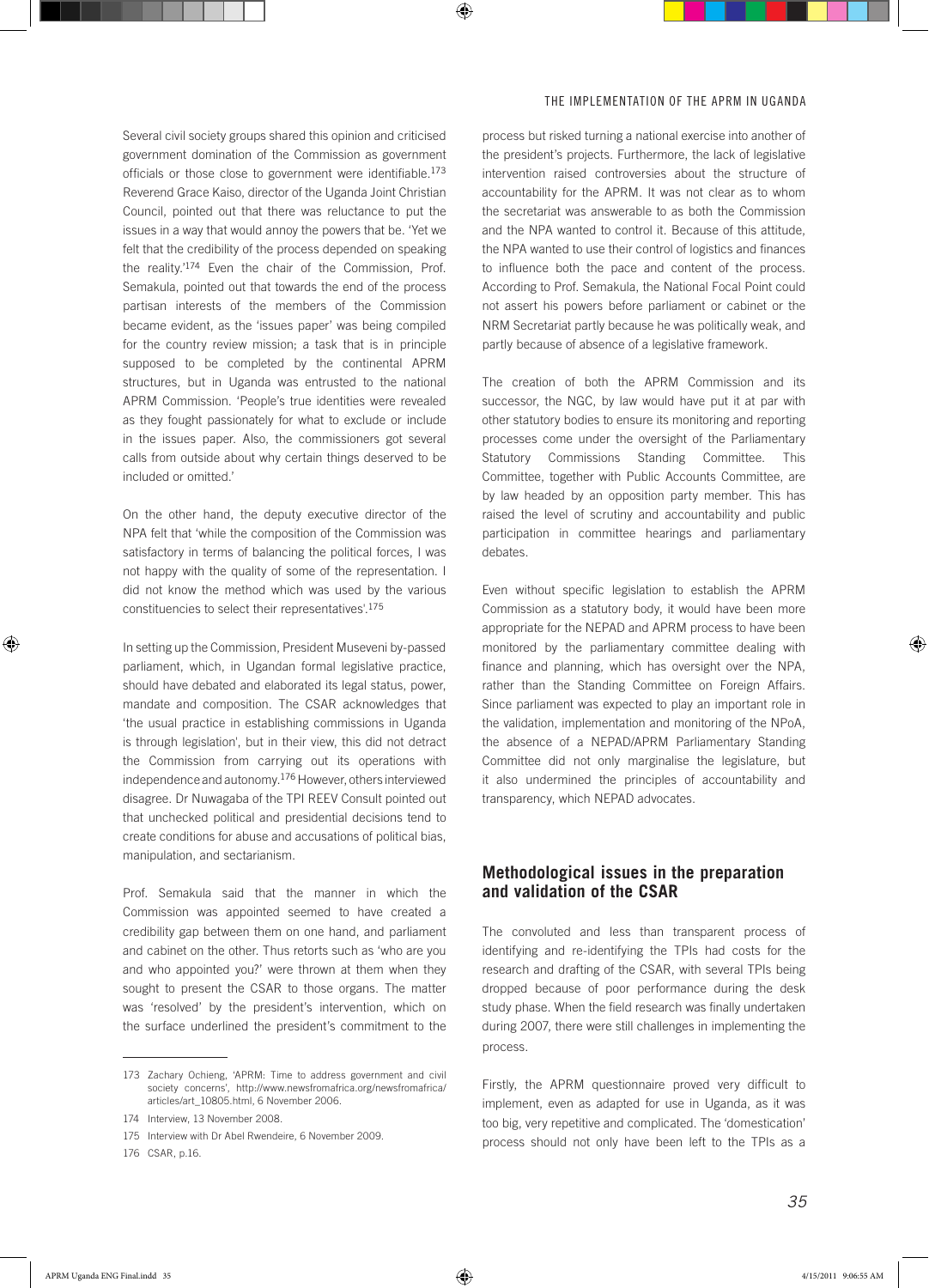technical issue, but should have been subjected to broad participation in a two-way fashion, to make it more relevant to national priories.

Coordination and harmonisation of the APRM research process left a lot to be desired. It was not clear whether there was a commissioner vested with the responsibilities to coordinate or if it was the responsibility of the research methodologists. Improper coordination made compiling the CSAR rather cumbersome.

Perhaps as a result, the field research phase was also problematic, especially in relation to the selection of respondents and the lack of participatory methodologies and the involvement of civil society groups. Uganda could have drawn on the experience of developing Uganda's Poverty Eradication Action Programme (PEAP), which used civil society group stakeholders, as a source of lessons for the evaluation process.

The validation process for the CSAR was not adequate. If the objectives of the validation process were to establish whether what was in the report correctly reflected the views and recommendations of respondents, the validation should have targeted the same people who were interviewed to start off with. Secondly, there was no feedback to ensure that what was validated correctly reflected the minds of the stakeholders. Thirdly, the Commission omitted what they thought was conflicting in the report between what the respondents in the validation had indicated and what was in the draft. Finally, the validation exercise was based on a summary of the report and not the full draft-report.

## **Civil society participation in the process**

The Uganda APRM Commission was charged with enlisting the full participation of civil society in the review process. Although civil society representatives formed a formal majority on the Commission, there was concern about the representation on the Commission by civil society, which was not based on broad membership and many would-be eligible members 'did not know how to become involved'.

In addition, the Uganda civil society networks, especially the Uganda National NGO Forum and DENIVA (the Development Network of Indigenous Voluntary Associations), began fairly early on to express grave reservations about the way the process was unfolding. 'The role of civil society must become central to the process for it to be seen to be open, transparent and credible. CSOs will ensure that the process takes the debate to the communities deep at the grassroots and indeed the wider public … [who] must have a clear idea

about what the peer review means and what it involves,' they told the Support Mission at a sensitisation meeting.<sup>177</sup>

DENIVA and the NGO Forum argued that in order for the review process to be 'credible', nine issues needed to be 'carefully considered and/or clarified', namely:

- • concrete demonstration of unconditional government commitment and political will by allocating adequate resources to the process;
- the review process covering the entire body politic i.e. the executive, parliament, political parties and civil society;
- neutrality of the National Focal Point to protect information provided in the review process;
- independence of the peer review to ensure government inadequacies are not covered up;
- • CSOs must be consulted and invited to participate in nominating persons to the National APRM Commission to avoid political partisanship in its composition;
- the need for a roadmap of the entire peer review process to enable CSOs to adequately plan for their input;
- provision of timely and correct information regarding the process;
- • participation of civil society in the identification of technical partner institutions (TPIs); and
- enactment of the NGO Act to give more space to and an enabling environment for CSOs.

It was difficult to get minutes of the proceedings of the working sessions that civil society held with the APRM support mission during their first visit in February 2005. However, although it seems that civil society involvement in the APRM process was taken for granted by their presence on the Commission, there were also attempts to get their views by the support mission and also by the country review mission.<sup>178</sup>

## **Lack of participation of traditional governance institutions**

The views of traditional leaders and institutions were not explicitly sought for the CSAR, nor during the country review mission. They could have shown up in the issues paper prepared for the APRM country review mission, insofar as it

<sup>177</sup> DENIVA and NGO Forum, 'CSO Engagement in the upcoming Peer Review for Uganda', memorandum presented to the APRM Support Mission for Uganda, Grand Imperial Hotel, Kampala 14 February 2005.

<sup>178</sup> See also Juliet Nakato Odoi, 'Civil Society Participation in Uganda's APRM Process', *SAIIA Occasional Paper No. 2*, June 2008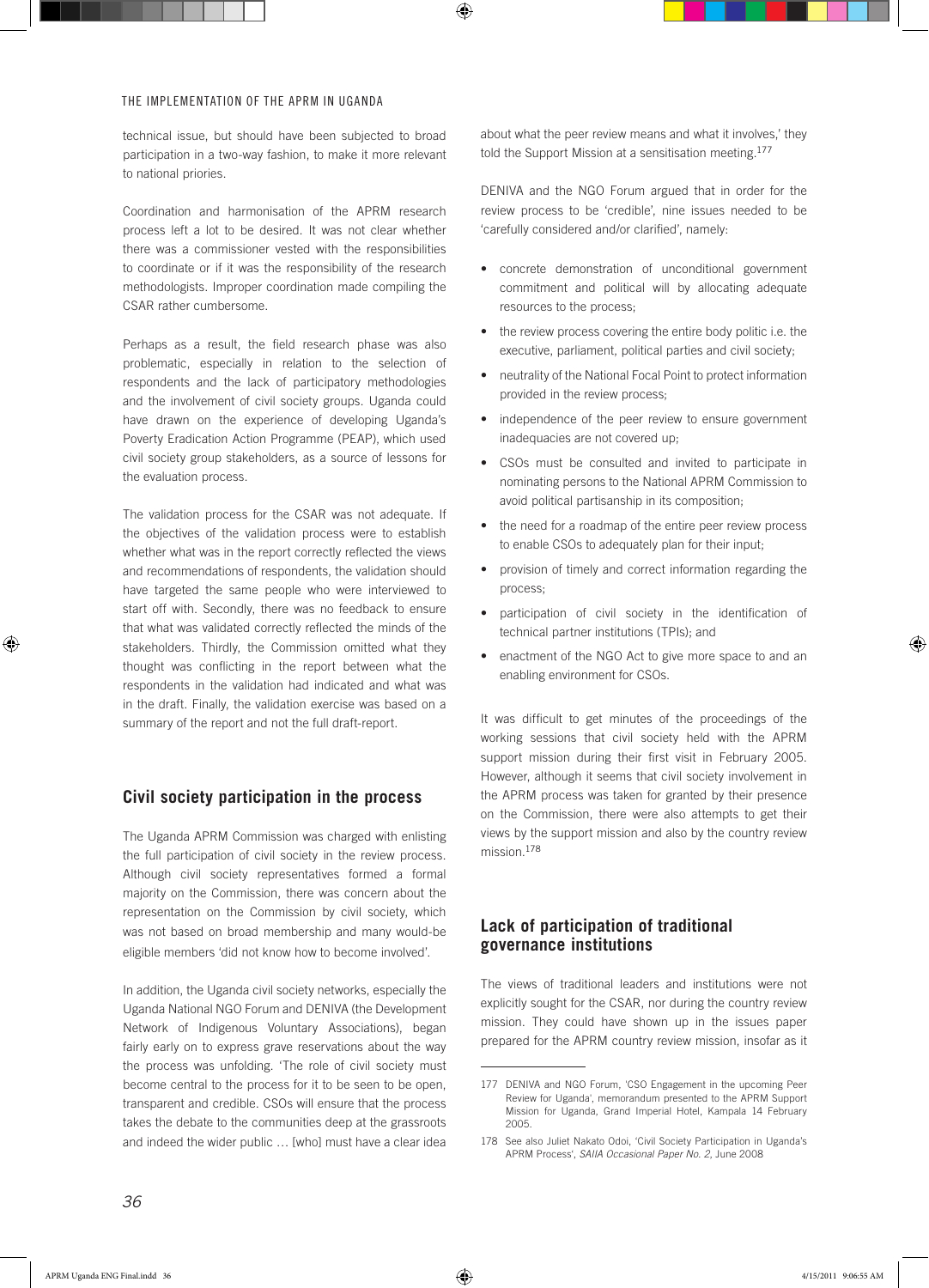touched on matters of land and managing diversity, identified as critical cross-cutting themes by the APRM Secretariat in a review of APRM country review reports. But there is no explicit record of this. The country review mission claimed to have received memoranda and submissions at public hearings from among others, traditional institutions.179 The CRM did not draw attention to the omission of the views of traditional leaders in the CSAR, despite their fundamental bearing on governance in Uganda.

## **Critical issues not touched upon in the reports**

There are issues which were completely overlooked in the CSAR, CRR and NPoA such as oil exploration and exploitation, environmental management and community involvement in oil and environmental management processes, resource waste, economic performance and failure to rein in public expenditure, and the lack of dialogue between civil society and government. Although both reports address issues surrounding land tenure, they do not draw on the important recommendations of the past constitutional review processes.

## **Confusion over the APRM's interaction with national planning processes**

The APRM process coincided with a shift in government planning framework, both from the Poverty Eradication Action Plan to implementing a new five-year National Development Plan, and to a greater emphasis on the implementation of the ruling party's manifesto. For the most part, the ruling party priorities were formulated long before the CSAR, CRR and NPoA had been finalised, which raises doubts about the impact of the APRM on the planning process. The issue is whether the NPA is going to be independent in the formulation of the NDP or if it will just implement the party manifesto or will just be a guide in the planning process.

### **Media outreach and public awareness**

Those engaged in the publicity of the process were satisfied with the manner and extent of publicity and outreach around the APRM. Others, however, argue that the role of the media in the APRM process was too marginal, as it acted merely as a channel of transmission of messages. As a result, the public was not well-informed about the process nor did those interviewed for the CSAR research really understand or conceptualise it well. There was no dissemination to the lowest levels for better publicity and implementation. Moreover, there was no feedback to those whose views had been collected, as the TPIs or the Commission never returned to provide those interviewed with a report on the ways in which the information collected had been used.

On the positive side, the Uganda CSAR was published, one of the only countries to take this step: in most other cases, the CSAR has remained confidential, and only the CRR has been published.

<sup>179</sup> CRR, p.14.